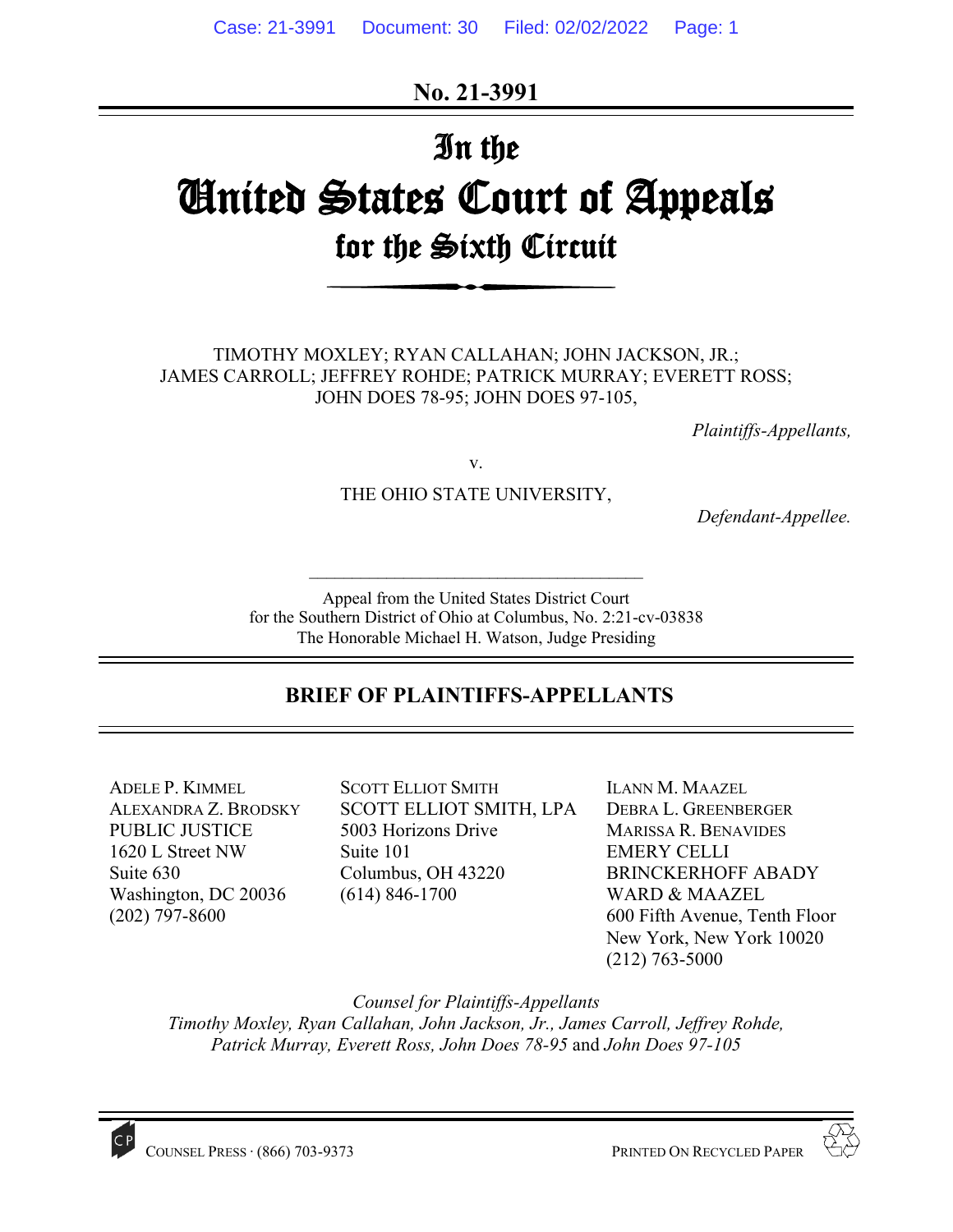# **CORPORATE DISCLOSURE STATEMENT**

Pursuant to Sixth Circuit Rule 26.1, Plaintiffs-Appellants state that they are individuals not a corporation, nor a subsidiary or affiliate of a publicly owned corporation.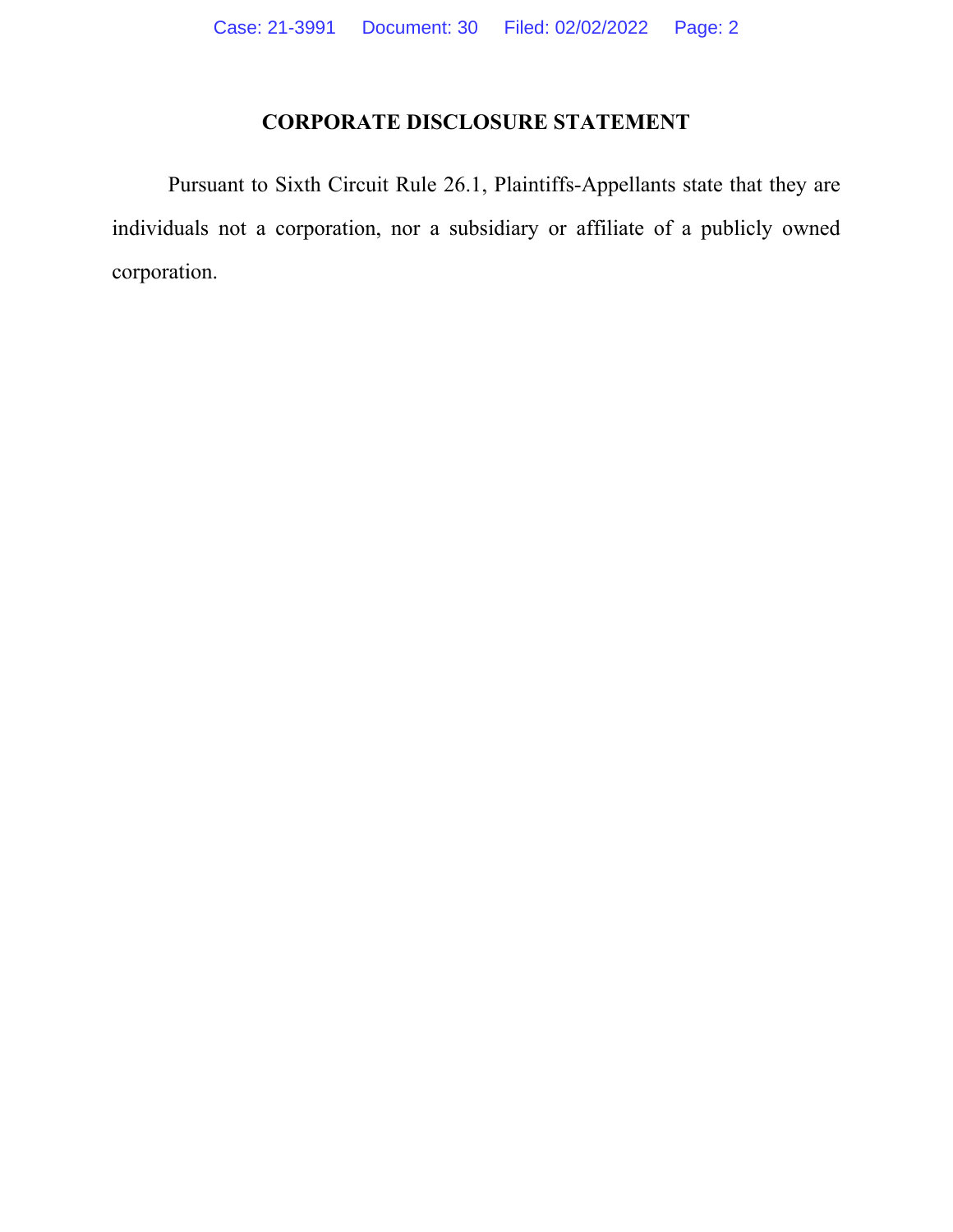# **TABLE OF CONTENTS**

# **PAGE NO.**

|     |                 | DIFFERENCE BETWEEN MOXLEY AND SNYDER-HILL BRIEFING3                                                               |
|-----|-----------------|-------------------------------------------------------------------------------------------------------------------|
|     |                 |                                                                                                                   |
|     |                 |                                                                                                                   |
|     |                 |                                                                                                                   |
|     |                 |                                                                                                                   |
| I.  |                 |                                                                                                                   |
|     | A.              |                                                                                                                   |
|     | <b>B.</b>       | OSU Facilitated Strauss' Sexual Abuse and Hid its                                                                 |
|     | $\mathcal{C}$ . | Plaintiffs Could Not and Did Not Know of the University's                                                         |
|     | D.              | Investigations in 2018 and 2019 Detail Decades of OSU's                                                           |
| II. |                 |                                                                                                                   |
|     |                 |                                                                                                                   |
|     |                 |                                                                                                                   |
|     |                 |                                                                                                                   |
| I.  |                 | .20                                                                                                               |
|     | A.              | Under the Discovery Rule, A Claim Only Accrues When<br>A Plaintiff Knows or Should Have Known of His Injury<br>20 |
|     | B.              | There Is No Basis to Reconsider the Longstanding<br>22                                                            |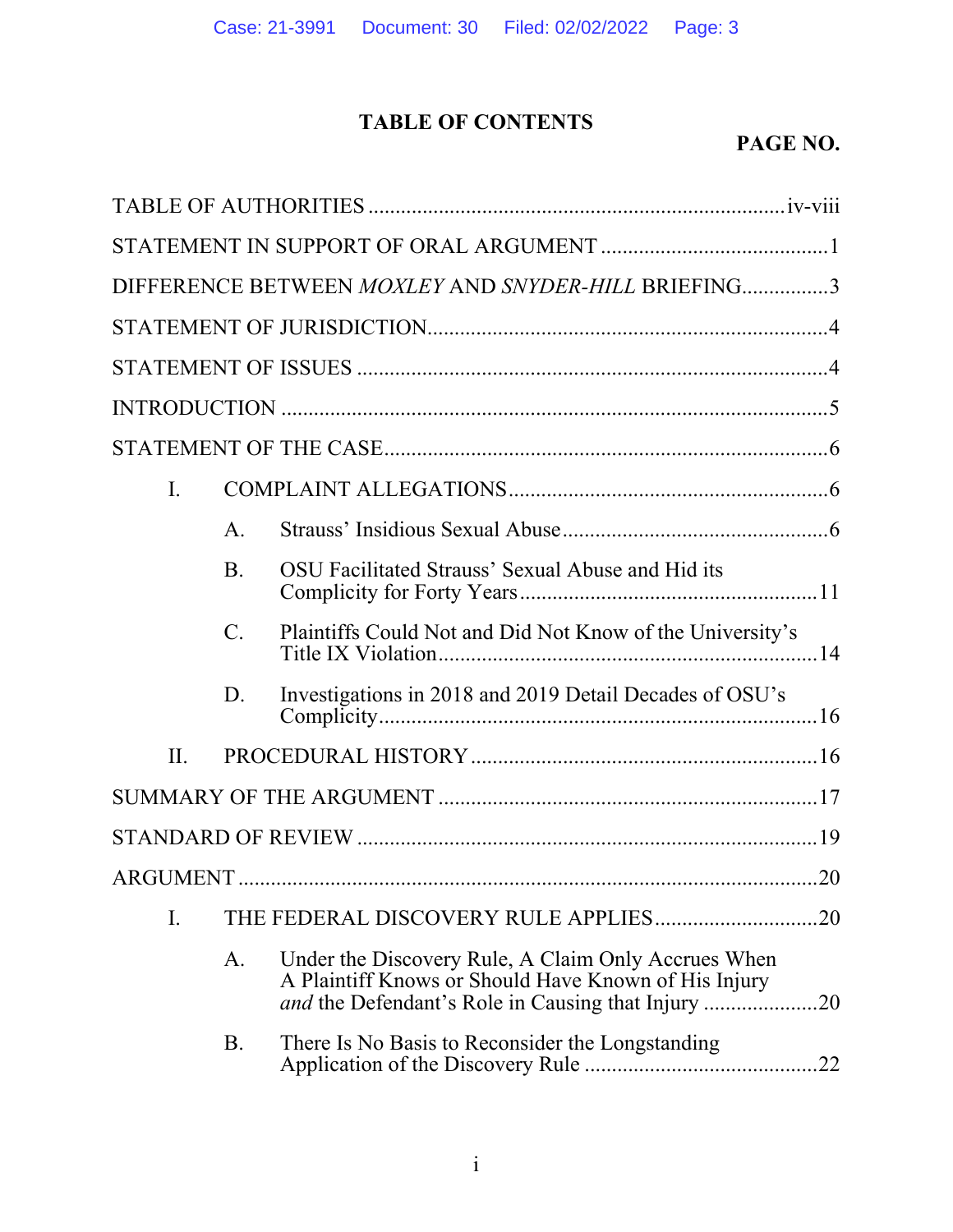| II.  |             | THE DISTRICT COURT ERRED IN DISMISSING DETAILED<br>ALLEGATIONS THAT PLAINTIFFS DID NOT KNOW<br>.25                                                |
|------|-------------|---------------------------------------------------------------------------------------------------------------------------------------------------|
|      | A.          | The District Court Ignored Specific, Plausible Allegations that<br>Each Plaintiff Reasonably Did Not Know these Medical<br>.26                    |
|      | B.          | The Statute of Limitations only Begins When, <i>Inter Alia</i> , a<br>Patient Knew or Should Have Known He Was Abused30                           |
|      | $C_{\cdot}$ | The District Court Made Improper Inferences in Rejecting<br>Each Plaintiff's Factual Allegations that They Did Not Know                           |
|      |             | 1.<br>The Court Distorted the Allegations and Did Not<br>Analyze Any Plaintiff's Individual Experience 32                                         |
|      |             | 2.<br>Suffering Discomfort is Not Tantamount, as a Matter<br>of Law, to Knowing You Were Abused33                                                 |
|      |             | Hyper-aware Plaintiffs Who Recognized Strauss'<br>3.<br>Conduct as Abuse are not the Prototypical<br>.35                                          |
| III. |             | THE DISTRICT COURT ERRED IN FINDING THAT EVERY<br>PLAINTIFF KNEW OR SHOULD HAVE KNOWN BEFORE<br>2018 THAT OSU FACILITATED STRAUSS' SEXUAL ABUSE36 |
|      | A.          | Plaintiffs Did Not and Could Not Know OSU's Causal<br>.36                                                                                         |
|      | B.          | Claims Do Not Accrue Before a Plaintiff Could Know                                                                                                |
|      |             | 1.<br>Appellate Caselaw Supports Delayed Accrual For<br>Claims Against Institutions that Condoned Misconduct 39                                   |
|      |             | 2.<br>District Court Caselaw Supports Delayed Accrual of<br>Claims against Universities For Enabling Abuse41                                      |
|      | $C_{\cdot}$ | The District Court Erred in Holding Plaintiffs' Claims<br>Were Untimely Though Plaintiffs Could Not Know of<br>.44                                |
|      | D.          | The District Court Erred in Relying on Post-Assault and<br>.46                                                                                    |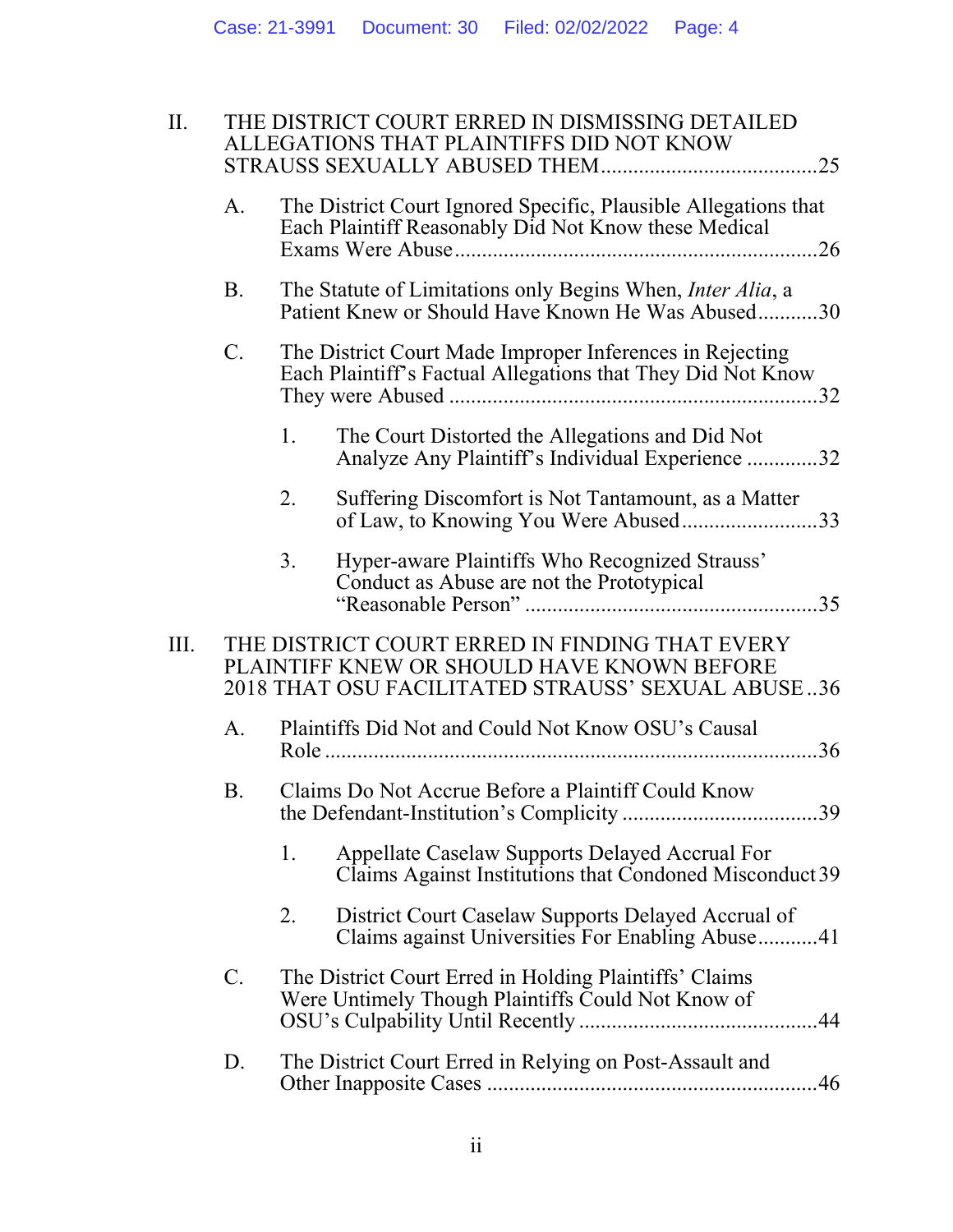| IV. THE DISTRICT COURT ERRED IN REJECTING A<br>LIMITATIONS TOLL BASED ON OSU'S FRAUDULENT |  |
|-------------------------------------------------------------------------------------------|--|
|                                                                                           |  |
|                                                                                           |  |
|                                                                                           |  |
|                                                                                           |  |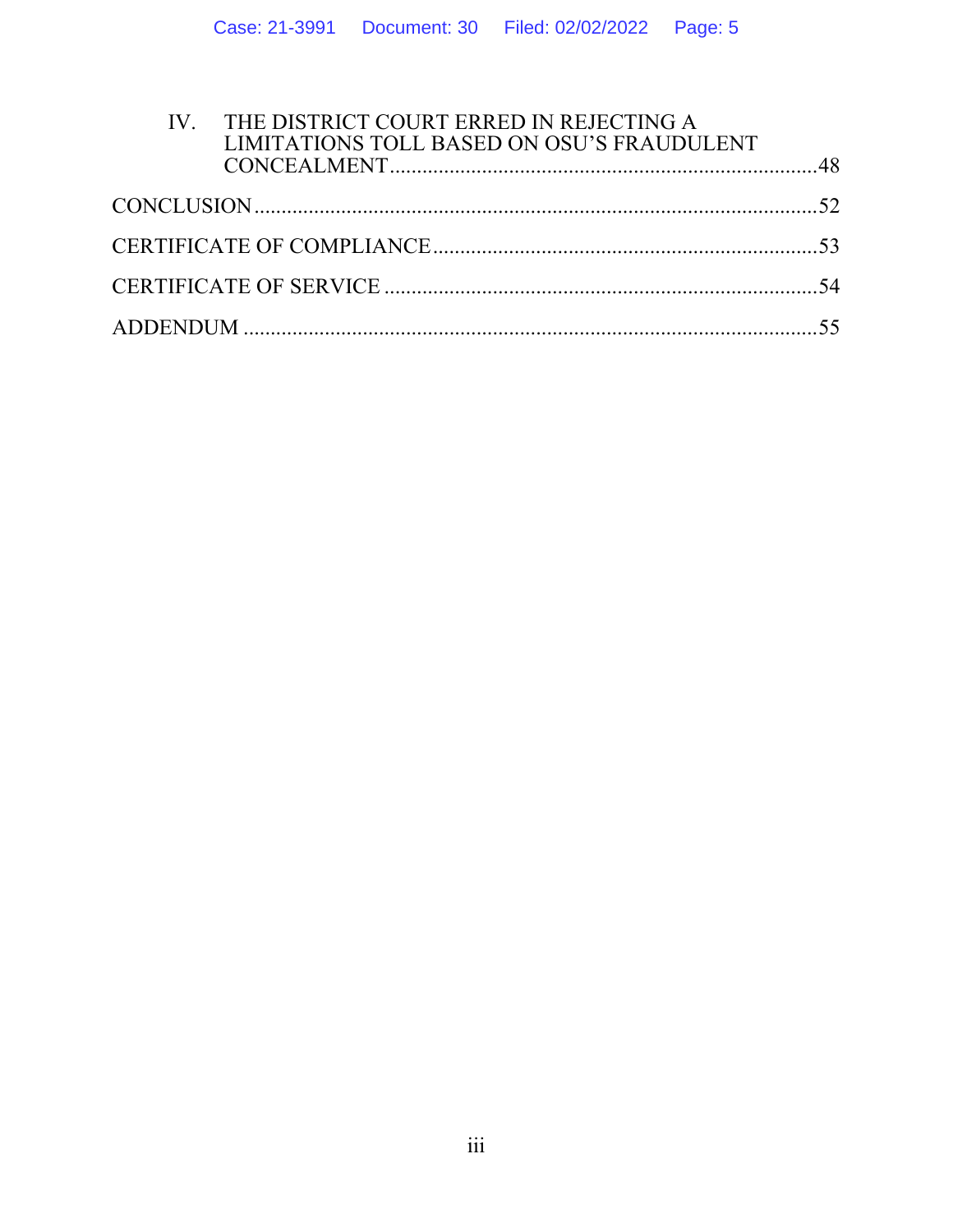# **TABLE OF AUTHORITIES**

# **PAGE NO.**

# **Cases**

| A.Q.C. ex rel. Castillo v. United States,                                                    |
|----------------------------------------------------------------------------------------------|
| Am. Premier Underwriters, Inc. v. Nat'l R.R. Passenger Corp.,                                |
| Armstrong v. Lamy,                                                                           |
| Barrett v. United States,                                                                    |
| Bishop v. Children's Ctr. for Developmental Enrichment,                                      |
| Cascone v. United States,                                                                    |
| Cataldo v. U.S. Steel Corp.,                                                                 |
| Chappell v. Rich,                                                                            |
| City of Aurora v. Bechtel Corp.,                                                             |
| Cline v. United States,<br>No. 3:13-CV-776, 2016 WL 2653607 (M.D. Tenn. May 10, 2016)43      |
| Coate v. Montgomery Cnty., Ky.,                                                              |
| Cutter v. Ethicon, Inc.,<br>No. 20-6040, 2021 WL 3754245 (6th Cir. Aug. 25, 2021) 25, 27, 34 |
| Doe 1 v. Baylor University,                                                                  |
| Doe v. Board of Education of Hononegah Community High School,                                |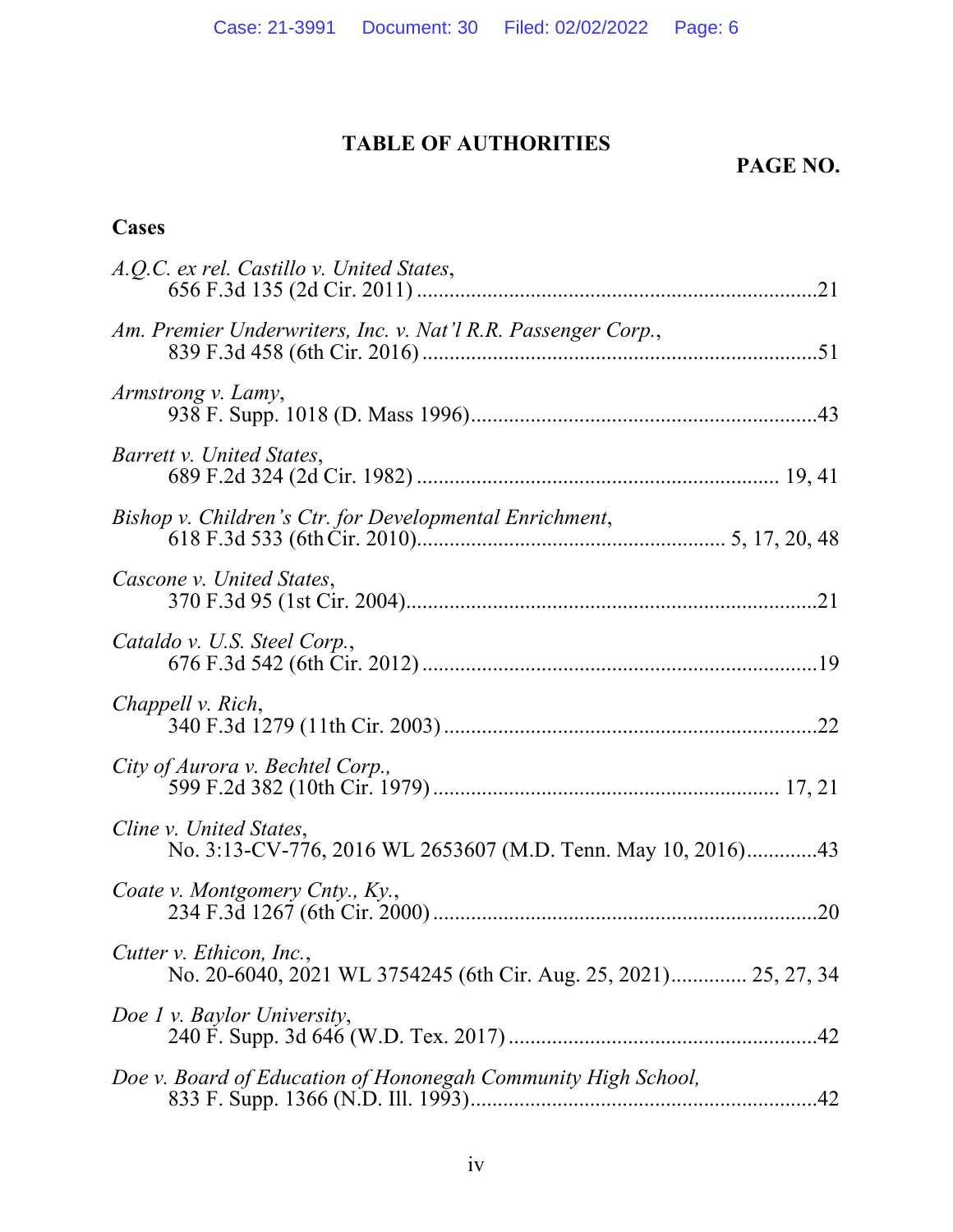| Doe v. Cherwitz,                                                                                   |
|----------------------------------------------------------------------------------------------------|
| Doe v. Pasadena Hosp. Ass'n,<br>No. 2:18-cv-08710, 2020 WL 1244357 (C.D. Ca. Mar. 16, 2020) 30, 31 |
| Dutchuk v. Yesner,<br>2020 WL 5752848, No. 3:19-cv-0136-HRH (D. Alaska Sept. 25, 2020)41           |
| Elam v. Menzies,                                                                                   |
| Fonseca v. Consol. Rail Corp.,                                                                     |
| Gebser v. Lago Vista Indep. Sch. Dist.,                                                            |
| Gilley v. Dunaway,                                                                                 |
| Gregg v. Haw., Dep't of Pub. Safety,                                                               |
| Hernandez v. Baylor Univ.,                                                                         |
| <i>Hoeppner v. Jess Howard Elec. Co.,</i>                                                          |
| Hogan v. United States,                                                                            |
| Hughes v. Vanderbilt Univ.,<br>.30                                                                 |
| In re Arctic Express Inc.,                                                                         |
| In re Copper Antitrust Litig.,                                                                     |
| Jackson v. Birmingham Bd. of Educ.,                                                                |
| Jameson v. Univ. of Idaho,<br>No. 3:18-cv-00451, 2019 WL 5606828 (D. Idaho Oct. 30, 2019)30        |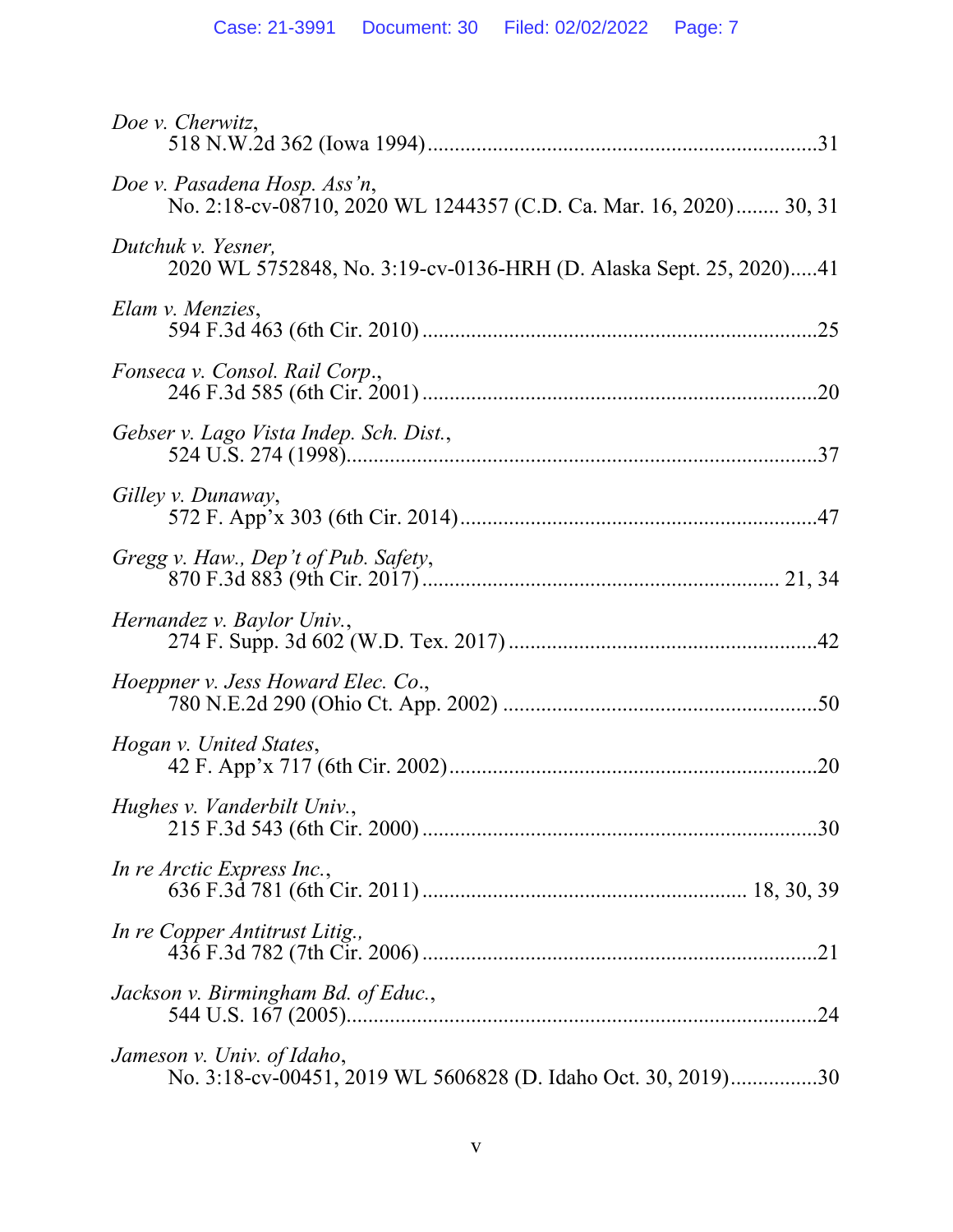| Johnson v. Chudy,                                 |
|---------------------------------------------------|
| Karasek v. Regents of University of California,   |
| King-White v. Humble Independent School District, |
| Kollaritsch v. Mich. State Univ. Bd. of Trs.,     |
| Lillard v. Shelby Cnty. Bd. of Educ.,             |
| Lozano v. Baylor Univ.,                           |
| Lutz v. Chesapeake Appalachia, L.L.C.,            |
| Lutz v. Chesapeake Appalachia, L.L.C.,            |
| Magnum v. Archdiocese of Phila.,                  |
| Marsh v. Genentech, Inc.,                         |
| McIntyre v. United States,                        |
| Merck & Co. v. Reynolds,                          |
| Meriwether v. Hartop,                             |
| Momenian v. Davidson,                             |
| N. Haven Bd. of Ed. v. Bell,<br>.24               |
| Nat'l Credit Union Admin. Bd. v. Jurcevic,        |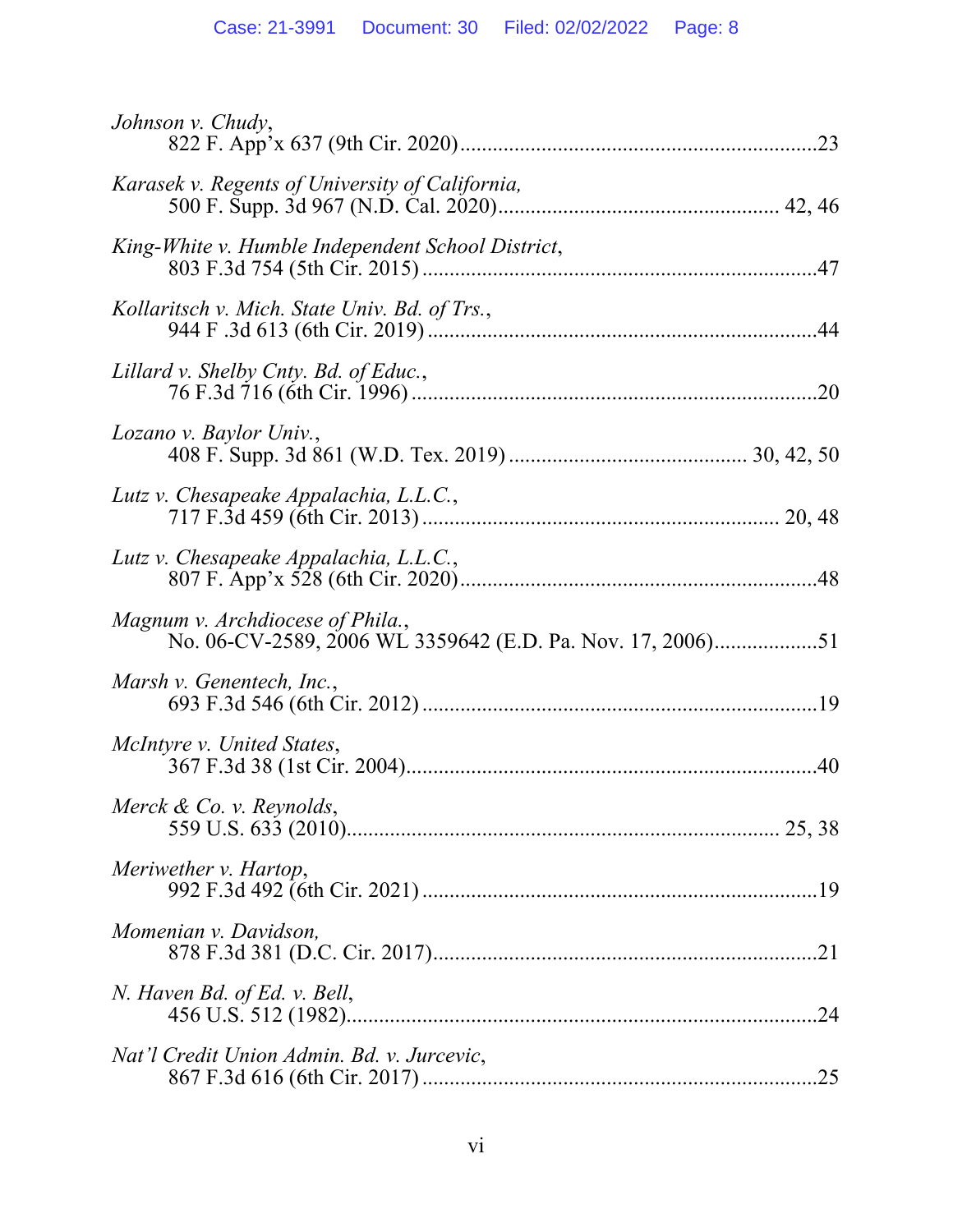| Navarro v. Procter & Gamble Co.,                |  |
|-------------------------------------------------|--|
| <i>Ouellette v. Beaupre,</i>                    |  |
| Parsons v. CSX Transp., Inc.,                   |  |
| Piotrowski v. City of Hous.,                    |  |
| Redwing v. Cath. Bishop for Diocese of Memphis, |  |
| Roberson v. Tennessee,                          |  |
| Rotkiske v. Klemm,                              |  |
| Schmitz v. NCAA,                                |  |
| Simmons v. United States,                       |  |
| Simpson v. Univ. of Colo. Boulder,              |  |
| Sohm v. Scholastic Inc.,                        |  |
| Sowers v. Bradford Area Sch. Dist.,             |  |
| Stoleson v. United States,                      |  |
| T.R. v. The Boy Scouts of Am.,                  |  |
| Tijerina v. Walters,                            |  |
| Tipton v. Brock,                                |  |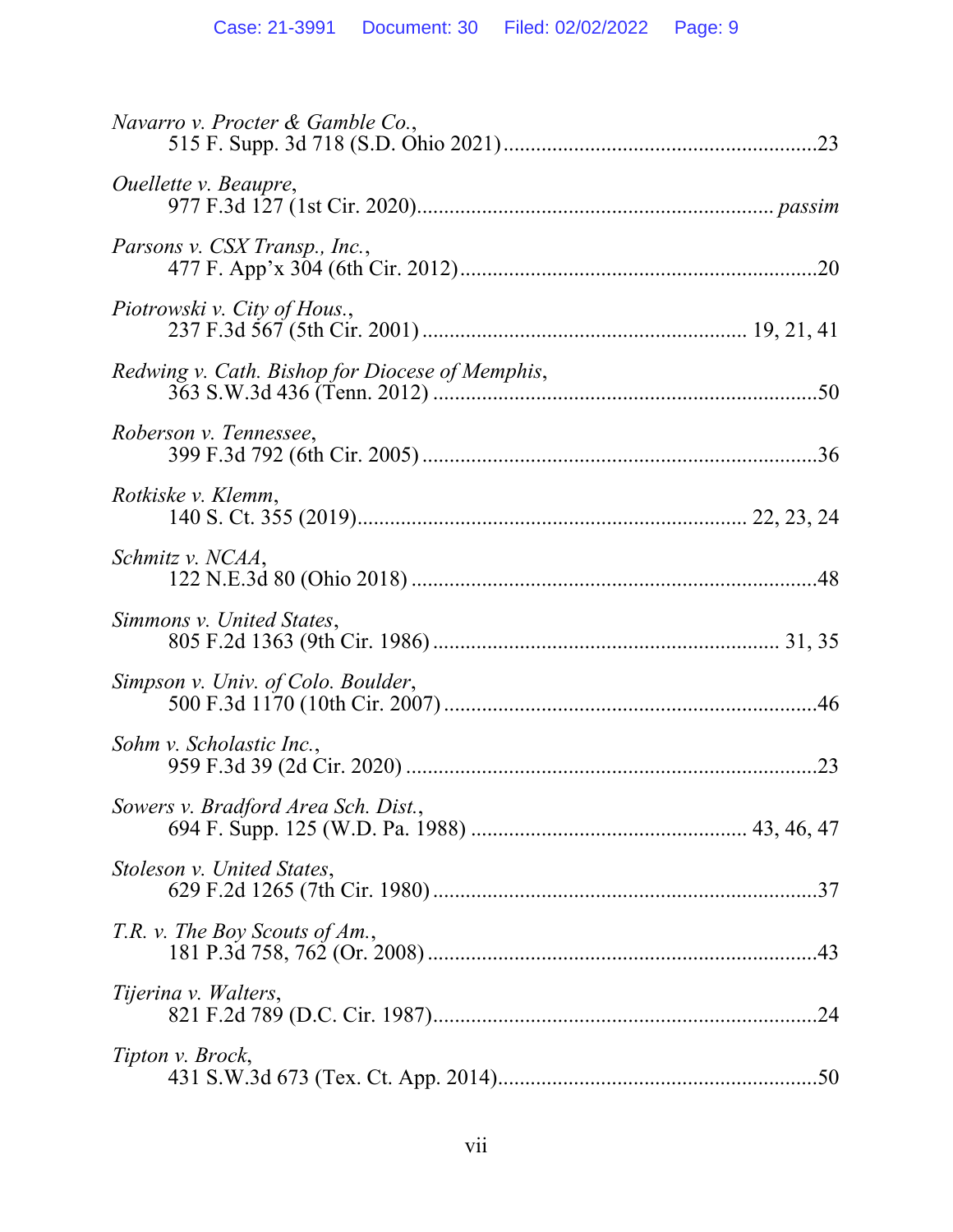| Torres v. Sugar-Salem Sch. Dist.,<br>No. 4:17-cv-00178, 2019 WL 4784598 (D. Idaho, Sept. 30, 2019) 31 |
|-------------------------------------------------------------------------------------------------------|
| TRW Inc. v. Andrews,                                                                                  |
| Twersky v. Yeshiva University,                                                                        |
| United States v. Kubrick,                                                                             |
| Urie v. Thompson,                                                                                     |
| Varnell v. Dora Consol. Sch. Dist.,                                                                   |
| Williams ex rel. Hart v. Paint Valley Local School District,                                          |
| <b>Statutes</b>                                                                                       |
| .22                                                                                                   |
| <b>Other Authorities</b>                                                                              |
|                                                                                                       |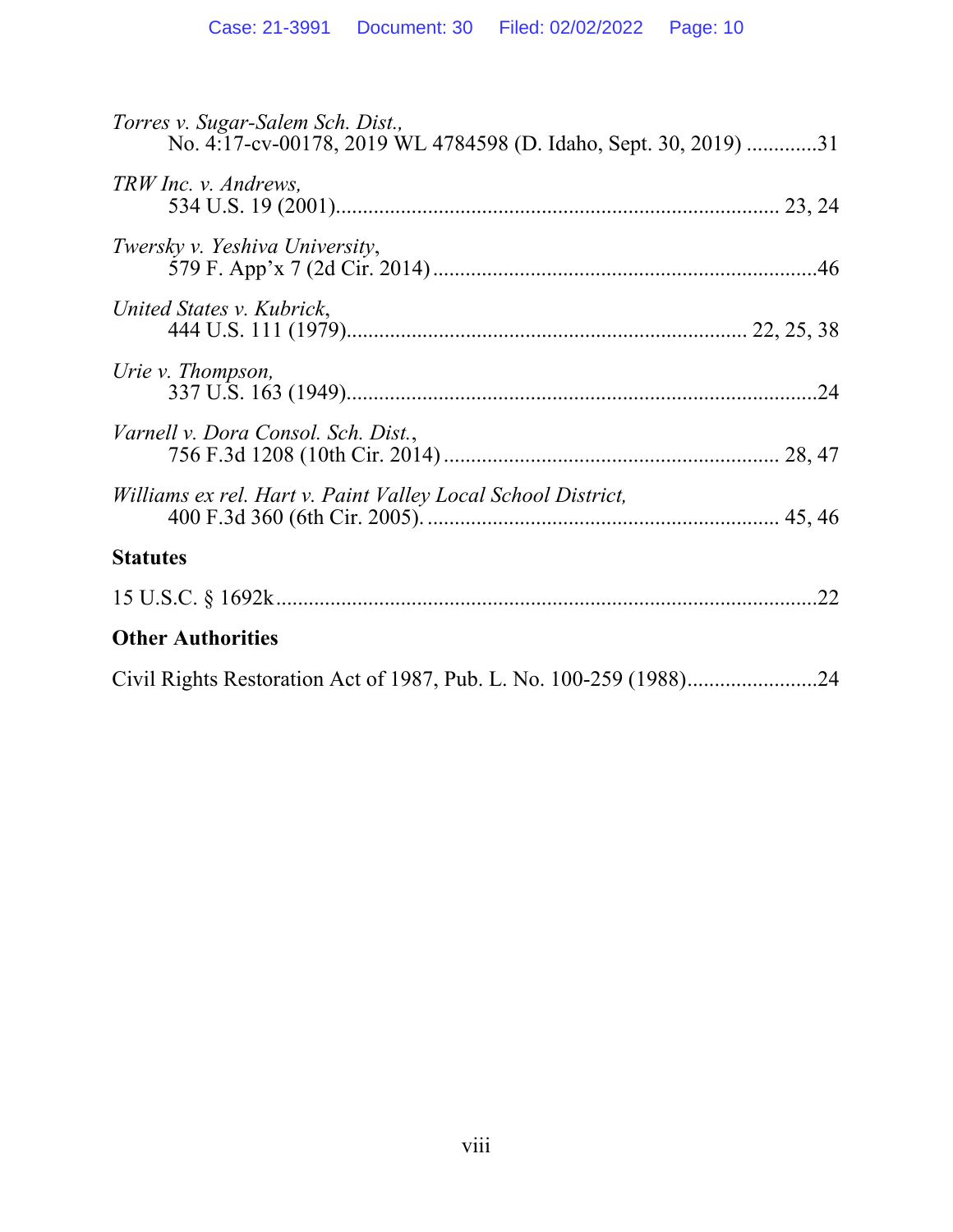#### **STATEMENT IN SUPPORT OF ORAL ARGUMENT**

Oral argument is warranted because this case involves multiple issues of immense public import. Thirty-four Plaintiffs seek to hold Ohio's flagship state university accountable under Title IX of the Education Amendments of 1972 for enabling a serial sexual predator for two decades. The District Court dismissed this case and related cases brought by hundreds of other survivors. It held that each and every Plaintiff's claim was untimely notwithstanding the federal discovery rule, which delayed accrual of the Title IX claims, and state law equitable tolling for fraudulent concealment.

This case raises important questions of federal law about applying delayed accrual where a patient did not realize he was being sexually abused by a doctor because the abuse occurred under the guise of a medical exam. Oral argument will aid the Court in parsing the thousands of specific factual allegations in this case detailing, for each Plaintiff who did not know he was abused, the context and basis for that lack of knowledge.

This case also raises important questions of federal law about when a Title IX claim accrues against a university that enables a serial sexual predator on its staff: does it accrue when the plaintiff has a basis to allege fault on the part of the university or does it accrue (as the District Court held) when a plaintiff knows the abuser was a university employee?

Finally, the District Court's rejection of the state law toll for fraudulent concealment, despite crediting allegations that the university concealed evidence of its own misconduct for nearly forty years, warrants elucidation through argument.

1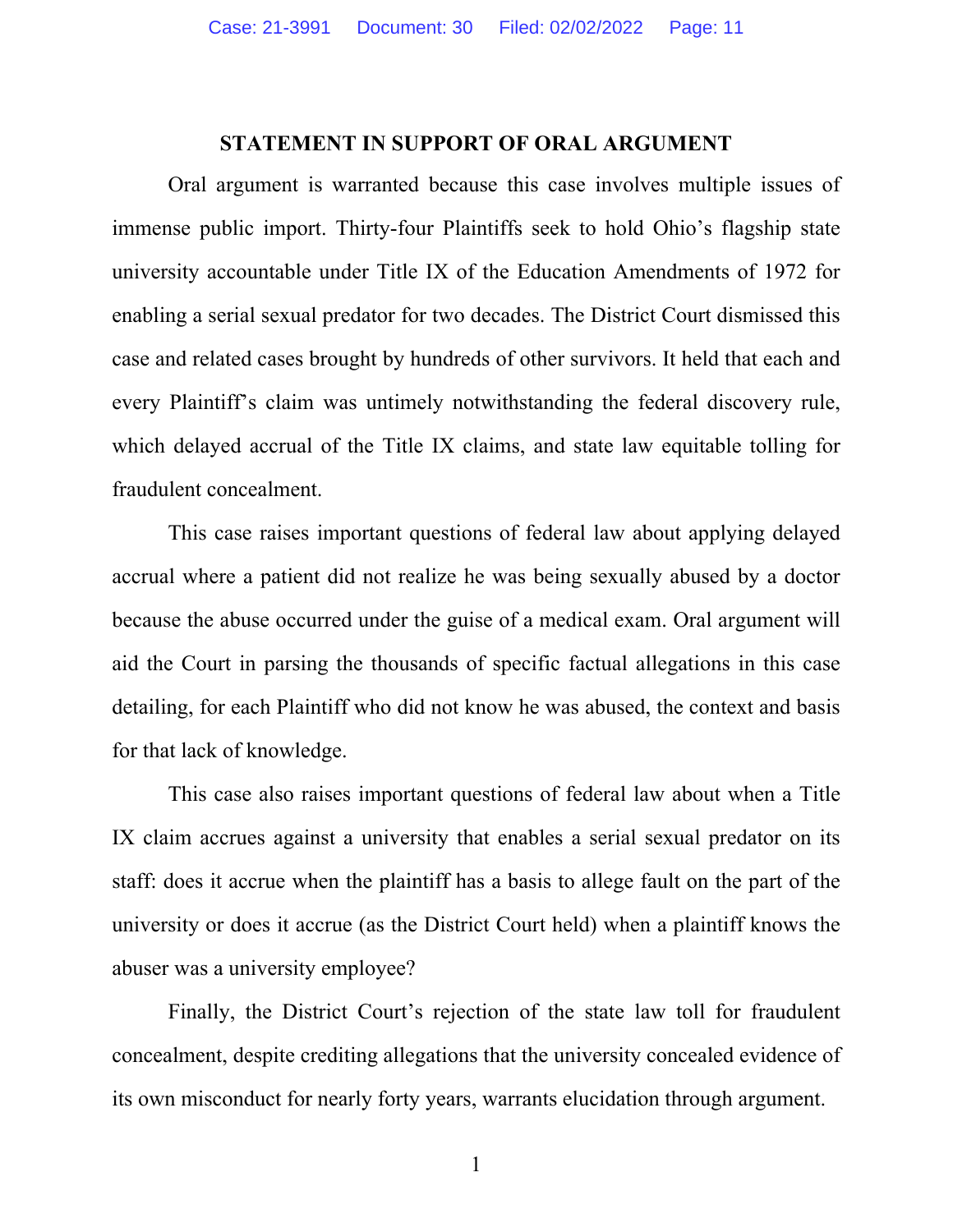Thirty-four survivor Plaintiffs are directly affected by this appeal. Hundreds of survivors who filed this and related cases before the District Court will be affected by this Court's resolution. Plaintiffs respectfully request the opportunity for their chosen counsel to be heard by the Court.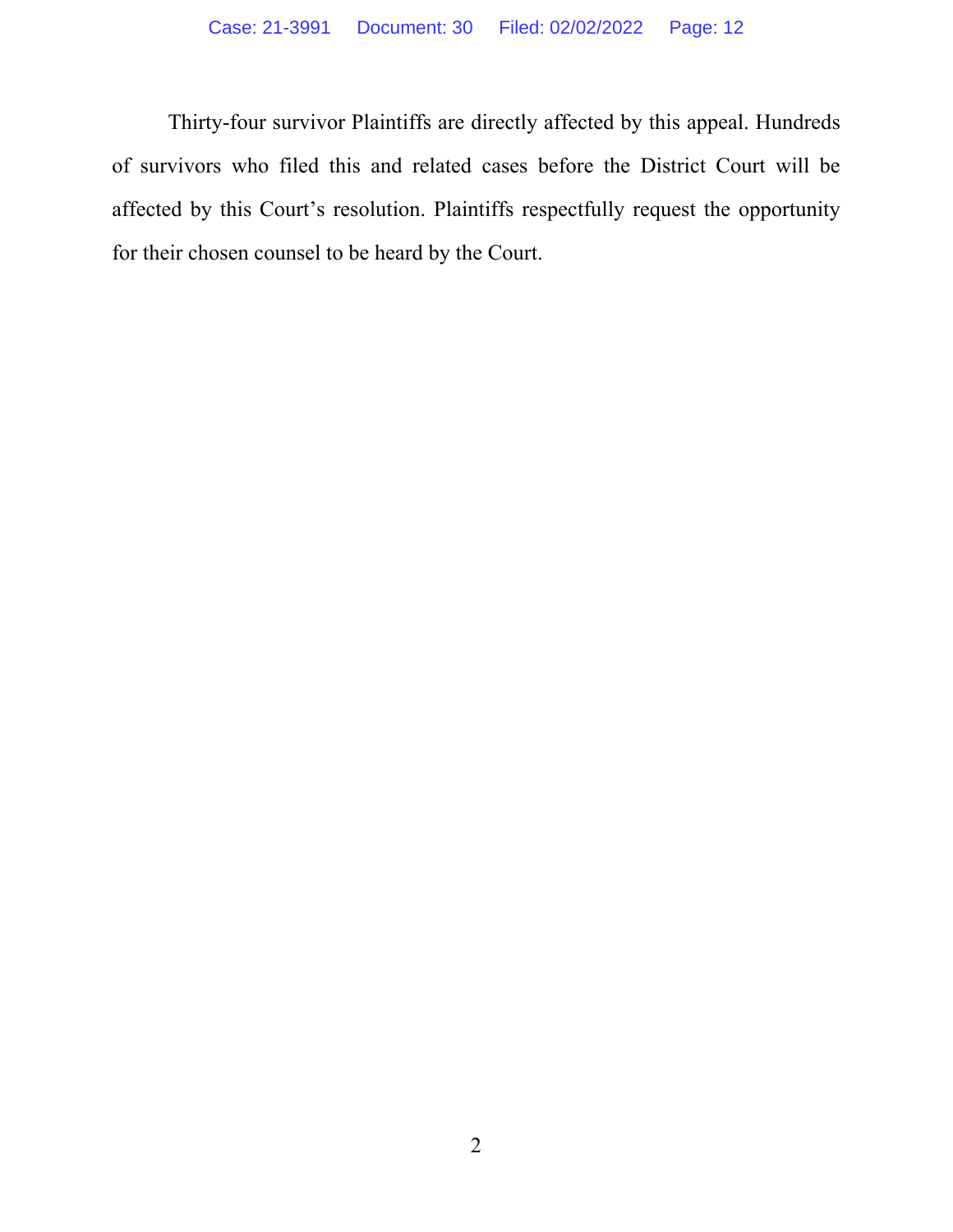#### **DIFFERENCE BETWEEN** *MOXLEY* **AND** *SNYDER-HILL* **BRIEFING**

 The undersigned are also counsel of record to the plaintiffs in *Snyder-Hill*. The operative complaints in both this case and *Snyder-Hill* share the same general allegations and causes of action. The *Moxley* complaint was filed after the parties had fully briefed the motion to dismiss in *Snyder-Hill*. The decisions on appeal are also effectively the same. The District Court issued a three-page decision in *Snyder-Hill* and a two-page decision in *Moxley*; in both cases, it referred to longer decisions in the *Garrett* and *Ratliff* cases*. Garrett v. OSU*, No. 2:18-cv-692 (S.D. Ohio), R.197 at 1494; *Ratliff v. OSU*, No. 2:19-cv-4746 (S.D. Ohio), R.39 at 474.

To conserve judicial resources and avoid burdening the Court by having it read the same argument twice, the undersigned have drafted the *Snyder-Hill* Appellants' brief (on behalf of eighty-four Plaintiffs) as the main brief for both cases ("*Snyder-Hill* Appellants' Brief"). *Snyder-Hill, et al., v. The Ohio State University*, No. 21-3981. This brief (on behalf of thirty-four Plaintiffs) asserts the same legal arguments made in the *Snyder-Hill* Appellants' Brief except where specifically noted. There are four material differences, as noted below: (a) in citing common (not plaintiff-specific) allegations, which are identical in both complaints, this brief cites the relevant paragraphs of the *Moxley* complaint; (b) this brief highlights allegations specific to the thirty-four *Moxley* Plaintiffs; (c) all *Moxley*  Plaintiffs alleged that they did not know Dr. Strauss was abusing them in the guise of a medical exam; and (d) there are differences in the procedural history.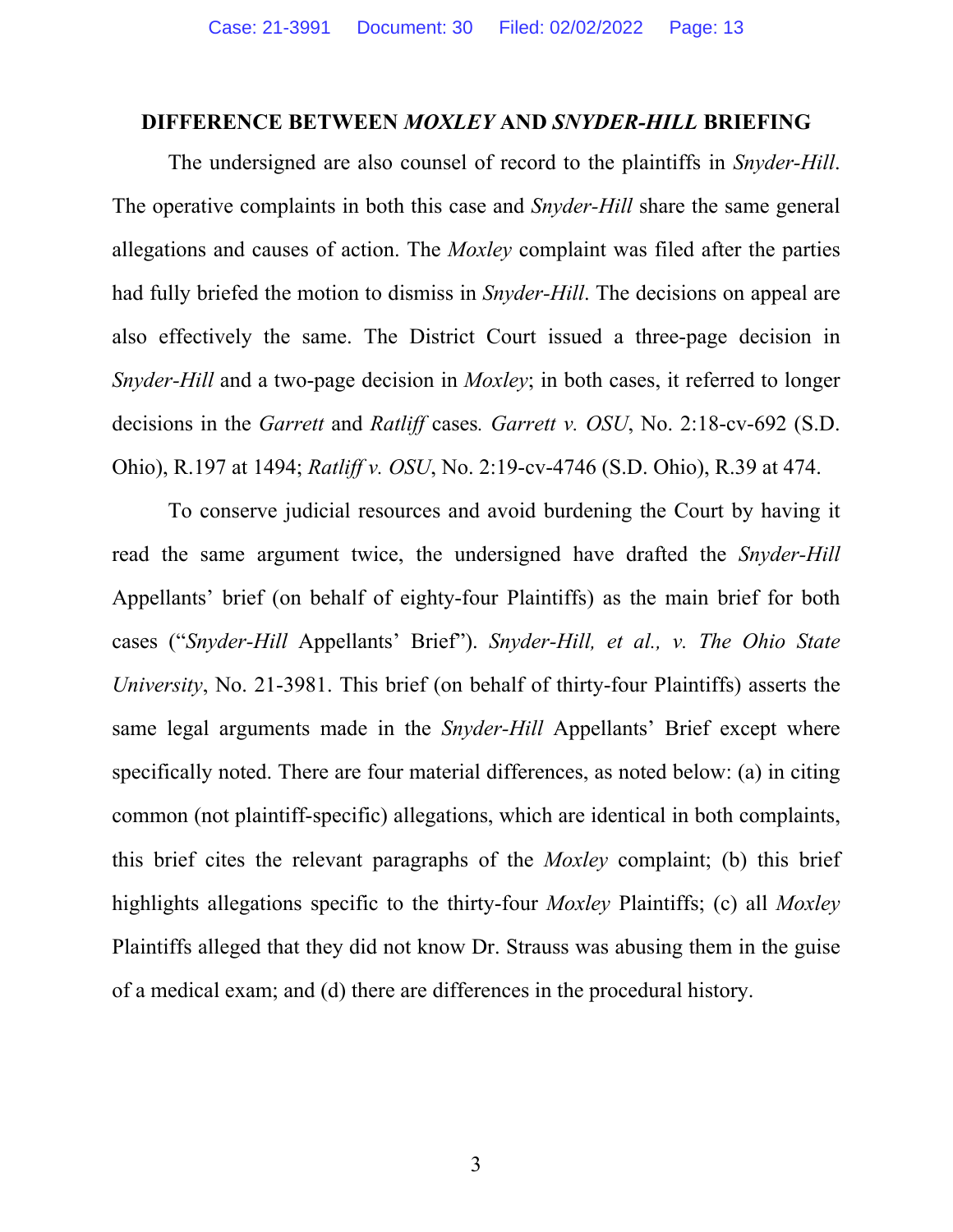# **STATEMENT OF JURISDICTION**

The District Court had original jurisdiction over Plaintiffs' claims against the Ohio State University ("OSU") under 28 U.S.C. §§ 1331 and 1343. Amended Complaint ("Complaint" or "AC")  $\parallel$  26, R.16 at 211.<sup>1</sup> The District Court issued an Opinion and Order ("Decision") granting Defendant's motion to dismiss for failure to state a claim on October 25, 2021, dismissing all claims. Decision, R.26 at 511- 12. Plaintiffs timely filed a notice of appeal on October 26, 2021. Notice of Appeal, R.28 at 514.

# **STATEMENT OF ISSUES**

The Statement of Issues mirrors the issues in *Snyder-Hill:* 

1. Did the District Court improperly find each Plaintiff knew he was abused, even though each Plaintiff individually alleged he did not know Strauss' medical exams were sexual abuse?

2. Did the District Court erroneously hold that Plaintiffs' mere knowledge that OSU employed Strauss triggered accrual of their claims against OSU, where Title IX prohibits *respondeat superior* liability and requires that the school's own discrimination caused Plaintiffs' sexual abuse?

3. Did the District Court err in holding that none of the Plaintiffs' claims were tolled by fraudulent concealment, even though OSU concealed Strauss' abuse for decades and made affirmative misrepresentations to one Plaintiff about the legitimacy of Strauss' exams?

<sup>&</sup>lt;sup>1</sup> In accordance with Sixth Circuit R.  $28(a)(1)$ , citations to the lower court record include the record entry ("R.") number followed by the Page ID  $\#$  citation to the relevant portion of the document.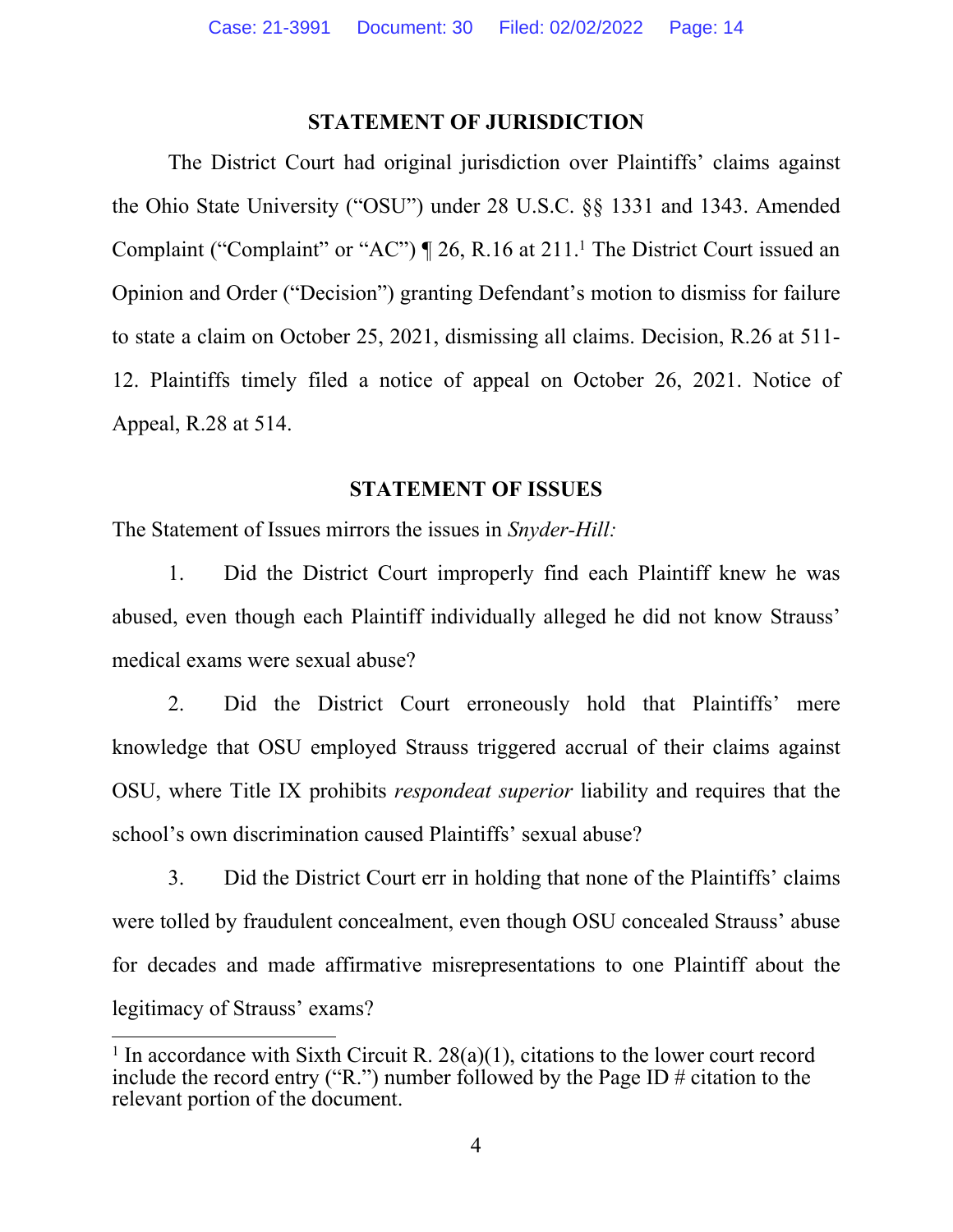#### **INTRODUCTION**

For forty years, OSU successfully concealed serial sexual abuse by its official team doctor, Student Health Services physician, and Professor of Medicine, Dr. Richard Strauss.<sup>2</sup> Strauss was an accomplished and cunning predator. He disguised abuse as medical exams, provided medical reasons for his work, calmly allayed any patient questions or concerns, and took advantage of young, vulnerable, inexperienced students who reasonably believed his actions were medically necessary. OSU was equally cunning in hiding its complicity. It lied to students, shredded documents, whitewashed Strauss' personnel record, falsified Strauss' employment evaluations, failed to inform students, the public, the Medical Board or the police of Strauss' misconduct, and lionized Strauss even after his death.

Having skillfully duped its students for four decades, OSU now seeks the ultimate legal reward for its mendacity: the dismissal of this lawsuit. The law permits no such thing.

The "statute of limitations begins to run" only once a "reasonable person knows, or in the exercise of due diligence should have known, *both* his injury *and* the cause of that injury."3 All thirty-four Plaintiffs in this action did not know they were sexually abused. They were duped by Strauss.<sup>4</sup> All thirty-four Plaintiffs did

<sup>2</sup> This Introduction mirrors the *Snyder-Hill* Appellants' Brief, citing the equivalent citations for the *Moxley* Complaint.

<sup>3</sup> *Bishop v. Children's Ctr. for Developmental Enrichment*, 618 F.3d 533, 536 (6th Cir. 2010) (emphasis added).

<sup>4</sup> *See* Appendix 1 to Pls.' Opp. Mot. Dismiss (App 1), R.24-1 *passim* (identifying respective individual allegation for each Plaintiff).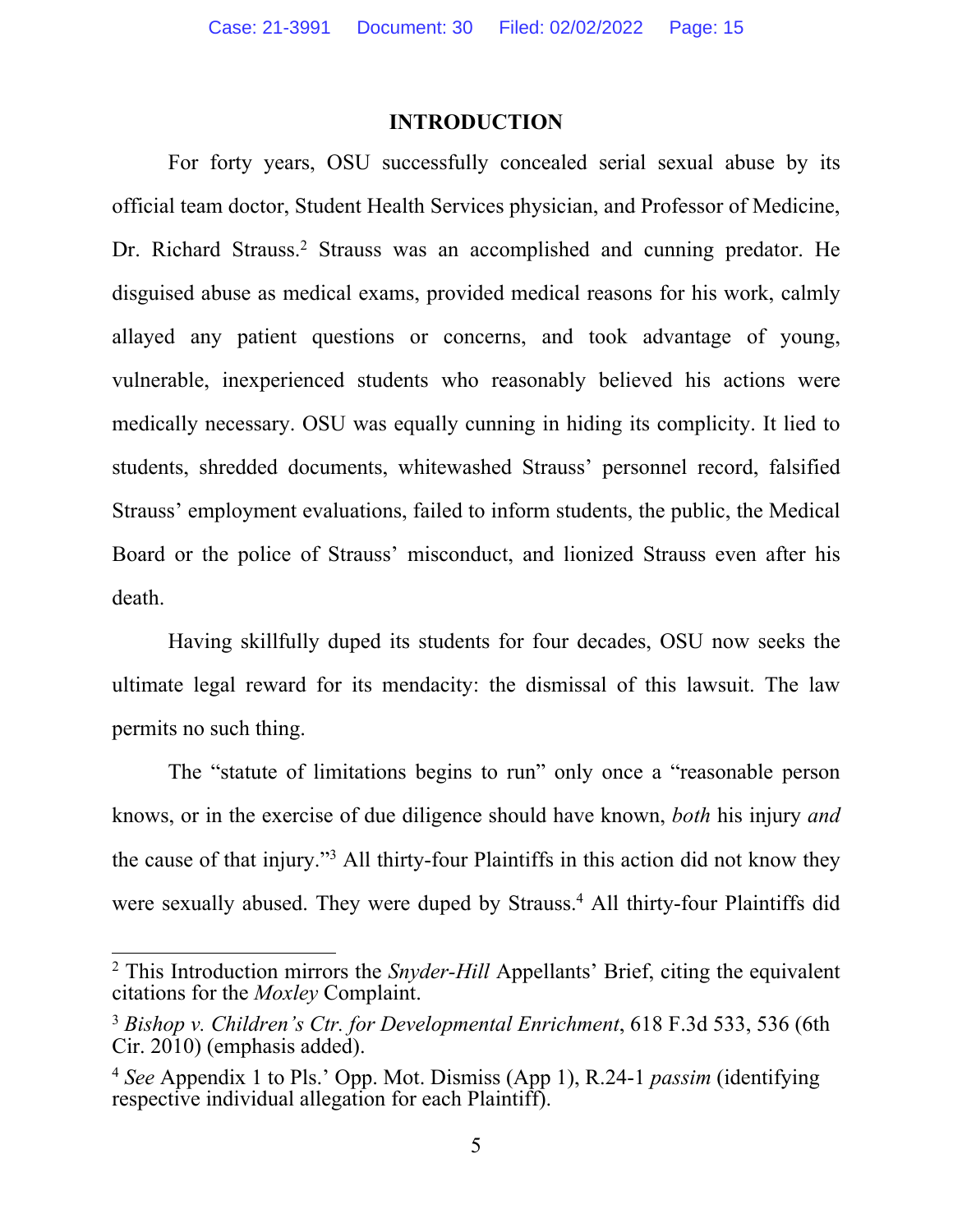not know *OSU* caused that injury. They were duped by OSU.5 These are the allegations in the 936-paragraph complaint. They are not merely plausible, but overwhelming—supported by admissions from OSU's own doctors,<sup>6</sup> administrators,<sup>7</sup> and official report.<sup>8</sup>

The district court failed to address even one of these allegations and lumped all Plaintiffs into a one-size-fits-all approach to grant dismissal. But allegations matter on a motion to dismiss. This Court should vacate, remand, and let these survivors finally have their day in court.

#### **STATEMENT OF THE CASE**

#### **I. COMPLAINT ALLEGATIONS**

The allegations described in this section mirror those in the *Snyder-Hill*  Appellants' Brief except this brief (a) appends the equivalent citations to the *Moxley* Complaint for the general allegations common to both the *Moxley* and *Snyder-Hill* Complaints and (b) describes the client-specific allegations pleaded by the thirty-four *Moxley* Plaintiffs.

#### **A. Strauss' Insidious Sexual Abuse**

Plaintiffs are thirty-four of the hundreds of former OSU students and survivors whom Strauss sexually assaulted or abused over a period of two decades. AC ¶ 1, R.16 at 204. OSU employed Strauss to provide medical care and treatment to its students; it made him the official physician for OSU's sports

<sup>&</sup>lt;sup>5</sup> *Id.* (identifying respective individual allegations for each Plaintiff).

<sup>6</sup> AC, R.16 ¶¶ 97, 99-100 at 222-23.

<sup>7</sup> *Id.*

<sup>8</sup> *Id.* ¶¶ 95-96 at 222.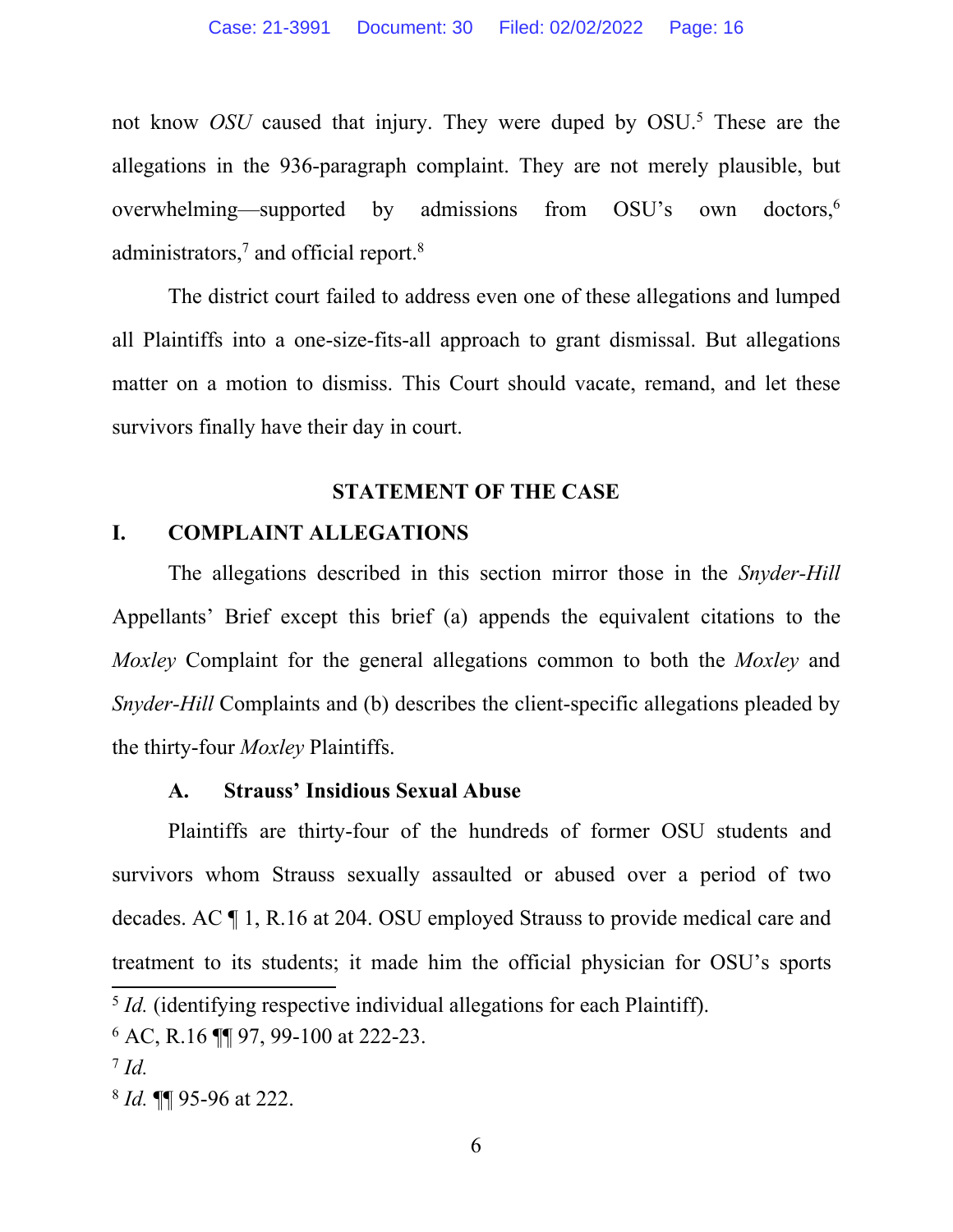teams, a professor of medicine, a part-time physician with Student Health Services, and a Professor Emeritus upon his retirement despite his wrongdoing. *Id.* ¶¶ 67-75 at 217-219. As OSU's official sports team physician, Strauss had regular contact with male student-athletes in at least sixteen sports. *Id.* ¶¶ 7 at 206; 72 at 218. As a physician at OSU's student health center for at least four years, he was granted target-rich access to the entire male student population. *Id.* ¶ 73 at 218-19.

Strauss used his position of trust and confidence to sexually abuse male students continuously throughout his twenty-year tenure, from 1978 to 1998. *Id.* ¶¶ 2 at 205; 76 at 219. In nearly every case, Strauss disguised his abuse as medical care. *Id.* ¶¶ 3 at 205, 97 at 222-23 This abuse generally included one or more of the following: invasive, medically unnecessary examinations of students' genitals involving groping and fondling their genitalia, often without gloves; unnecessary rectal examinations involving digitally penetrating their anuses; and inappropriate comments about their bodies. *Id.* ¶¶ 3 at 205, 80-82, 87 at 220.

When a few Plaintiffs questioned Strauss about his genital exams regardless of the complaint, he gave a clinical, authoritative, and believable explanation. Strauss told John Doe 99, who was directed to Strauss for evaluation of an arm injury, that his prolonged genital exam and digital probing of John Doe 99's anus were necessary since it was his first exam of John Doe 99. *Id*. ¶¶ 774-77 at 332- 33. Strauss told John Doe 87, who sought treatment for an ankle injury, that he was obligated to evaluate John Doe 87 for sexually transmitted diseases ("STDs"). *Id*. ¶ 537 at 291-92. Strauss told John Doe 101, who was participating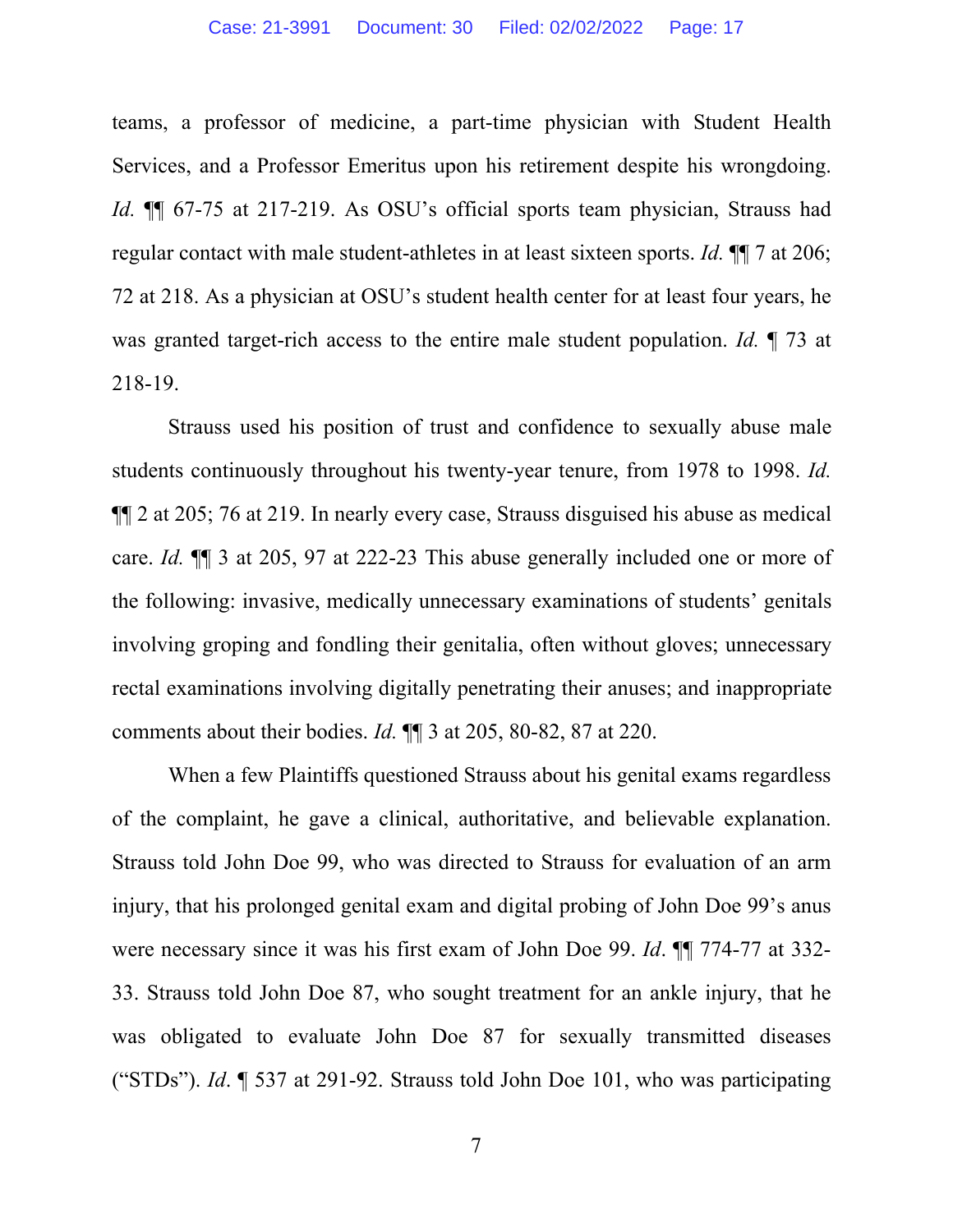in an alleged study run by Strauss, that he needed to measure John Doe 101's penis and testicles. *Id*. ¶ 813 at 338. Strauss told John Doe 102 that he was conducting a hernia check because hernias are a common medical issue. *Id.* ¶ 832 at 341. Each of these Plaintiffs and others, many of whom were immature teenagers—as highlighted in Appendix 1 to Plaintiffs' opposition to OSU's motion to dismiss—trusted Strauss' representations that the exams were medically necessary and not abusive. *Id.* ¶¶ 547 at 293-94 (John Doe 87); 784 at 333 (John Doe 99); 818 at 339 (John Doe 101); 836 at 341-42 (John Doe 102); *see* App 1, R.24-1 *passim*.

As OSU and its agent recently admitted, because Strauss disguised his abuse as medical care, it was difficult to identify—so difficult that only a panel of "suitably qualified medical experts" could know whether any given conduct was medically necessary or sexual abuse. *Id.* ¶¶ 94-101 at 222-23. As a \$6.2 million 2019 report OSU commissioned from Perkins Coie ("Report") concedes, "[t]his case present[s] an intersection of two specific types of sexual abuse, both of which have generally not been associated with common conceptions of sexual abuse[:] doctor-patient sexual abuse and the sexual abuse of adult males." *Id.* ¶ 95 at 222. OSU's Report admits that "[p]atients often do not report sexual abuse committed by their doctors due to . . . *confusion as to whether sexual abuse, in fact, occurred.*" *Id.* 196 (emphasis added). Even when Perkins Coie conducted its investigation, twenty-two of the 177 students it interviewed *still* did not understand Strauss' conduct constituted abuse, though the Report found they were abused. *Id.*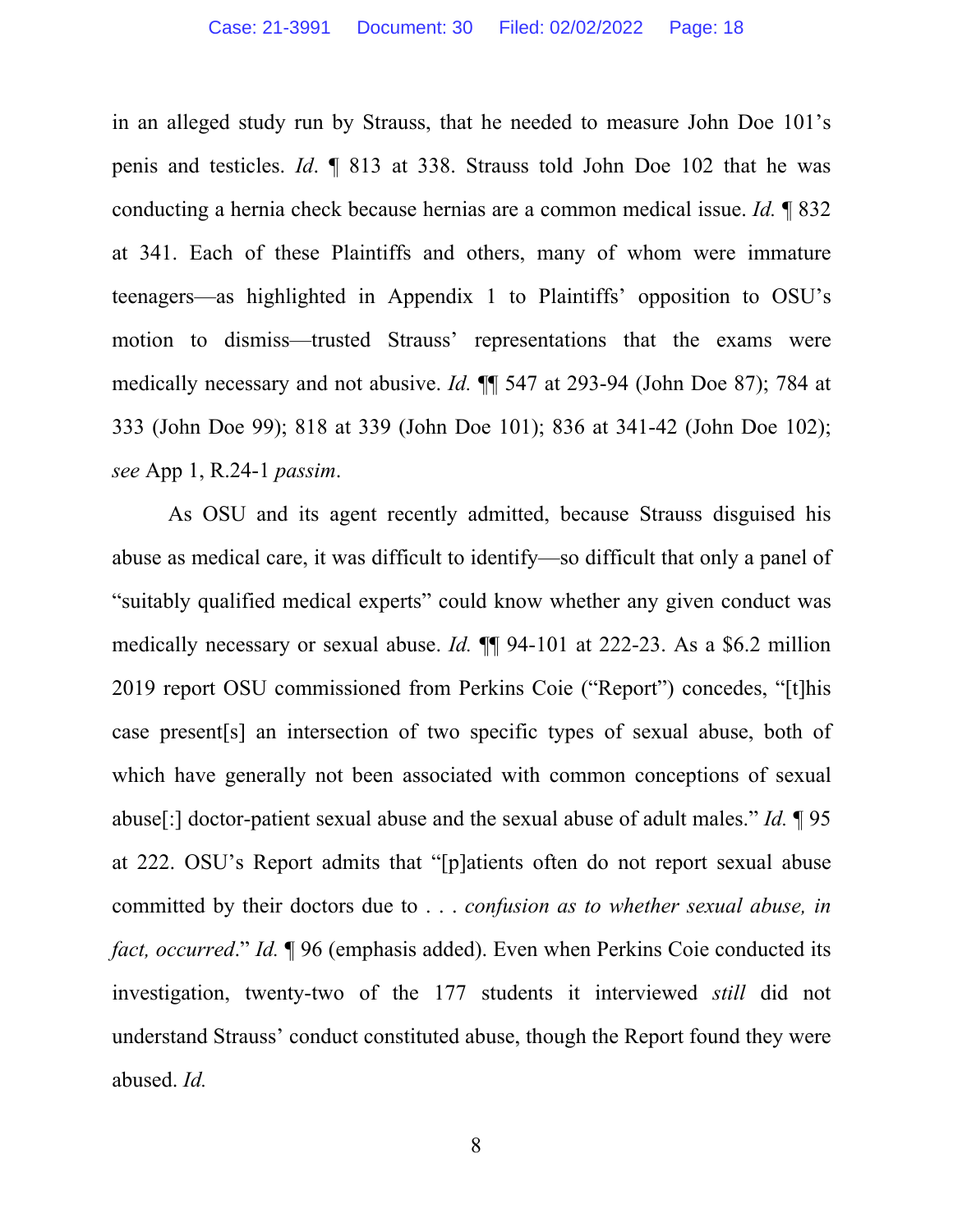Multiple OSU administrators "conceded in sworn testimony that students could not have known Strauss was abusing them." *Id.* ¶ 97 (emphasis added). OSU witnesses "admit that patients do not know what is a 'normal exam' because patients have a 'lack of information' about what is medically appropriate, that it is normal for patients to be naked in front of doctors and for doctors to touch them, that 'doctors are in a position of superior knowledge and authority' to patients, and that patients including OSU students trusted their doctor to do what was medically appropriate." *Id.* For example, "when a doctor tells a patient with a sore throat that he needs to check the lymph nodes in his genitals, the patient trusts the doctor's experience and medical training; he trusts that it is medically appropriate to touch his genitals." *Id.* 

The trained professionals at Perkins Coie deemed it "essential" to their investigation to "consult with suitably qualified medical experts" to "discern *whether*, and to what extent, Strauss' physical examinations of student-patients exceeded the boundaries of what was appropriate or medically necessary." *Id.* ¶ 98 at 223 (emphasis added).

Dr. Ted Grace, OSU's former Director of OSU Student Health Services and Strauss' former boss, agreed that experts are necessary to determine whether Strauss abused a given patient. Grace admitted that Perkins Coie lawyers hired by OSU to investigate would not know what's medically appropriate or what's not medically appropriate so would "need to consult medical experts to make that determination." *Id.* ¶ 99 (emphasis added). Dr. John Lombardo, former Head Team Physician/Medical Director of the OSU Sports Medicine and Family Health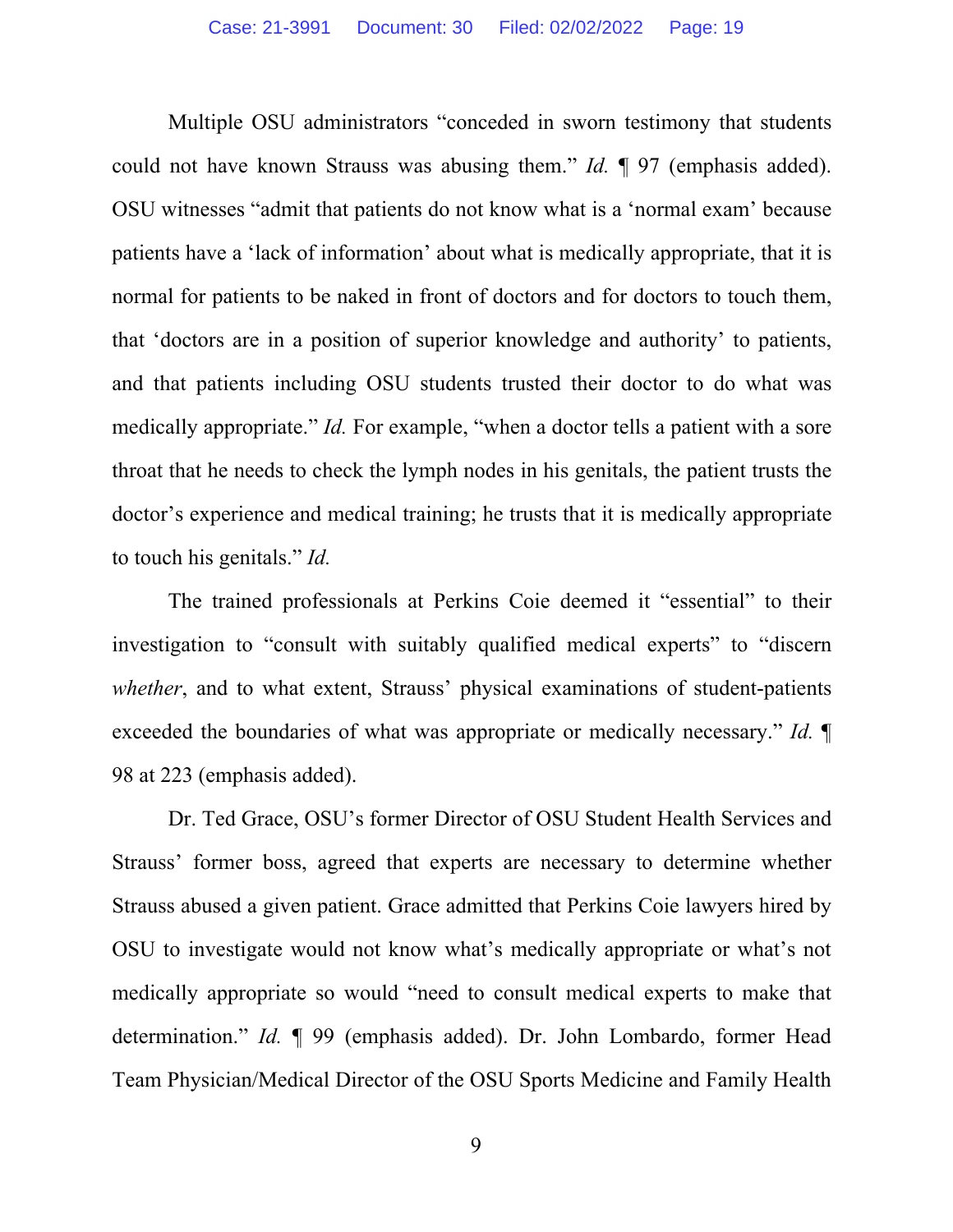Center, agreed: only someone "trained in medicine" could know what is "medically appropriate." *Id.* ¶ 100.

Strauss took advantage of Plaintiffs' youth, inexperience, lack of medical training, and lack of knowledge about sexual abuse, as well as his position of authority and power as an OSU doctor and team physician, to abuse hundreds and perhaps thousands of OSU students for decades, usually without their knowledge. An accomplished sexual abuser, Strauss groomed his victims into believing his conduct was normal and medically appropriate. Many Plaintiffs also alleged that they believed Strauss' conduct could not be sexual abuse because his invasive exams were common knowledge among their teammates and coaches, and yet Strauss faced no repercussions; OSU granted him nearly unfettered access to students. *Id.* ¶¶ 7 at 206; 73, 77-78 at 218-220; *see also* App 1, R.24-1 *passim*. When students told coaches about Strauss' invasive exams, they were ignored,<sup>9</sup> advised to deal with it,<sup>10</sup> told "[t]hat's just Strauss,"<sup>11</sup> or heard coaches normalize Strauss' behavior with jokes and nicknames.12 These responses—from trusted OSU coaches, teammates, and Strauss himself—caused students to discount their discomfort and blame themselves, instead of Strauss. *See, e.g.*, AC ¶¶ 344, 346, R.16 at 264 (Rohde did not realize he had been assaulted or could complain about

<sup>9</sup> *See* AC ¶¶ 273, R.16 at 254 (Callahan); 361 at 266 (Murray); 579-80 at 299 (John Doe 89); 637 at 308 (John Doe 92).

<sup>10</sup> *See id.* ¶¶ 282 at 256 (Callahan); 618 at 305 (John Doe 91); 759 at 330 (John Doe 98).

<sup>11</sup> *See id.* ¶ 715 at 322-23 (Ross).

<sup>12</sup> *See id.* ¶¶ 420 at 276 (John Doe 80); 559 at 295 (John Doe 88); 759 at 330 (John Doe 98); 872 at 347 (John Doe 104).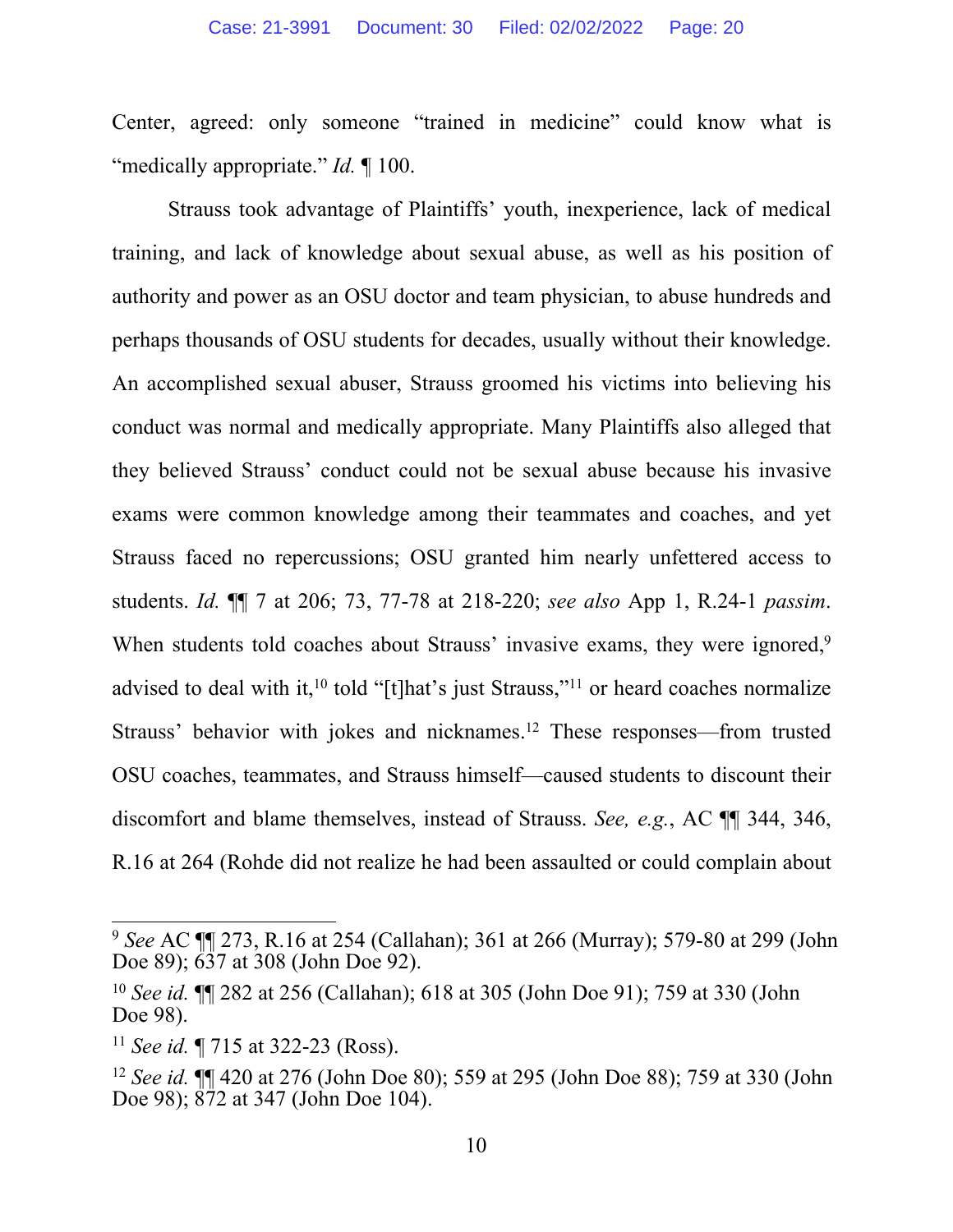Strauss' "strange" conduct because "everyone seemed to know about Dr. Strauss' conduct and accepted it as normal.")

As a result, no Plaintiff knew he was sexually abused until 2018. *See* App 1, R.24-1 *passim*.

In 2018, a few student-athletes spoke out about what Strauss did to them. AC ¶¶ 212-213, R.16 at 243. In April 2018, OSU publicly launched an investigation, conducted by Perkins Coie. *Id.* The firm investigated both Strauss' alleged sexual abuse and OSU's role in enabling that abuse. *Id.* ¶¶ 215-16 at 244. From this publicity, Plaintiffs became aware of OSU's culpability and realized for the first time that Strauss' medical examinations were, in fact, sexual abuse. App 1, R.24-1 *passim*. For example, only upon learning of OSU's investigation "did [one] student realize that his discomfort had been justified, his instincts correct: Strauss had sexually abused him. He was relieved to learn that he wasn't 'crazy' for thinking something had been wrong." AC ¶ 93, R.16 at 221.

#### **B. OSU Facilitated Strauss' Sexual Abuse and Hid its Complicity for Forty Years**

From as early as 1979, "OSU knew Dr. Strauss was abusing male students," as Plaintiffs alleged and Perkins Coie concluded. *Id.* ¶ 2 at 205. Athletics knew: "Dr. Strauss' abuse was well known among at least fifty OSU employees in the athletic department." *Id.* ¶ 6 at 206. Student Health knew: "Multiple Student Health Directors were also told about Dr. Strauss' abuse for years." *Id.* The complaint details the many concerns OSU employees raised. *Id.* ¶¶ 102-206 at 224-42.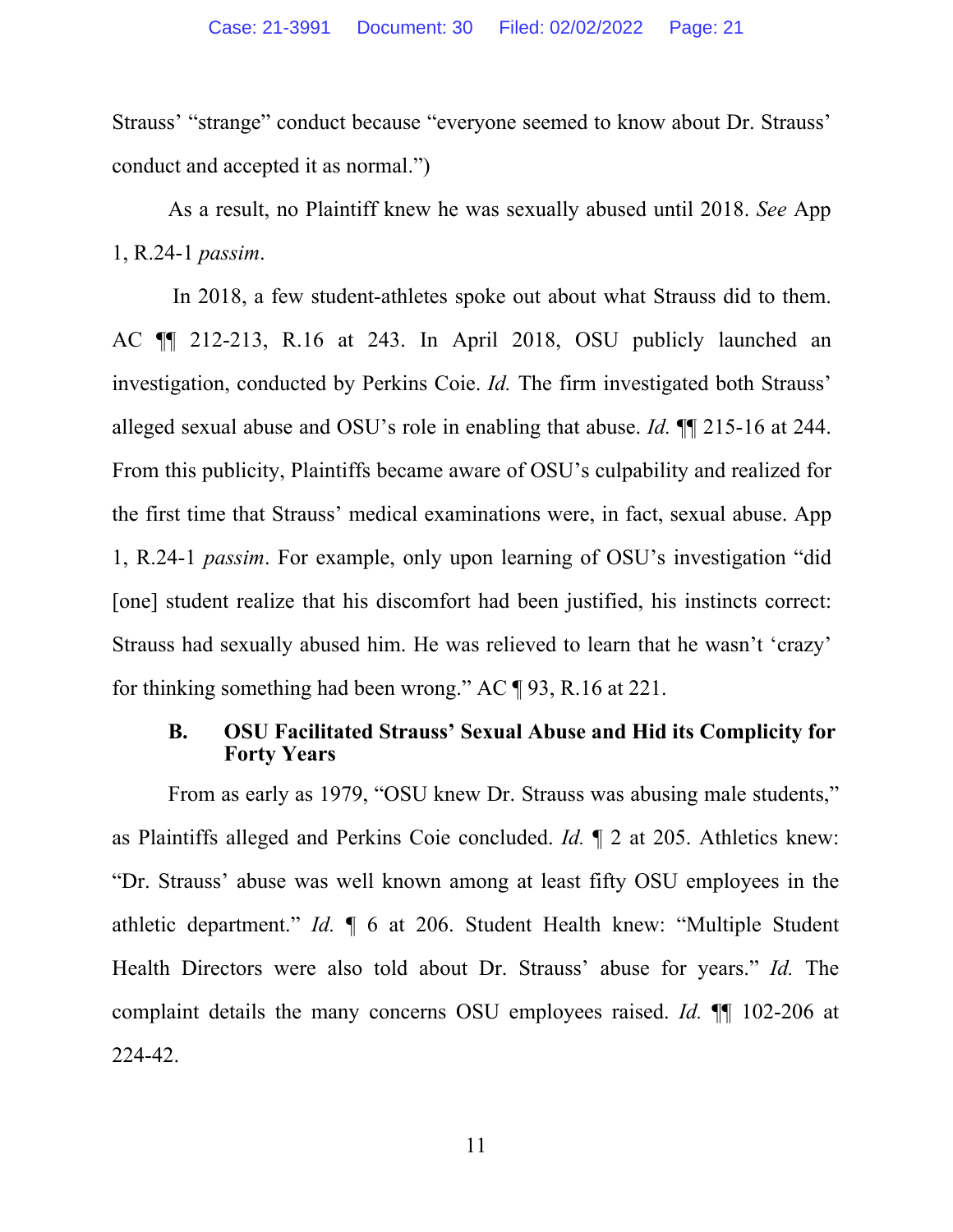Despite this widespread knowledge among OSU employees, "no meaningful action was taken by the University to investigate or address the concerns until January 1996." *Id. ¶* 206 at 242. OSU did no "meaningful investigation," made no "serious attempt to monitor Strauss with other students or patients," had no "follow[] up with Strauss to see if he was doing appropriate examinations," and did not discipline Strauss. *Id. ¶*¶ 163 at 235.

"Instead of stopping Dr. Strauss' serial sexual abuse, OSU facilitated it. OSU employed Dr. Strauss for nearly two decades. OSU put Dr. Strauss in Student Health Services, exposing thousands of students to him. OSU made Dr. Strauss the official doctor for no fewer than five sports teams and gave him regular access to student-athletes in at least 16 sports. OSU forced student-athletes to see Dr. Strauss for annual physicals and medical treatment in order to participate in university sports and maintain their athletic scholarships." *Id.* ¶ 7 at 206. All this normalized and facilitated Strauss and his abuse.

In January 1996, "OSU belatedly placed Dr. Strauss on administrative leave and conducted an investigation" based on three sexual misconduct complaints it had received since November 1994. *Id.* ¶ 919 at 355-56*.* OSU hid those complaints from Strauss' personnel file and held a secret disciplinary hearing in June 1996—without informing Strauss' victims and without issuing disciplinary findings. *Id.* ¶ 918 at 355. In August 1996, without explanation, OSU declined to renew Strauss' appointment with Student Health, and the Athletic Department terminated his employment agreement. *Id.* ¶ 75 at 219. OSU kept Strauss as a tenured faculty member until 1998 when it let him voluntarily retire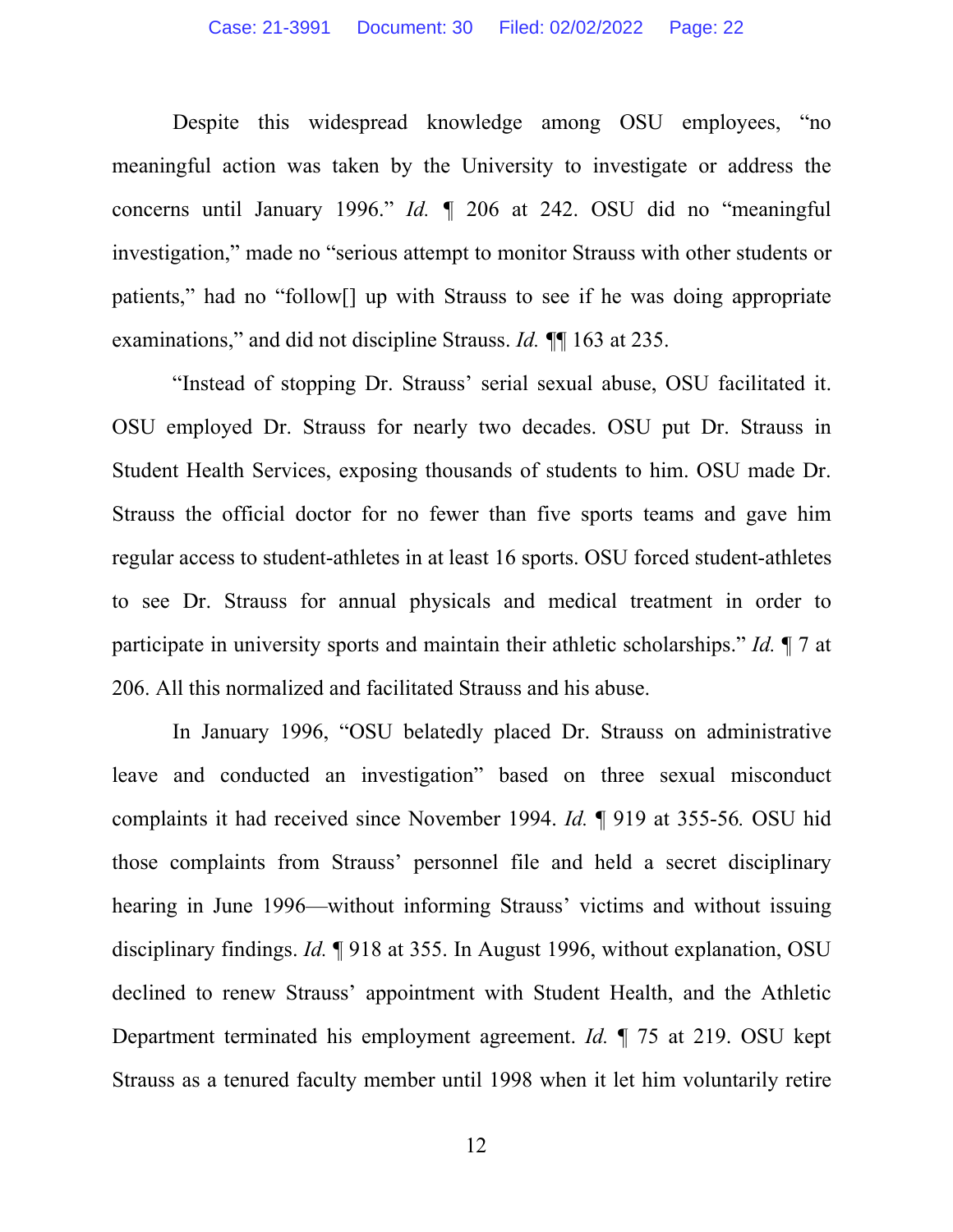and gave him the honorific of emeritus status, normalizing Strauss and masking OSU's support of a serial sexual predator*. Id.* ¶¶ 16 at 208; 68 at 218; 200 at 241.

OSU concealed its complicity in Strauss' predation for 40 years. OSU lied about prior complaints against Strauss, writing Plaintiff Snyder-Hill stating they had never received a complaint about Strauss before and that they only received positive comments. *Id.* ¶¶ 162 at 234, 921(f) at 357. It "destroyed patient health records of those examined by Dr. Strauss," thereby destroying evidence of OSU's complicity. *Id.* ¶¶ 18 at 209; 190 at 239. It gave Strauss "excellent" performance evaluations, because "you would not mention a serious allegation, such as sexual misconduct, in an evaluation form," to "cover-up the abuse, prevent the public (including OSU students) from learning about the abuse, and protect the doctor." *Id.* ¶¶ 169-70 at 236.

Even after the 1996 disciplinary hearing, OSU actively "concealed" the termination of Strauss' employment with Student Health and Athletics, to "protect Dr. Strauss and itself," including "not document[ing] the findings of the June 1996 disciplinary hearing, . . . though it would have been standard to do so." *Id.* ¶¶ 185- 187 at 238-39. OSU did not report Strauss to the State Medical Board of Ohio or any law enforcement, *id.* ¶¶ 5 at 205; 10 at 207, ensuring that OSU students and the public would never learn about OSU's complicity in Strauss' predation. It "[n]ever sought to identify, counsel, or support Dr. Strauss' victims," "so it could conceal the extent of Dr. Strauss' abuse and how the university had enabled his predation." *Id.* ¶¶ 17 at 208; 189 at 239. As late as *2005*, OSU lauded Strauss as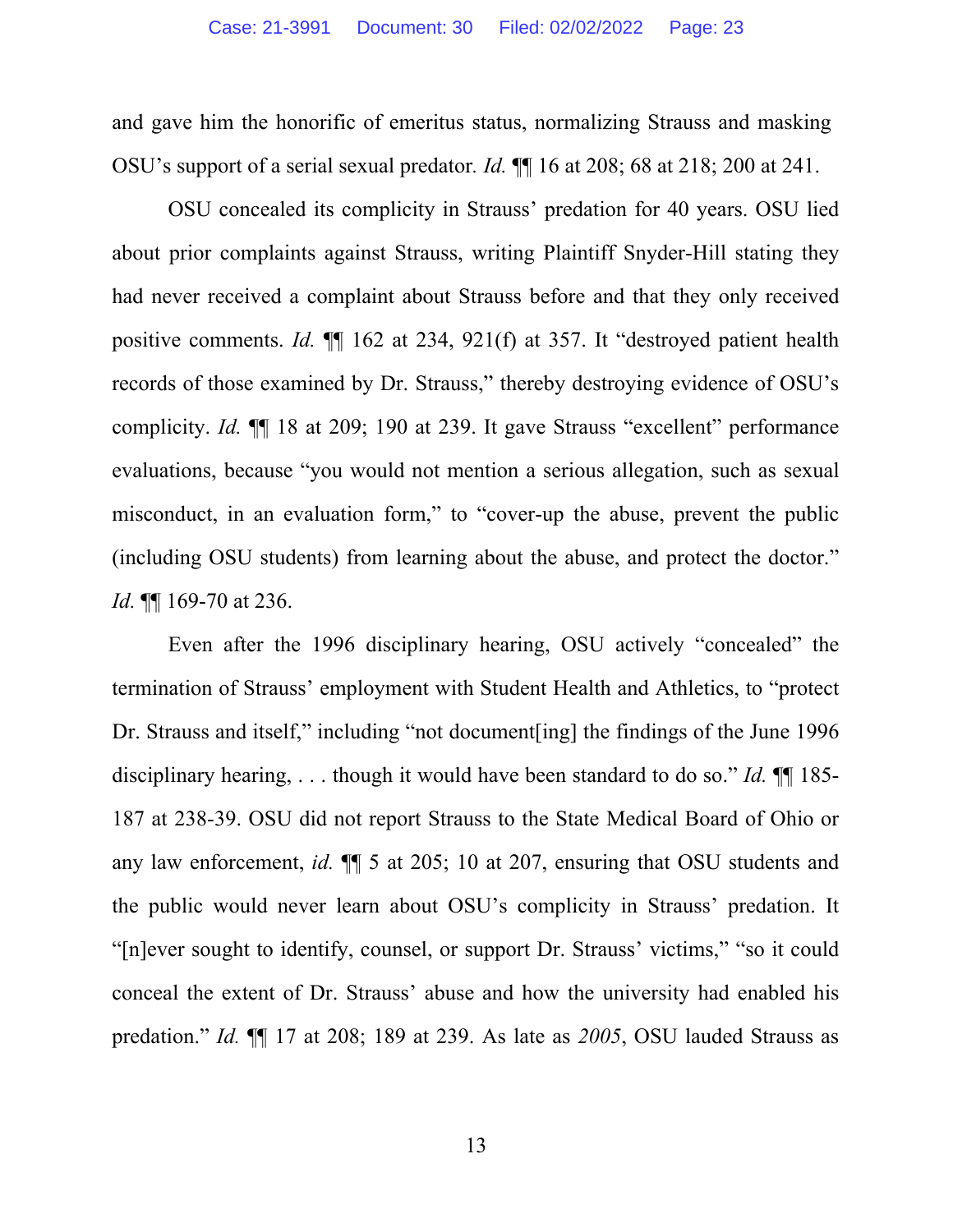"one of the leaders in sports medicine," highlighting "his care and concern for athletes." *Id.* ¶ 210 at 243.

# **C. Plaintiffs Could Not and Did Not Know of the University's Title IX Violation**

 "OSU hid the extent of Dr. Strauss' abuse, the repeated complaints OSU received, and its indifferent response from its students." AC ¶ 207, R.16 at 242. Grace admitted:

- Q. Is there any way any Ohio State student could have known that their university failed on the job for 20 years to get rid of this sexual predator?
- A. I don't know of any way.

*Id.* Another Strauss supervisor, Dr. Miller, conceded:

- Q. And is there *any* way OSU *any* OSU student could have known that Dr. Strauss was a sexual predator against students for over 20 – for approximately 20 years before OSU got rid of him?
- A. I don't believe they would have known.

*Id.* ¶ 208 (emphasis added).

These OSU witnesses are correct. "*None* of the Plaintiffs knew, or had reason to know, of OSU's role in Dr. Strauss' sexually abusive medical examinations. *None* of the Plaintiffs knew, or had reason to know, that OSU had received complaints—for years—about Dr. Strauss' conduct. *None* of the Plaintiffs knew, or had reason to know, that OSU failed to appropriately investigate, remedy, and respond to years of complaints. *None* of the Plaintiffs knew, or had reason to know, that OSU failed to adequately supervise Dr. Strauss, even after learning that he posed a substantial risk to the safety of male students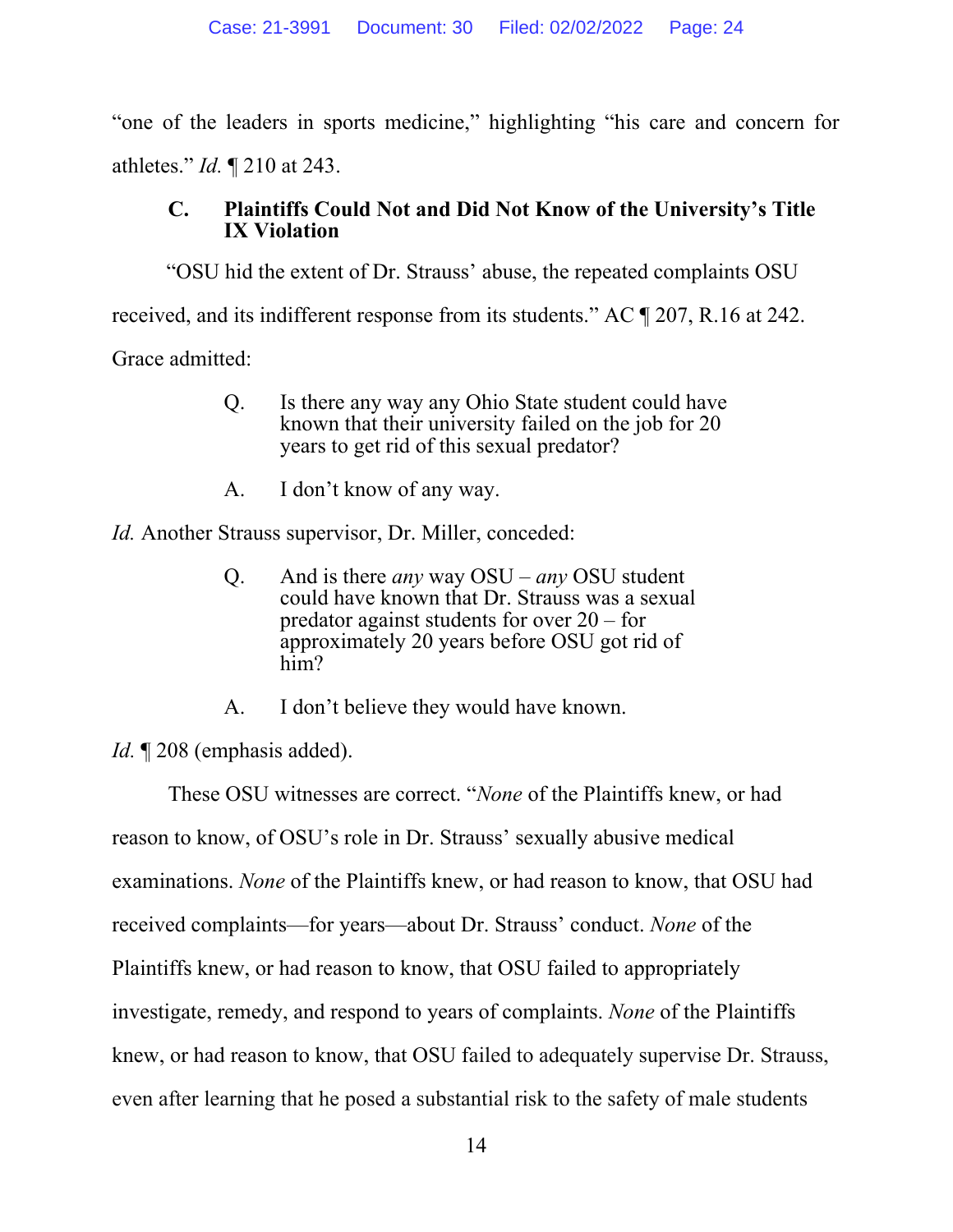and student-athletes. *None* of the Plaintiffs knew, or could have known, that in 1996, OSU declined to renew Strauss' appointment with Student Health and the Athletic Department terminated his employment agreement because OSU 'recogniz[ed] . . . the severity and pervasiveness of Strauss' abuse.' . . . *None* of the Plaintiffs knew, or had reason to know, that OSU administrators were on notice of Dr. Strauss' pervasive sexual abuse, or that OSU administrators were deliberately indifferent to that pervasive sexual abuse." *Id*. ¶ 209 at 243-44 (emphasis added).

These allegations are all taken as true on this appeal. In addition, each Plaintiff individually alleges that he "did not know, or have reason to know . . . that OSU had known about Dr. Strauss' serial sexual abuse, or that OSU had failed to take appropriate steps to stop Dr. Strauss' abuse." *Id. passim*.

Multiple OSU administrators testified that even *they* did not know that (i) Strauss was a serial predator; or (ii) OSU was on notice of Strauss' predation; or (iii) OSU was deliberately indifferent to Strauss' predation. *Id.* ¶¶ 97-100 at 222- 23; 207-11 at 242-43.

Even in 2018, OSU claimed it was unsure whether it had known of Strauss' abuse. OSU retained Perkins Coie to evaluate "whether 'the University' had knowledge of such allegations against Strauss." *Id.* ¶ 216 at 244. It took Perkins Coie "\$6.2 million and 12 months," "review[ing] 825 boxes of records from OSU" and "interview[s of] 520 witnesses," just to answer that question. *Id.* ¶¶ 217-18.

15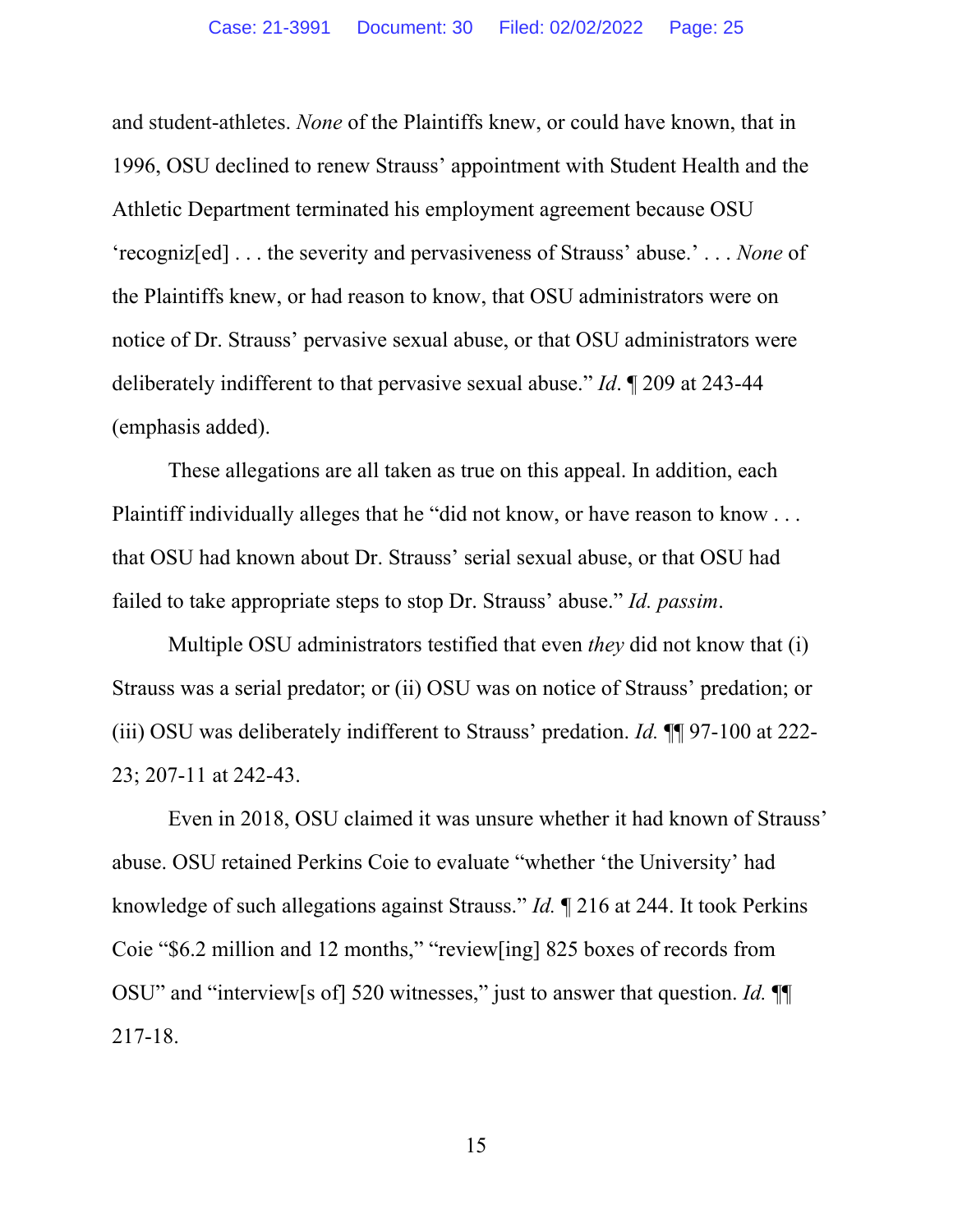# **D. Investigations in 2018 and 2019 Detail Decades of OSU's Complicity**

After expending significant resources and hiring medical experts, Perkins Coie found that OSU *knew* Strauss was abusing "male student-patients as early as 1979," his abuse was "well known" among many OSU employees; yet OSU did nothing until 1996 and even then, covered up the extent of his abuse and its complicity. *Id.* ¶¶ 6 at 206; 15-18 at 208-09; 174-85 at 237-38; 220 at 244.

In 2019, the Ohio Medical Board investigated and reached similar conclusions. It found that OSU supervising physicians knew of concerns about Strauss' exams but never "unraveled Strauss' 'medical' defenses of his abuse." *Id.*  ¶¶ 5, 8 at 205, 207. It found that even after OSU "recogniz[ed] that the severity and pervasiveness of Strauss' abuse compelled the withdrawal of authority to see patients and the nonrenewal of his contract," OSU destroyed patient health records and did not report his abuse to the Medical Board or law enforcement. *Id.*  ¶¶ 14, 18 at 208-09.

# **II. PROCEDURAL HISTORY13**

On June 28, 2021, Plaintiffs filed this Title IX action and amended on August 12, 2021, bringing claims for seven identified Plaintiffs and John Does 78-95 and John Does 97-105.14 Compl., R.1 at 204. This case was filed as related to *Snyder-Hill, et al. v. The Ohio State University*, Case No. 2:18-cv-00736. The

<sup>13</sup> This Procedural History section is specific to the *Moxley* case and differs from the *Snyder-Hill* Appellants' Brief.

<sup>&</sup>lt;sup>14</sup> Plaintiff Everett Ross brought this action under the pseudonym John Doe 96 in the original Complaint. AC n.1, R.16 at 204. In the Amended Complaint, he chose to move forward with his claims under his true name of Everett Ross. To avoid confusion, the pseudonym John Doe 96 was intentionally omitted.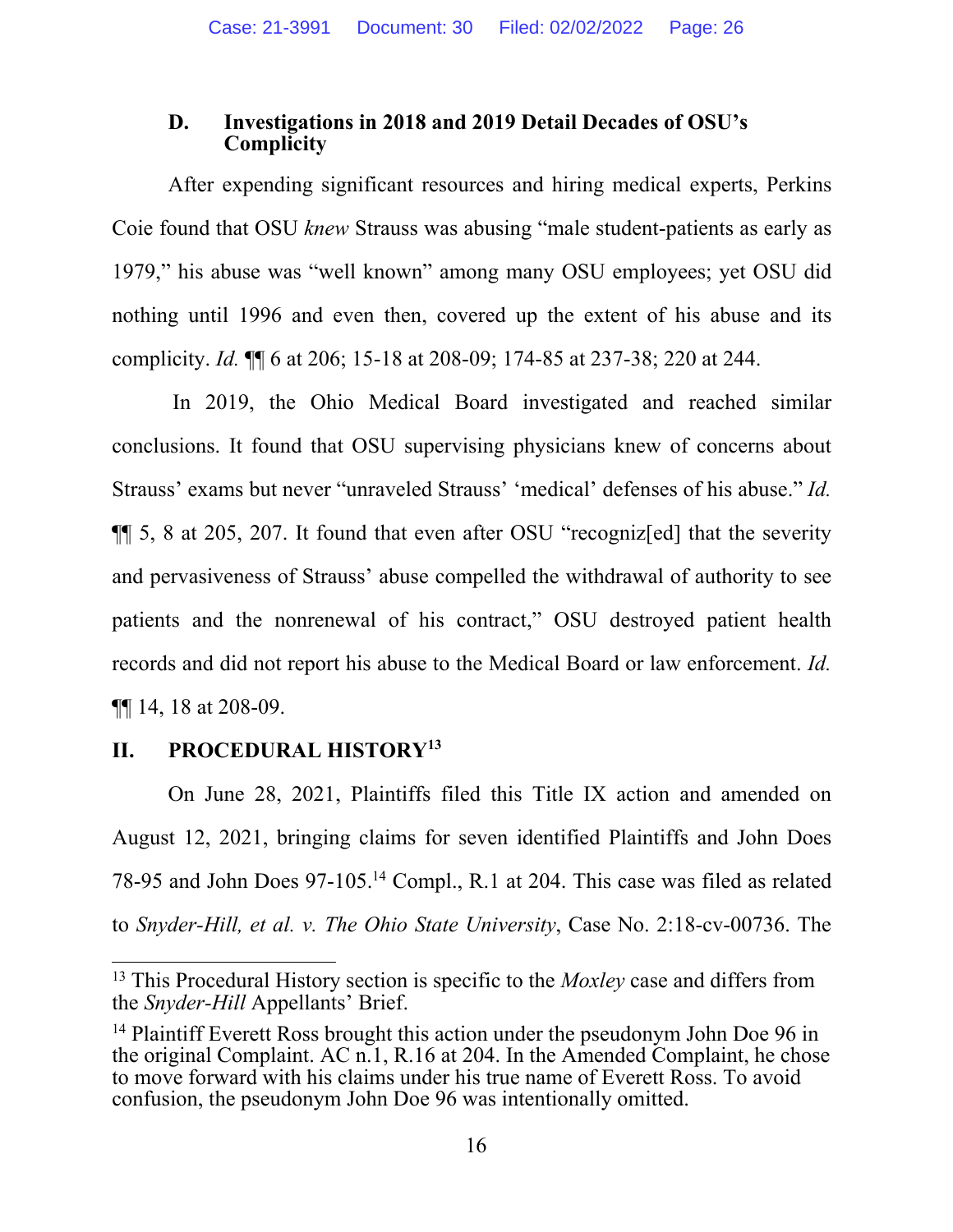same counsel represent the Plaintiffs in this action and the *Snyder-Hill* action, and the *Snyder-Hill* action includes John Does 1-77. This case was filed while the motion to dismiss in the *Snyder-Hill* case was *sub judice*.

The District Court also deemed this case related to *Garrett v. OSU,* No. 2:18-cv-692 (S.D. Ohio), a case filed by other Strauss victims ten days prior to the filing of the *Snyder-Hill* action. Rel. Case Mem. Order, R.10 at 172.

On September 22, 2021, the District Court issued a 25-page decision dismissing the *Garrett* case, No. 2:18-cv-692 (S.D. Ohio), R.197 at 1494 ("Garrett-Decision"), a 15-page decision in *Ratliff v. OSU*, No. 2:19-cv-4746 (S.D. Ohio), R.39 at 474 (addressing legal theories Plaintiffs here did not assert), and a three-page decision in the *Snyder-Hill* case.

On October 25, 2021, the District Court issued a two-page decision in this case. The Decision states that the reasons prompting dismissal of *Garrett* and *Ratliff* "apply equally" to this case and entered judgment for OSU—lumping all Plaintiffs together despite different factual allegations. Decision at 2, R.26 at 512; Judgment, R.27 at 513. It did not discuss the many differences between the complaints or engage with Plaintiffs' allegations. This appeal followed.

#### **SUMMARY OF THE ARGUMENT**

A "statute of limitations begins to run" only once a "reasonable person knows, or in the exercise of due diligence should have known, both his injury and the cause of that injury." *Bishop*, 618 F.3d at 536. A plaintiff "cannot maintain an action before she knows she has one." *City of Aurora v. Bechtel Corp.,* 599 F.2d 382, 387-88 (10th Cir. 1979). What a plaintiff knew or should have known "is a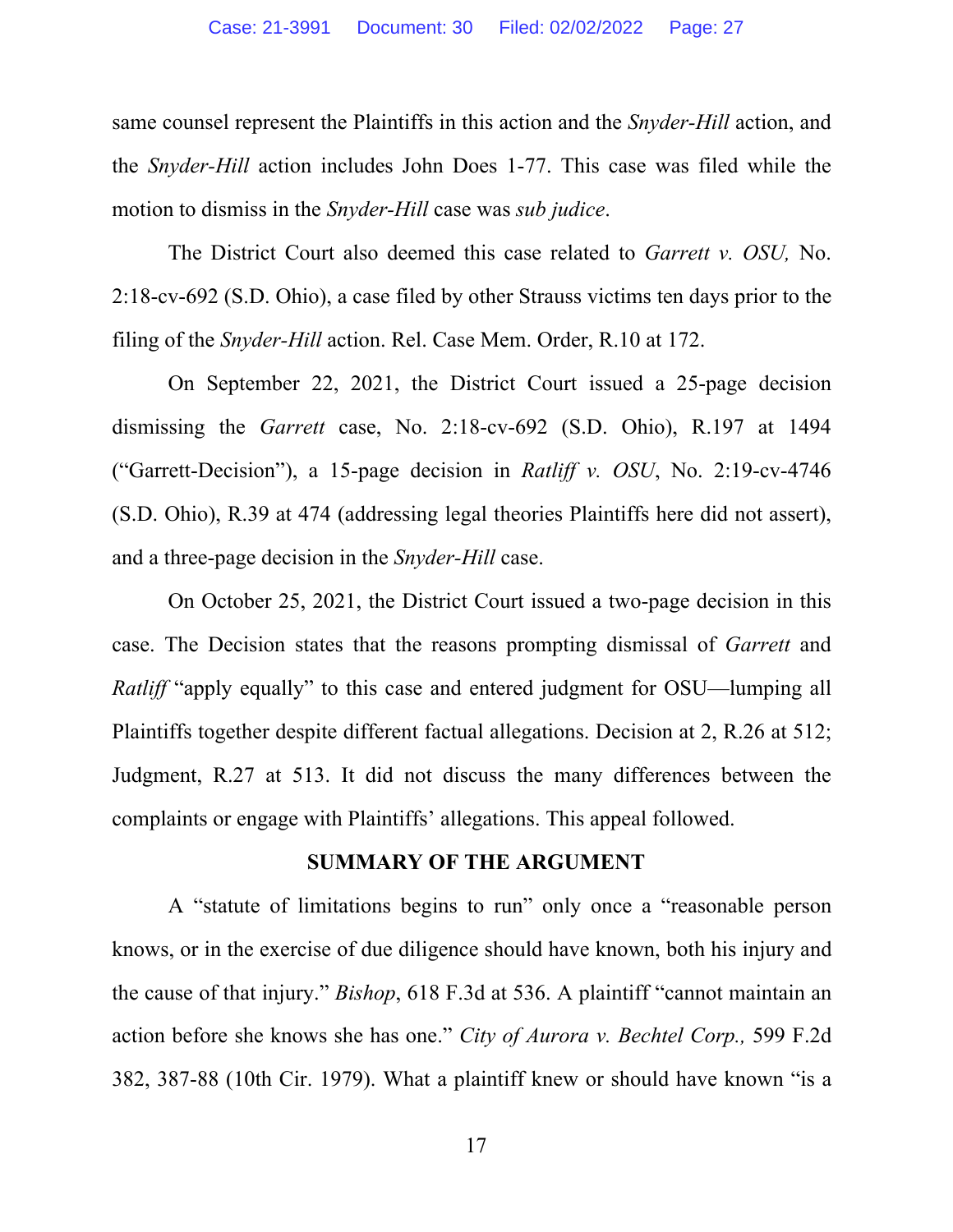question for the trier of fact." *In re Arctic Express Inc.*, 636 F.3d 781, 803 (6th Cir. 2011). The Decision ignored these basic precepts and must be reversed.

The District Court erred in ignoring Plaintiffs' allegations, focusing instead on the *Garrett* complaint, even as OSU conceded the pleadings were materially different. All thirty-four Plaintiffs alleged that they did not know Strauss abused them in the guise of a medical exam.15 These allegations were consistent with the Perkins Coie report, admissions by OSU's own witnesses, and the experience of other victims of doctor-patient abuse. Whether a plaintiff has knowledge triggering claim accrual is a classic jury factual question. *In re Arctic Express Inc.*, 636 F.3d at 803. The District Court erroneously made these factual determinations in OSU's favor at the pleadings stage.

It further erred in holding irrelevant Plaintiffs' lack of knowledge about defendant *OSU*'s role in causing their injury. Without knowledge that OSU had enabled Strauss' sexual abuse, Plaintiffs would have had no basis to bring a Title IX claim against OSU. The District Court held that Plaintiffs' claim accrued when Strauss abused them, merely because Plaintiffs knew he was an OSU employee. But Title IX does not permit *respondeat superior* liability; knowing Strauss' employer is insufficient. Plaintiffs' claims did not accrue until 2018, when they could acquire evidence of OSU's *own* wrongdoing, as the First, Second, and Fifth Circuits (and many trial courts) have held in analogous circumstances. *Ouellette v. Beaupre*, 977 F.3d 127 (1st Cir. 2020); *Barrett v. United States*, 689 F.2d 324,

<sup>15</sup> This differs from the *Snyder-Hill* Appellants' Brief in that *all Moxley* Plaintiffs alleged they did not know Dr. Strauss was abusing them in the guise of a medical exam.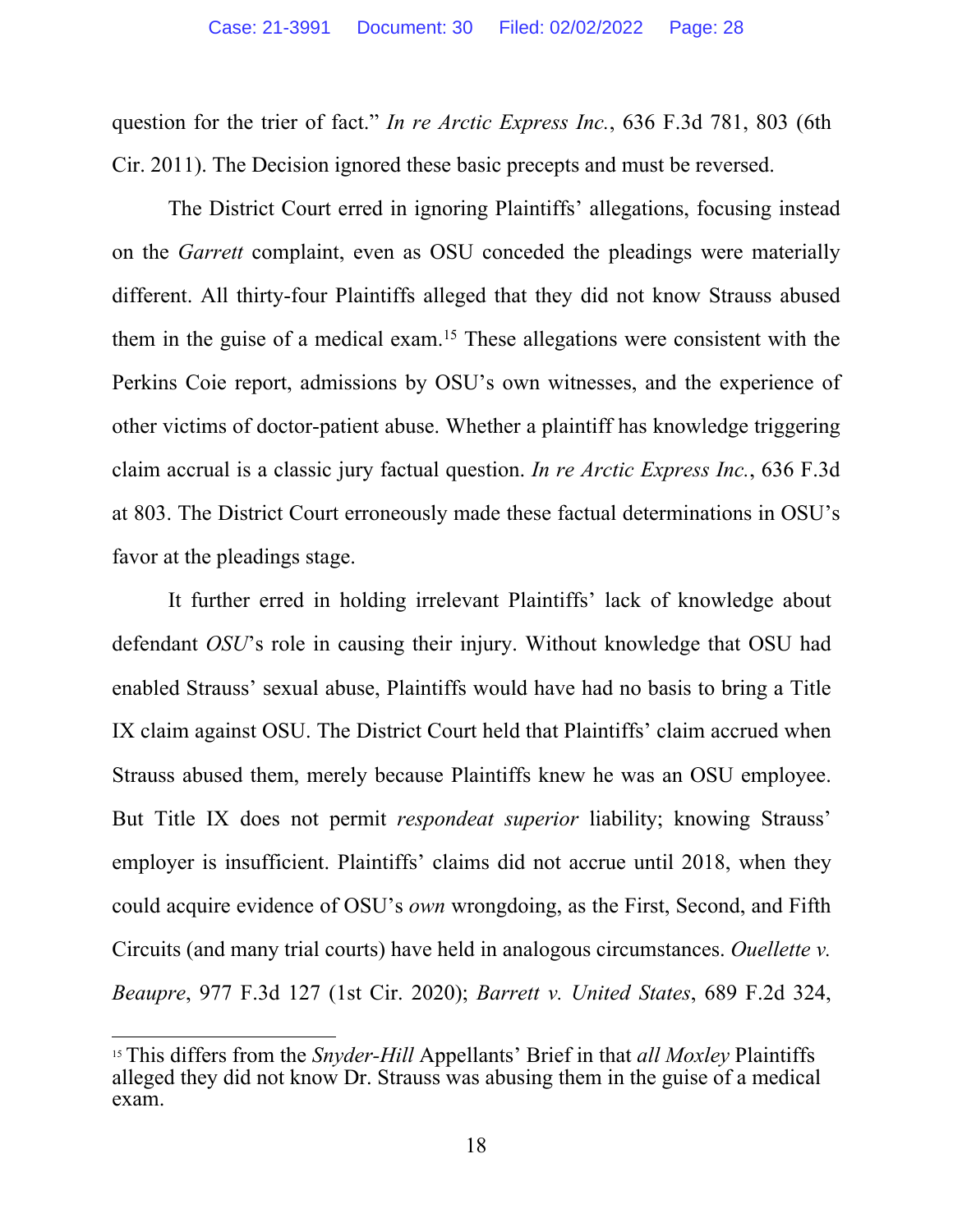330 (2d Cir. 1982); *Piotrowski v. City of Hous.*, 237 F.3d 567, 577 (5th Cir. 2001). The Complaint also plausibly alleges that any earlier reasonable inquiry into OSU's culpability would have been fruitless.

Finally, the District Court erred in denying one Plaintiff the benefit of Ohio's equitable toll for fraudulent concealment.16 The District Court did not dispute the ample allegations that OSU fraudulently concealed evidence of Strauss' abuse and its role in enabling his predation. It erred in finding that OSU's affirmative misrepresentations were immaterial because that Plaintiff knew OSU employed Strauss. Again, merely employing a predator is insufficient to allege a Title IX violation.

#### **STANDARD OF REVIEW**

This Court reviews *de novo* a District Court's Rule 12(b)(6) dismissal. *Marsh v. Genentech, Inc.*, 693 F.3d 546, 549 (6th Cir. 2012).

A Rule 12(b)(6) motion relying on an affirmative defense such as untimeliness cannot be granted unless "*the plaintiff's own allegations* show that a defense exists that legally defeats the claim for relief." *Cataldo v. U.S. Steel Corp.*, 676 F.3d 542, 554-55 (6th Cir. 2012) (emphasis added).

This Court "must reverse the district court's dismissal unless it appears beyond doubt that the plaintiff can prove no set of facts in support of his claim which would entitle him to relief." *Meriwether v. Hartop*, 992 F.3d 492, 498 (6th Cir. 2021) (cleaned up). "Because the statute of limitations is an affirmative defense, the burden is on the defendant to show that the statute of limitations has <sup>16</sup> This paragraph differs from the *Snyder-Hill* Appellants' Brief in that one *Moxley*  Plaintiff asserts equitable tolling.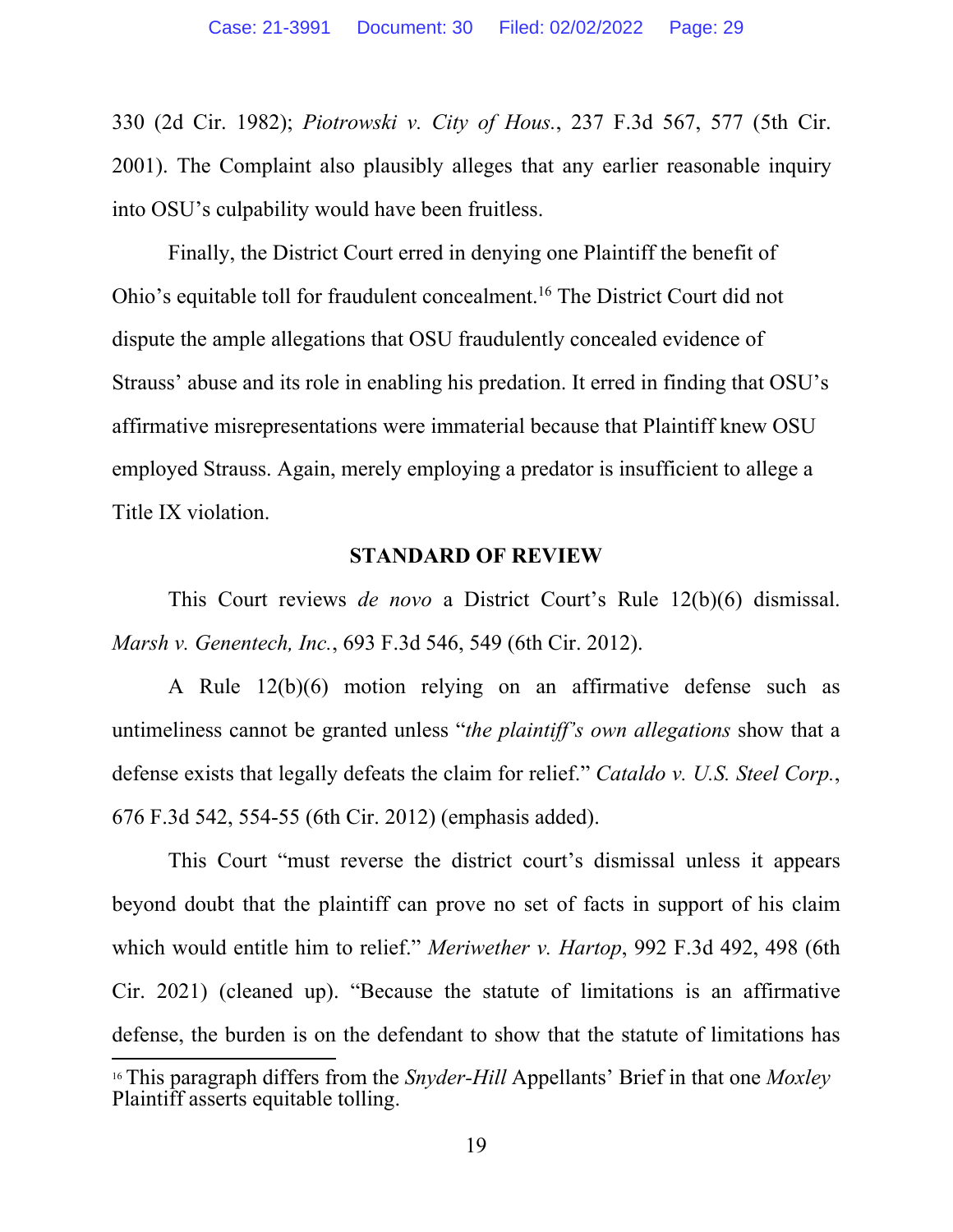run," including when the claim accrued. *Lutz v. Chesapeake Appalachia, L.L.C.*, 717 F.3d 459, 464 (6th Cir. 2013).

# **ARGUMENT**

# **I. THE FEDERAL DISCOVERY RULE APPLIES**

#### **A. Under the Discovery Rule, A Claim Only Accrues When A Plaintiff Knows or Should Have Known of His Injury** *and* **the Defendant's Role in Causing that Injury**

Title IX is silent on the statute of limitations. When a federal statute is silent, "the action[] accrue[s] and the statutory period begins to run according to federal law." *Bishop*, 618 F.3d at 536-37. As this Court has held repeatedly, "[t]he general federal rule is that 'the statute of limitations begins to run when the reasonable person knows, or in the exercise of due diligence should have known, *both* his injury *and* the cause of that injury.'" *Id*. (emphasis added); *Fonseca v. Consol. Rail Corp*., 246 F.3d 585, 588 (6th Cir. 2001) (same); *Coate v. Montgomery Cnty., Ky.*, 234 F.3d 1267, at \*3 (6th Cir. 2000) (prisoner's § 1983 claim did not accrue until cancer diagnosis because "existence of colon cancer is not obvious" to patient);17 *Parsons v. CSX Transp., Inc.*, 477 F. App'x 304, 305 (6th Cir. 2012) (jury properly instructed claim accrued on knowledge of both injury and causation); *Hogan v. United States*, 42 F. App'x 717, 724-25 (6th Cir. 2002) (FTCA claim accrued when plaintiff knew of "injury" and "cause"—that property damage was from "metal sold to him by the government").

<sup>&</sup>lt;sup>17</sup> As neither Title IX nor  $\S$  1983 contains an express limitations period, courts apply the same limitations analysis. *Lillard v. Shelby Cnty. Bd. of Educ.*, 76 F.3d 716, 729 (6th Cir. 1996) (analogizing to § 1983 cases in determining Title IX limitations period).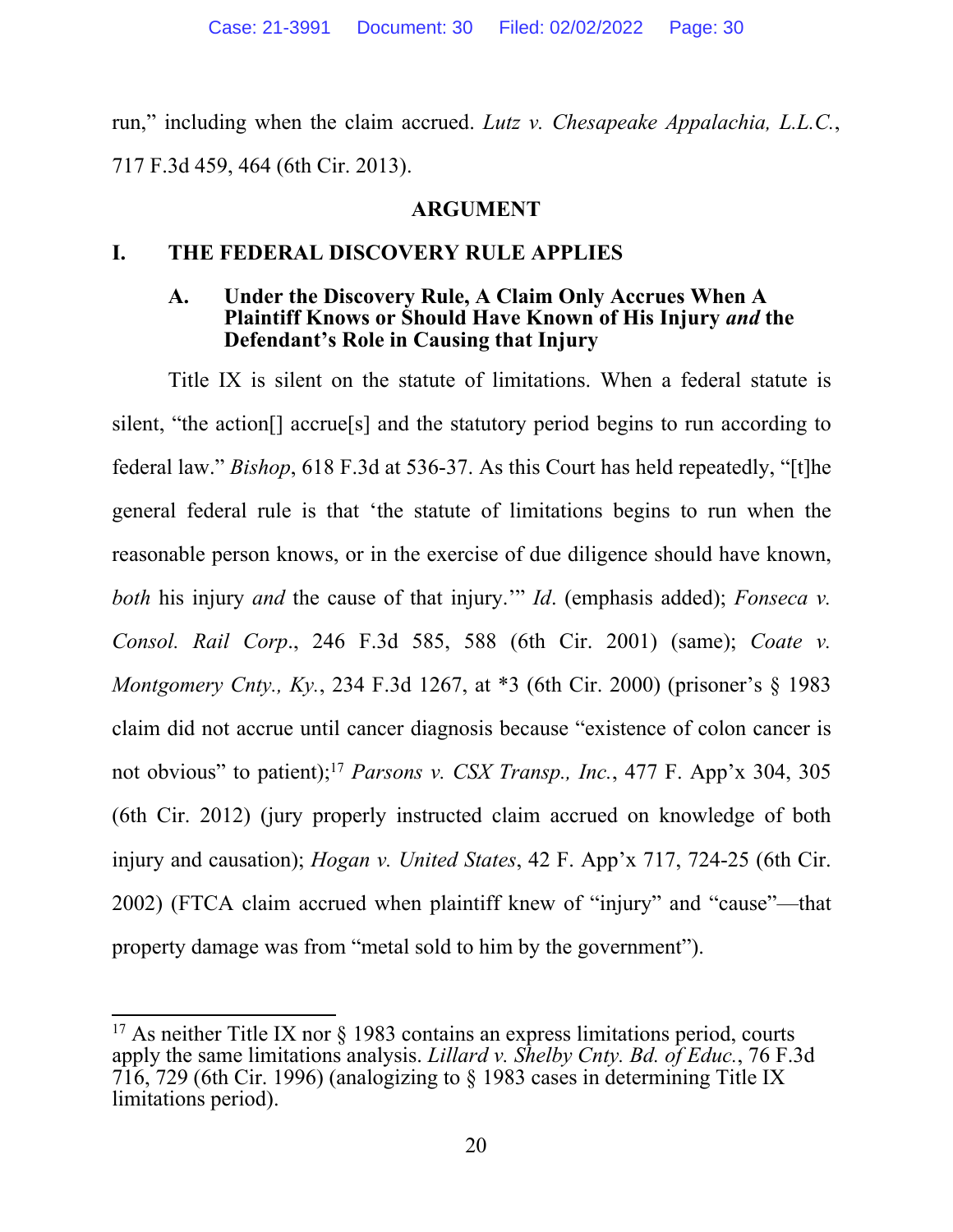This "discovery rule" furthers justice: "To say to one who has been wronged, 'You had a remedy, but before the wrong was ascertainable to you, the law stripped you of your remedy,' makes a mockery of the law." *City of Aurora*, 599 F.2d at 387-88.

Other circuits, including the First, Second, Fifth, Ninth, Eleventh, and D.C. Circuits, agree with the Sixth Circuit: a statute of limitations does not accrue until the plaintiff knows both of (1) "[t]he existence of the injury;" *and* (2) "the connection between the injury and the defendant's actions." *Piotrowski*, 237 F.3d at 576; *see also Momenian v. Davidson,* 878 F.3d 381, 388 (D.C. Cir. 2017) ("cause of action accrues when a plaintiff knew or should have known through the exercise of reasonable diligence of: (1) the existence of the injury, (2) its cause in fact, and (3) some evidence of wrongdoing"); *Gregg v. Haw., Dep't of Pub. Safety*, 870 F.3d 883, 887 (9th Cir. 2017) ("The general common law principle is that a cause of action accrues when the plaintiff knows or has reason to know of the injury that is the basis of the action *and* the cause of that injury." (emphasis added)); *A.Q.C. ex rel. Castillo v. United States*, 656 F.3d 135, 140 (2d Cir. 2011) (claim accrues at the time when, "with reasonable diligence," the plaintiff "has or . . . should have discovered the critical facts of both his injury *and* its cause" (emphasis added)); *In re Copper Antitrust Litig.,* 436 F.3d 782, 789 (7th Cir. 2006) (under the discovery rule, the statute of limitations does not begin running until the plaintiff discovers that he has been injured *and* who caused the injury); *Cascone v. United States*, 370 F.3d 95, 104 (1st Cir. 2004) (must know or have reason to know of the fact of injury *and* the injury's causal connection); *Chappell*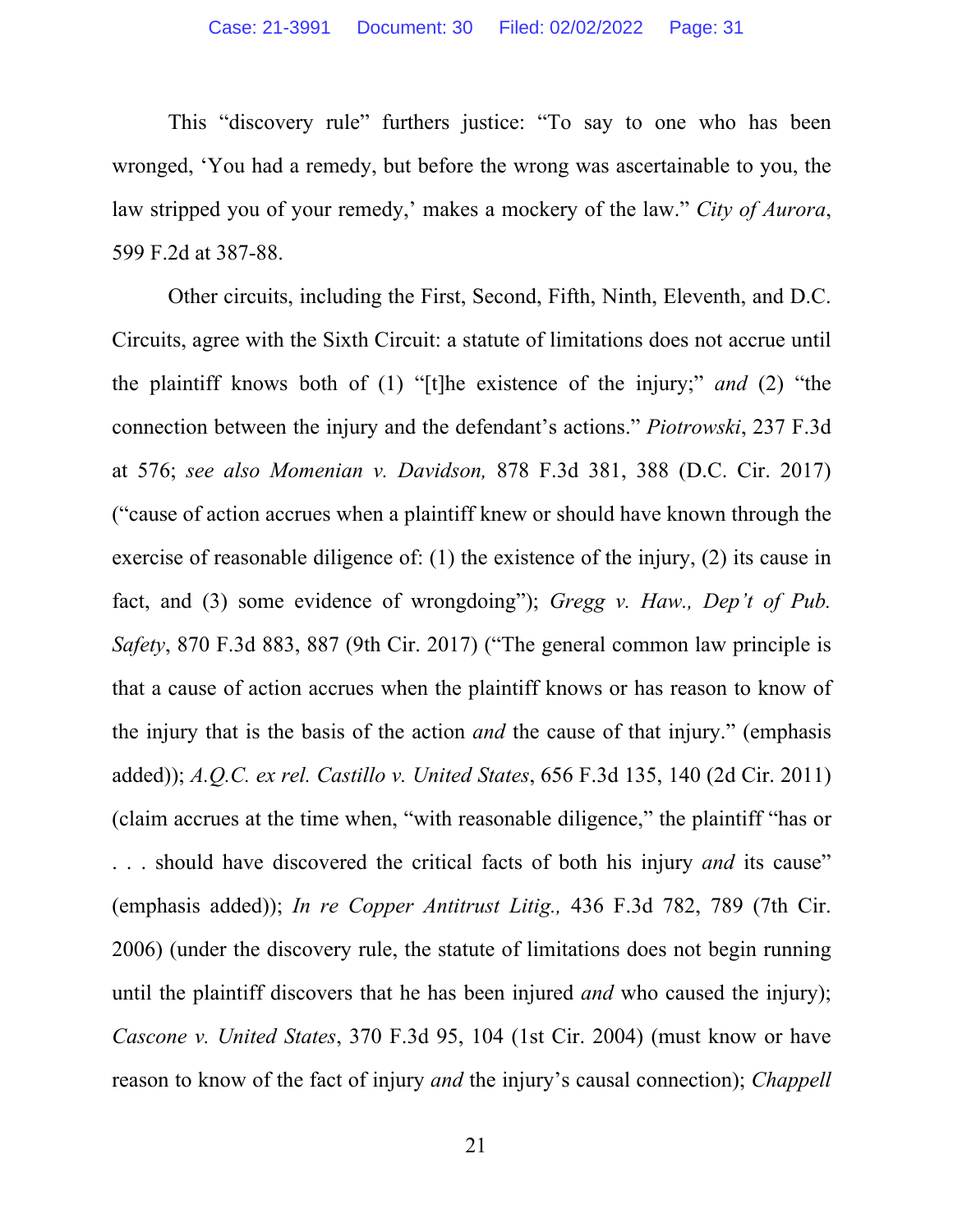*v. Rich*, 340 F.3d 1279, 1283 (11th Cir. 2003) (claim does not "accrue, and thereby set the limitations clock running, until the plaintiffs know or should know (1) that they have suffered the injury that forms the basis of their complaint *and* (2) who has inflicted the injury" (emphasis added)).

The Supreme Court has also recognized that mere knowledge of the existence of the injury—without knowledge of who caused the injury—is insufficient for accrual, holding that the statute of limitations does not "accrue[]" where "the facts about causation may be in the control of the putative defendant, unavailable to the plaintiff or at least very difficult to obtain." *United States v. Kubrick*, 444 U.S. 111, 113, 122 (1979).

Courts throughout the country apply the discovery rule to allow sexual abuse plaintiffs to bring claims years after the underlying conduct, where plaintiffs did not contemporaneously know they were abused or defendants' causal role. *Infra*  Argument II.B.

#### **B. There Is No Basis to Reconsider the Longstanding Application of the Discovery Rule**

The District Court speculated that this Court might cast aside the longstanding discovery rule in light of *Rotkiske v. Klemm*, 140 S. Ct. 355, 360-61 (2019). But *Rotkiske* provides no basis to do so. *Rotkiske* addressed the plain language of the Fair Debt Collection Practices Act ("FDCPA"), which states that claims must be filed "within one year from the date on which the violation occurs." *Id*. at 357 (citing 15 U.S.C. § 1692k(a)). The Court held that "within one year from the date on which the violation occurs" means "within one year from the date on which the violation occurs." *Id.* at 358. The language was "unambiguous"; even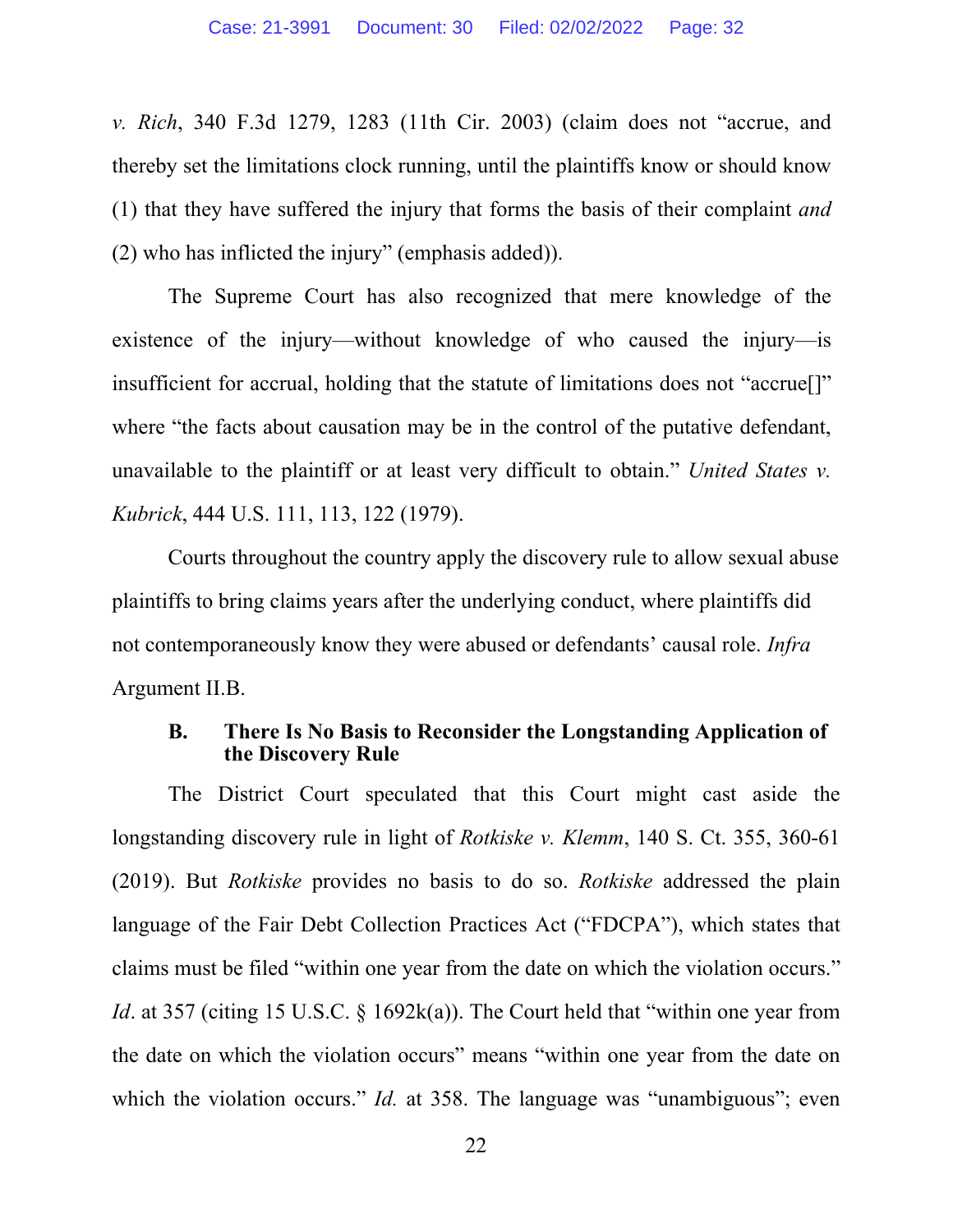the plaintiff "d[id] not contest the plain meaning," and that ended the inquiry. *Id.* at 360.

Unlike the FDCPA, Title IX does not define accrual as "the date on which the violation occurs." Unlike the FDCPA, Title IX does not define accrual at all. Unlike the FDCPA, Title IX is silent on the statute of limitations; it has no plain language to interpret. Absent plain language in a federal statute on the limitations period, the federal discovery rule applies. *Supra* Argument I.A.

Appellate courts continue to adhere to the discovery rule post-*Rotkiske*. *See, e.g.*, *Sohm v. Scholastic Inc.*, 959 F.3d 39, 50 & n.2 (2d Cir. 2020) ("*Rotkiske* is inapposite" and did not affect "the continuing propriety of the discovery rule" because it interpreted the FDCPA's express "violation" language); *Ouellette*, 977 F.3d at 140 (applying federal discovery rule after *Rotkiske*); *Johnson v. Chudy*, 822 F. App'x 637, 638 (9th Cir. 2020) (same); *see also Navarro v. Procter & Gamble Co.*, 515 F. Supp. 3d 718, 760 (S.D. Ohio 2021) (*Rotkiske* "said only that a discovery rule will not displace an occurrence rule when Congress clearly expresses a preference *in the statutory text* for the latter" (emphasis added)).

The District Court misunderstood the concerns motivating *Rotkiske*'s statement that the discovery rule is a "bad wine of recent vintage." 140 S. Ct. at 360 (quoting *TRW Inc. v. Andrews,* 534 U.S. 19, 37 (2001) (Scalia, J., concurring); cited in Garrett-Decision, R.197 at 1501). *Rotkiske* concerned judicial restraint in interpreting an *express* statute of limitations in the FDCPA. It would be an "atextual" judicial "enlargement" of Congress' statute for the Court to invent

23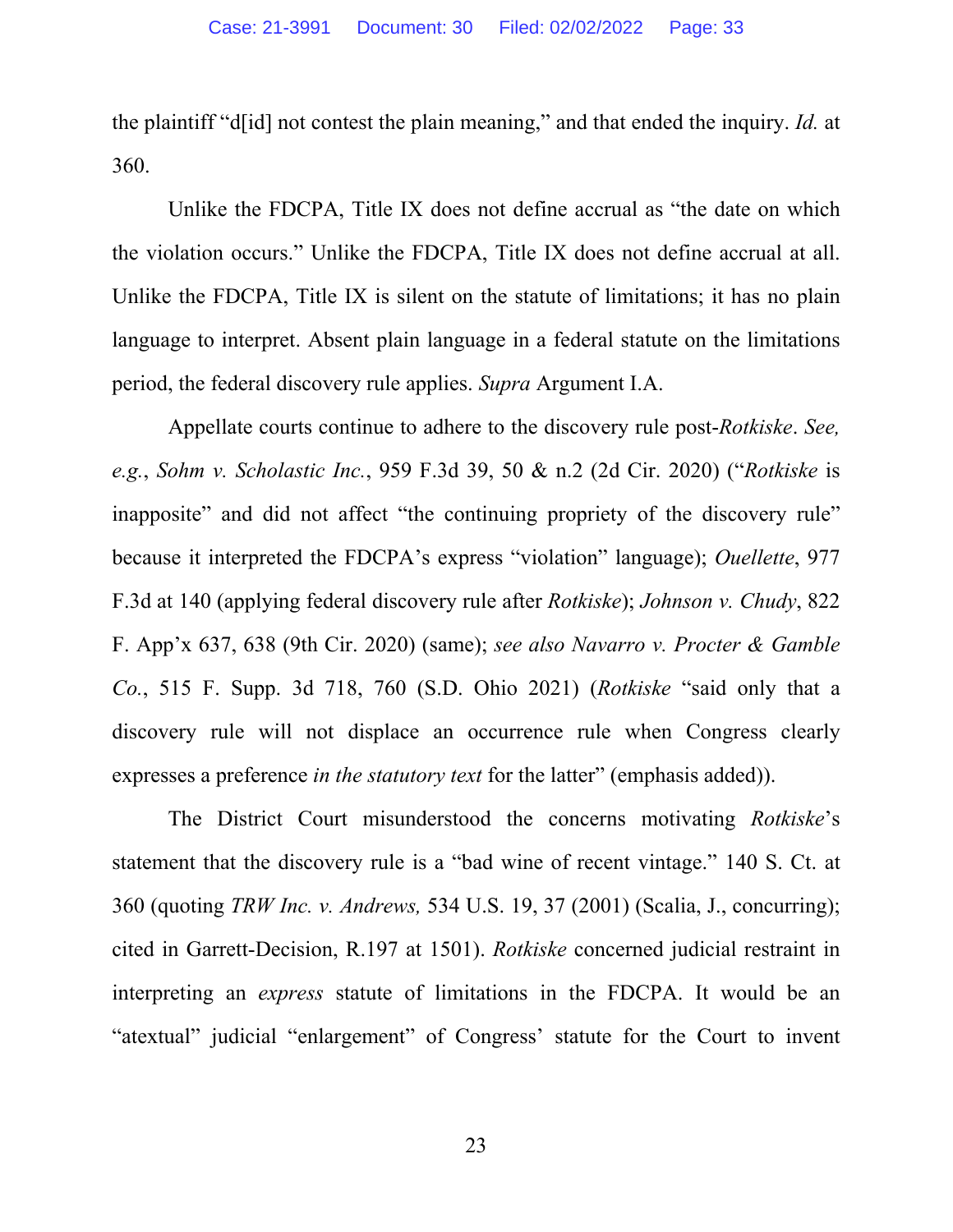"absent provisions" that conflict with the text. *Rotkiske*, at 360-61; *see also TRW Inc.,* 534 U.S. at 37 (interpreting Fair Credit Reporting Act).

Here, we are not in the world of "atextual" judicial "enlargement" of an express limitations period. To the contrary, Congress placed *no time limit* on Title IX suits. *Courts* inserted a limitations period into the statute. Once the court creates a limitations period, it cannot deprive Plaintiffs of the benefit of the federal discovery rule.

The discovery rule also ensures that Title IX does not create an illusory right. "There is no doubt that if we are to give [Title IX] the scope that its origins dictate, we must accord it a sweep as broad as its language." *N. Haven Bd. of Ed. v. Bell*, 456 U.S. 512, 521 (1982) (cleaned up); *Jackson v. Birmingham Bd. of Educ.*, 544 U.S. 167, 175 (2005) ("Congress gave the statute a broad reach."); *id.* at 183 (courts have "consistently interpreted Title IX's private cause of action broadly"). "Congress's desire to provide a civil remedy would be poorly served if the cause of action could arise before the plaintiff even had reason to know of the violation." *Tijerina v. Walters*, 821 F.2d 789, 797-98 (D.C. Cir. 1987).

When Congress passed Title IX in 1972, then amended it in 1987 to reinforce its "broad" application,<sup>18</sup> it did so against the backdrop of Supreme Court caselaw delaying accrual where necessary to ensure federal legislation does not "afford [plaintiff] only a delusive remedy." *Urie v. Thompson,* 337 U.S. 163, 169 (1949) (delaying accrual of Federal Employers' Liability Act claim because statutes of limitations "traditionally" and "conventionally require the assertion of

<sup>18</sup> Civil Rights Restoration Act of 1987, Pub. L. No. 100-259 (1988).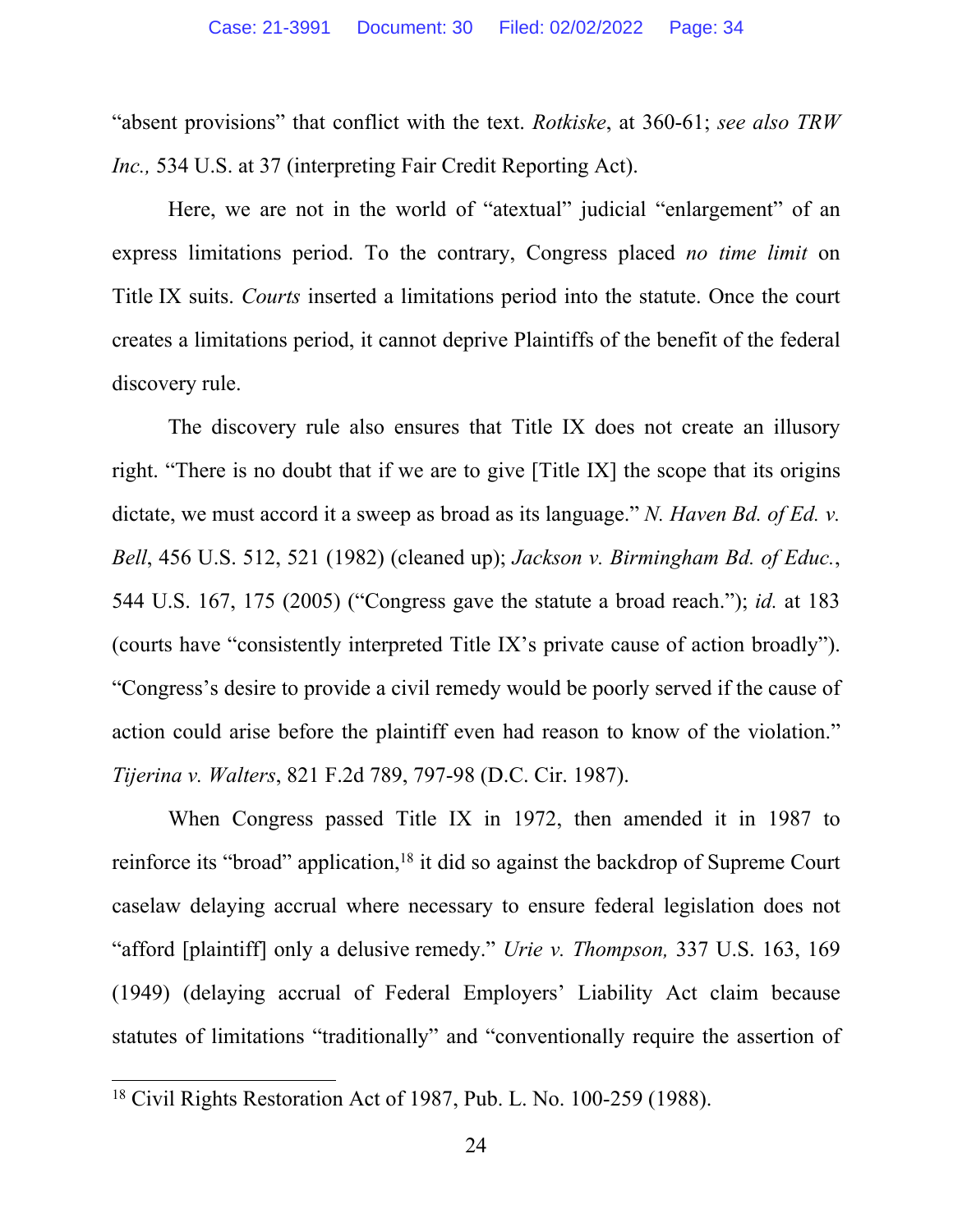claims within a specified period of time after notice of the invasion of legal rights"); *Kubrick*, 444 U.S. 111 (same for Federal Torts Claims Act); *see also Merck & Co. v. Reynolds*, 559 U.S. 633, 648 (2010) ("when Congress enacts statutes, it is aware of relevant judicial precedent").

There is no basis to depart from longstanding Circuit and Supreme Court precedent applying the discovery rule.

#### **II. THE DISTRICT COURT ERRED IN DISMISSING DETAILED LEGATIONS THAT PLAINTIFFS DID NOT KNOW STRAUSS SEXUALLY ABUSED THEM**

Notwithstanding Plaintiffs' allegations, the District Court held as a matter of law that every Plaintiff knew he was sexually abused. The Court reached this conclusion in a footnote.

The District Court did not take Plaintiffs' allegations as true. It ignored that it is a *defendant's* burden to show the claim accrued "before the relevant time period, not the [plaintiff's] burden to plead around the possibility." *Nat'l Credit Union Admin. Bd. v. Jurcevic*, 867 F.3d 616, 625 (6th Cir. 2017).

The District Court erroneously resolved on the pleadings what Plaintiffs did and did not know, but "it is the jury's role to resolve any disputes of fact, including disputed inferences, as to when a plaintiff discovered or should have discovered her cause of action." *Cutter v. Ethicon, Inc.*, No. 20-6040, 2021 WL 3754245, at \*4 (6th Cir. Aug. 25, 2021) (reversing grant of summary judgment); *Elam v. Menzies*, 594 F.3d 463, 470 (6th Cir. 2010) (same).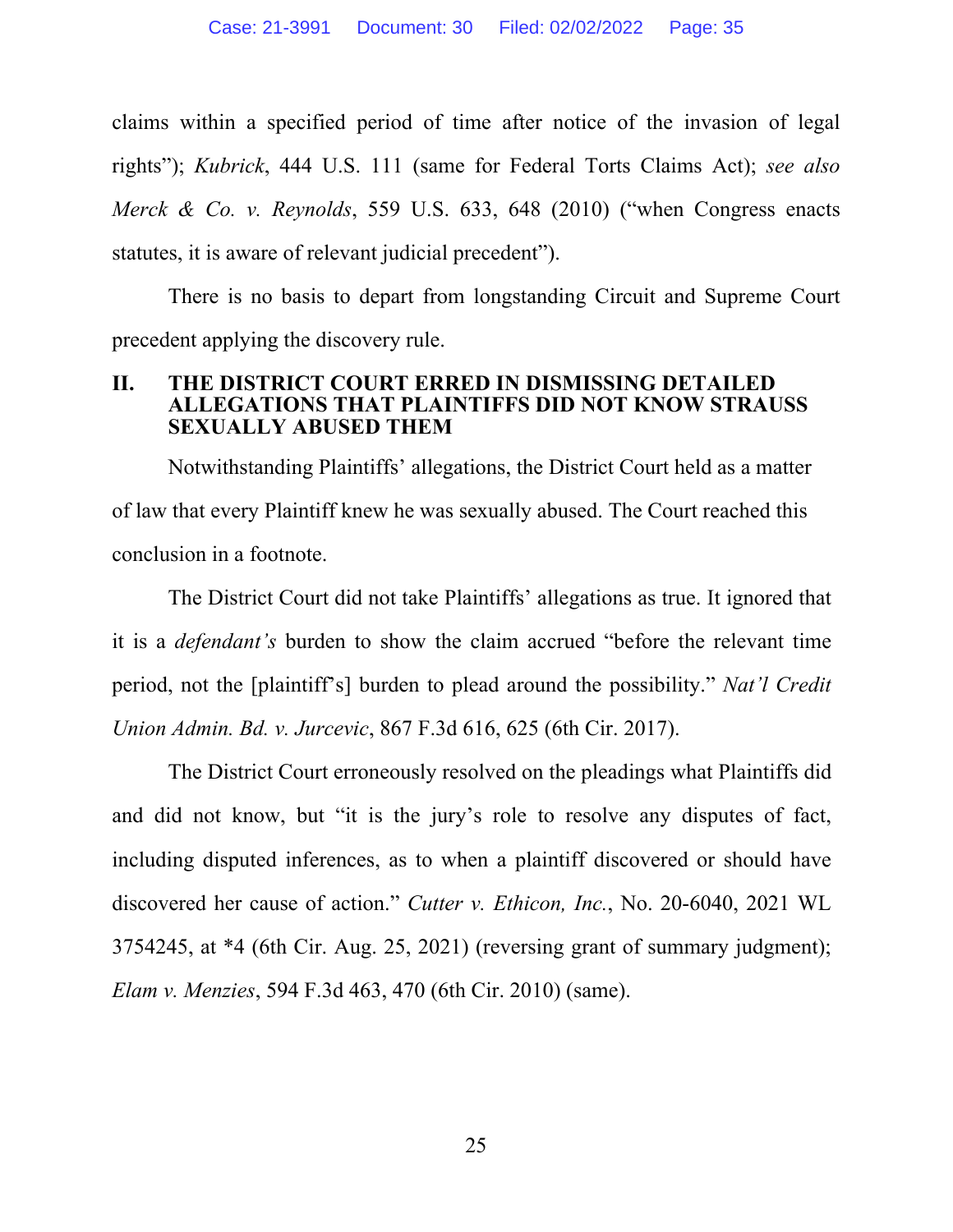#### **A. The District Court Ignored Specific, Plausible Allegations that Each Plaintiff Reasonably Did Not Know these Medical Exams Were Abuse**

Each Plaintiff alleged he did not know medical exams were abuse.19 Also in the Amended Complaint, OSU's own witnesses and investigators concurred that patients often cannot determine whether a doctor's conduct is medically appropriate or abusive. The District Court ignored each and every one of these allegations, as if they did not exist.

For example:

- When John Doe 99 questioned Strauss why the doctor inspected his anus for an arm injury, "Strauss replied that he needed to check 'everything' since it was his first exam of John Doe 99." *Id*. ¶¶ 774-77 at 332-33.
- When John Doe 87 sought treatment for an ankle injury, Strauss told him that because John Doe 87 had a girlfriend, Strauss "was obligated to examine him for STDs." *Id*. at 291-92 ¶ 537.
- When John Doe 101, who was participating in an alleged study run by Strauss, "asked why he had to take off his pants," for the study, Strauss replied: "as part of his research, he had to measure John Doe 101's penis and testicles." *Id*. at 338 ¶ 813.
- John Doe 102 sought treatment for an STD. When Strauss fondled John Doe 102's penis and testicles check, he questioned Strauss: "What are you

<sup>19</sup> This section differs from the *Snyder-Hill* Appellants' Brief in that (1) all *Moxley*  Plaintiffs allege they did not know Strauss' medical exams were abusive; and (2) individual allegations refer to the Plaintiffs in this case, not the *Snyder-Hill* Plaintiffs.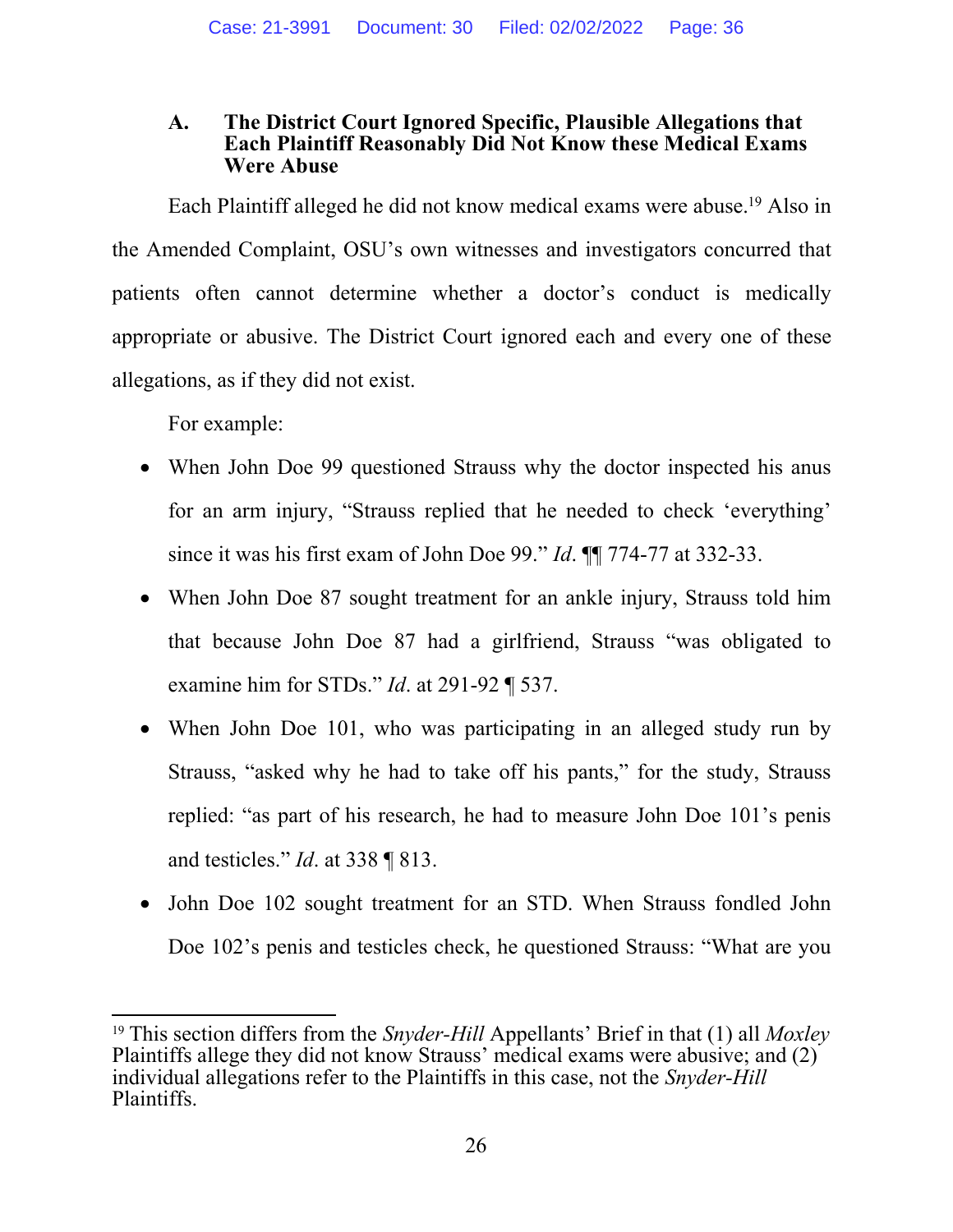doing?" "Dr. Strauss replied that he was conducting a hernia check because hernias "are a common medical issue." *Id*. at 341 ¶ 829-32.

Each of these men alleged that they did not know Strauss' conduct was abuse. *Id.* ¶¶ 547 at 293-94 (John Doe 87); 784 at 333 (John Doe 99); 820 at 339 (John Doe 101); 836 at 341-42 (John Doe 102), A jury can credit these plausible allegations.

Sexual abuse by a physician is insidious in part because, unlike teachers, coaches, and priests, doctors are permitted and expected to touch a person's body and sexual organs. As Perkins Coie wrote and Lombardo testified, only doctors and experts have the training to determine whether an invasive exam is medically necessary or abuse. *Id.* ¶¶ 98, 100 at 223. As the Ohio Medical Board found, OSU supervising doctors never "unraveled Strauss' 'medical' defenses of his abuse." *Id.* ¶ 8 at 207.

This Court in *Cutter* instructed that in applying "the discovery rule, a court must give special consideration to the patient's perspective because her lack of medical knowledge may impede her ability to discover her injury." *Cutter*, 2021 WL 3754245, at \*5 (cleaned up). Yet the District Court gave the Plaintiffs' "lack of medical knowledge" no such consideration in erroneously holding that every Plaintiff knew he was abused.

The point is not that Plaintiffs "did not realize the extent of [their] psychological injury until shortly before filing suit." Garrett-Decision at 10, R.197 at 1510, *citing. Varnell v. Dora Consol. Sch. Dist.*, 756 F.3d 1208, 1216 (10th Cir.

27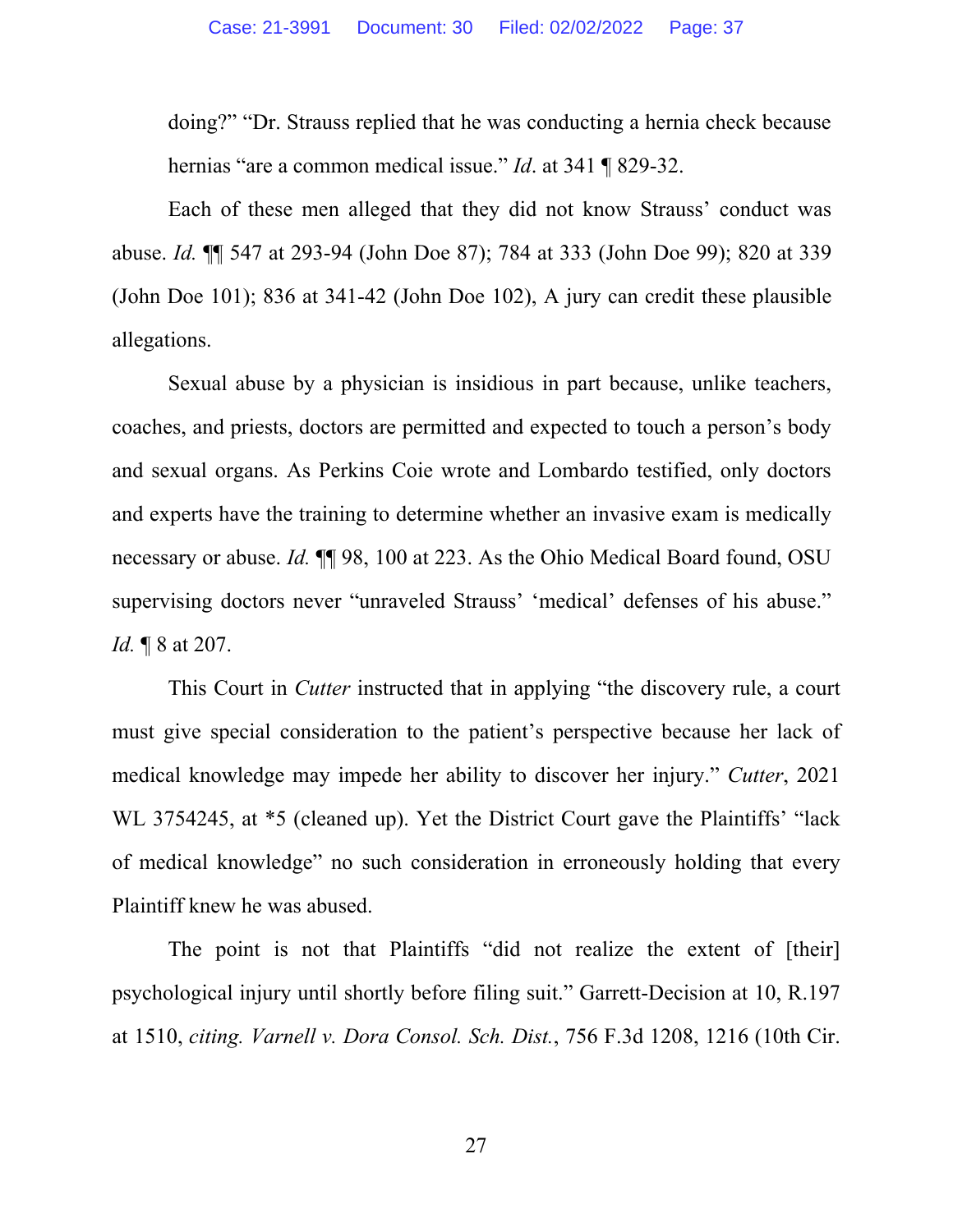2014). These Plaintiffs *did not know they were abused at all*. *See* App 1, R.24-1 *passim*.

These Plaintiffs—many only college freshmen, some minors—had just replaced the security and guidance of their parents with that of OSU and its doctors. Their lack of training and immaturity meant that they could not "discern whether, and to what extent, Strauss' physical examinations of student-patients exceeded the boundaries of what was appropriate or medically necessary." AC ¶¶ 98-99, R.16 at 223. They did not know whether a doctor should examine groin lymph nodes, or would be concerned by disparate sized testicles, or would need to examine ejaculate.

It took media reports in 2018 about OSU's investigation into Strauss' serial behavior for any of these Plaintiffs to begin to realize that Strauss' medical exams were sexual abuse.

Plaintiffs' experiences track OSU's many witnesses' admissions, cited in the AC, and ignored by the District Court. "Patients do not know what is a 'normal exam." *Id.* 197 at 222. Exactly because "laypersons can find it difficult to ascertain what conduct constitutes physician sexual abuse," Perkins Coie determined it "essential" to "consult with suitably qualified medical experts." *Id.* ¶ 98 at 223. Not "helpful," but "*essential*." Victims of sexual abuse by their doctor "often" face "confusion as to whether sexual abuse, in fact, occurred." *Id.* ¶ 96 at 222. OSU and its witnesses admitted in sworn testimony that "students could not have known Dr. Strauss was abusing them." *Id.* ¶ 97. They admit that only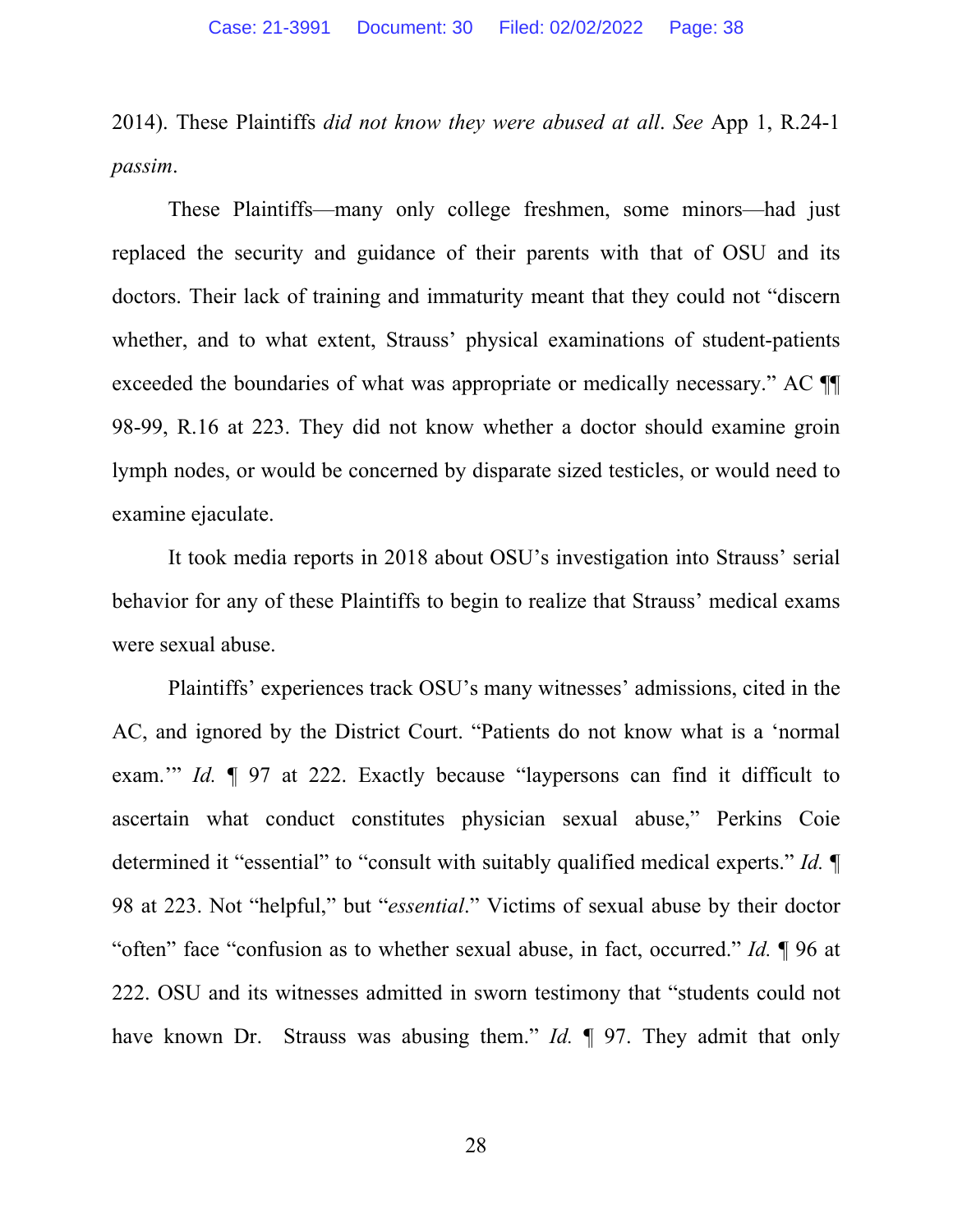someone "trained in medicine" could know what is "medically appropriate." *Id.* at 223 (¶ 100).

Strauss' clinical explanations provided cover for his abuse. At least ten other factors prevented Plaintiffs, and an objectively reasonable Plaintiff in their position, from understanding the true nature of Strauss' conduct:

(1) Strauss' trusted position as a medical doctor;

(2) the imprimatur this trusted university gave Strauss as an official team doctor, university health services doctor, and professor;

(3) Plaintiffs' youth;

(4) Plaintiffs' inexperience with medical exams and team physicals;

(5) Plaintiffs' lack of medical training;

(6) OSU employees' flippant, casual response to questions about the exams, making Plaintiffs discount their discomfort and blame themselves instead of Strauss, *see id*. ¶¶ 618 at 305 (John Doe 91); 759 at 330 (John Doe 98); 715 at 322-23 (Ross); 420 at 276 (John Doe 80); 559 at 295 (John Doe 88); 759 at 330 (John Doe 98); 872 at 347 (John Doe 104);

(7) OSU's assurance that "Dr. Strauss' examinations were appropriate,"

(8) OSU's requirement that student-athletes see Strauss for physicals and medical treatment, all of which normalized Strauss' conduct;

(9) OSU's failure to take any action, though Strauss' exams often appeared to be common knowledge among teammates and coaches, again normalizing his conduct; and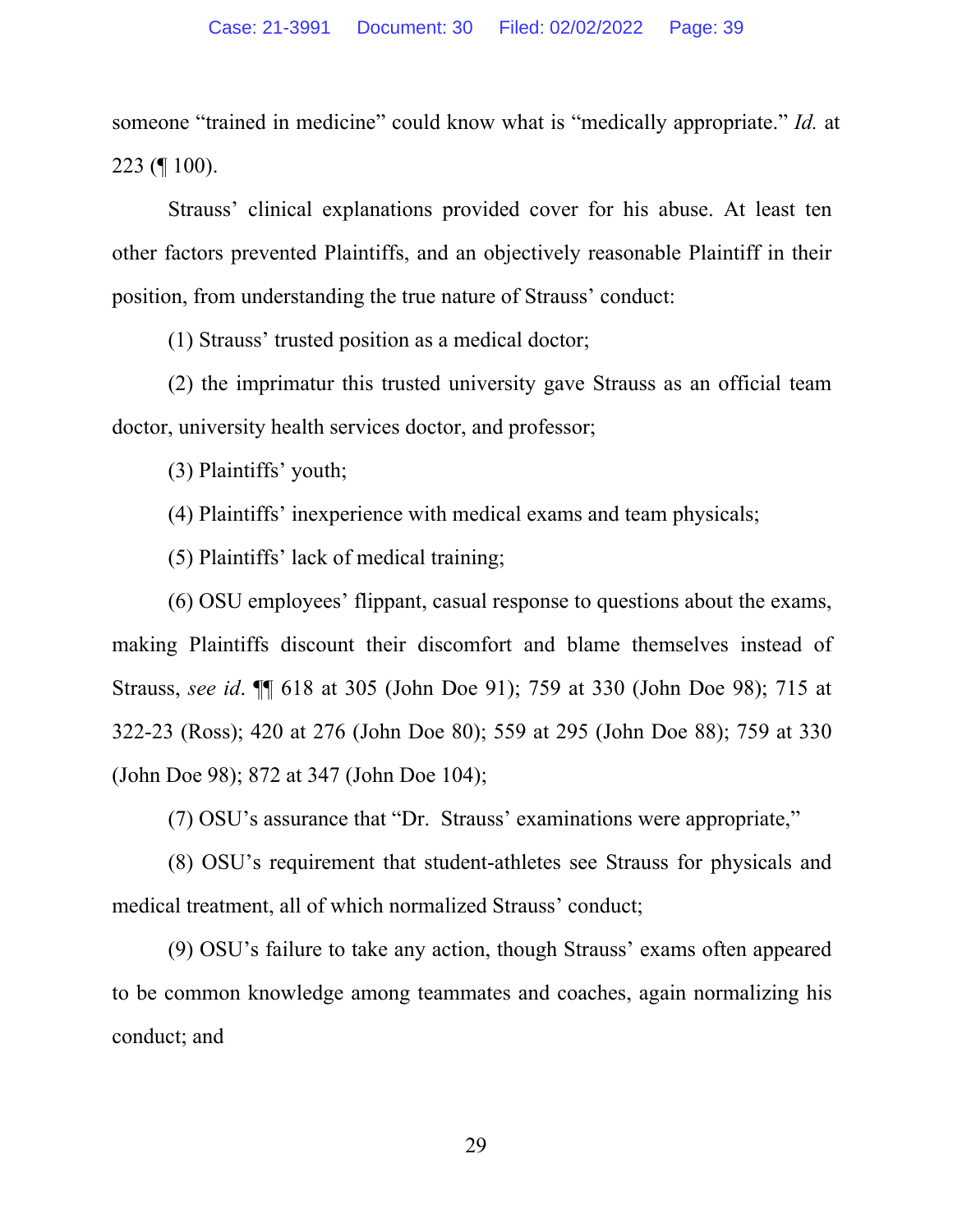(10) OSU employees' indifference to Strauss' habit of lingering around student-athletes, including watching and showering with them and taking their photographs during practice.

Each of these factors is highly specific, posing "a question for the trier of fact to resolve." *In re Arctic Express Inc.*, 636 F.3d at 803. The District Court did not and could not evaluate any Plaintiff's credibility. The court failed to cite, much less analyze, a single one of these allegations.

#### **B. The Statute of Limitations only Begins When,** *Inter Alia***, a Patient Knew or Should Have Known He Was Abused**

A patient's claim accrues only, *inter alia*, when he knew or should have known a medical exam was abuse. Here, it took the publicity surrounding OSU's April 5, 2018 investigation announcement to make Plaintiffs aware of Strauss' misconduct. *See Hughes v. Vanderbilt Univ.*, 215 F.3d 543, 548 (6th Cir. 2000) (widespread press coverage can trigger a plaintiff's discovery of their injury); *Lozano v. Baylor Univ.*, 408 F. Supp. 3d 861, 900-01 (W.D. Tex. 2019) (claim did not accrue until "release of Baylor's Findings of Fact and the subsequent media coverage"); *Jameson v. Univ. of Idaho*, No. 3:18-cv-00451, 2019 WL 5606828, at \*1 (D. Idaho Oct. 30, 2019) (claim did not accrue until "Independent Report" on university's "handling of Title IX cases" was made public); *Doe v. Pasadena Hosp. Ass'n*, No. 2:18-cv-08710, 2020 WL 1244357, at \*6 (C.D. Ca. Mar. 16, 2020) (only media story put plaintiffs on notice of doctor abuse). It was only then that the limitations period began.

In *Pasadena Hospital Association*, for example, a court refused to dismiss as untimely claims of patients victimized by Dr. Sutton, an obstetrician-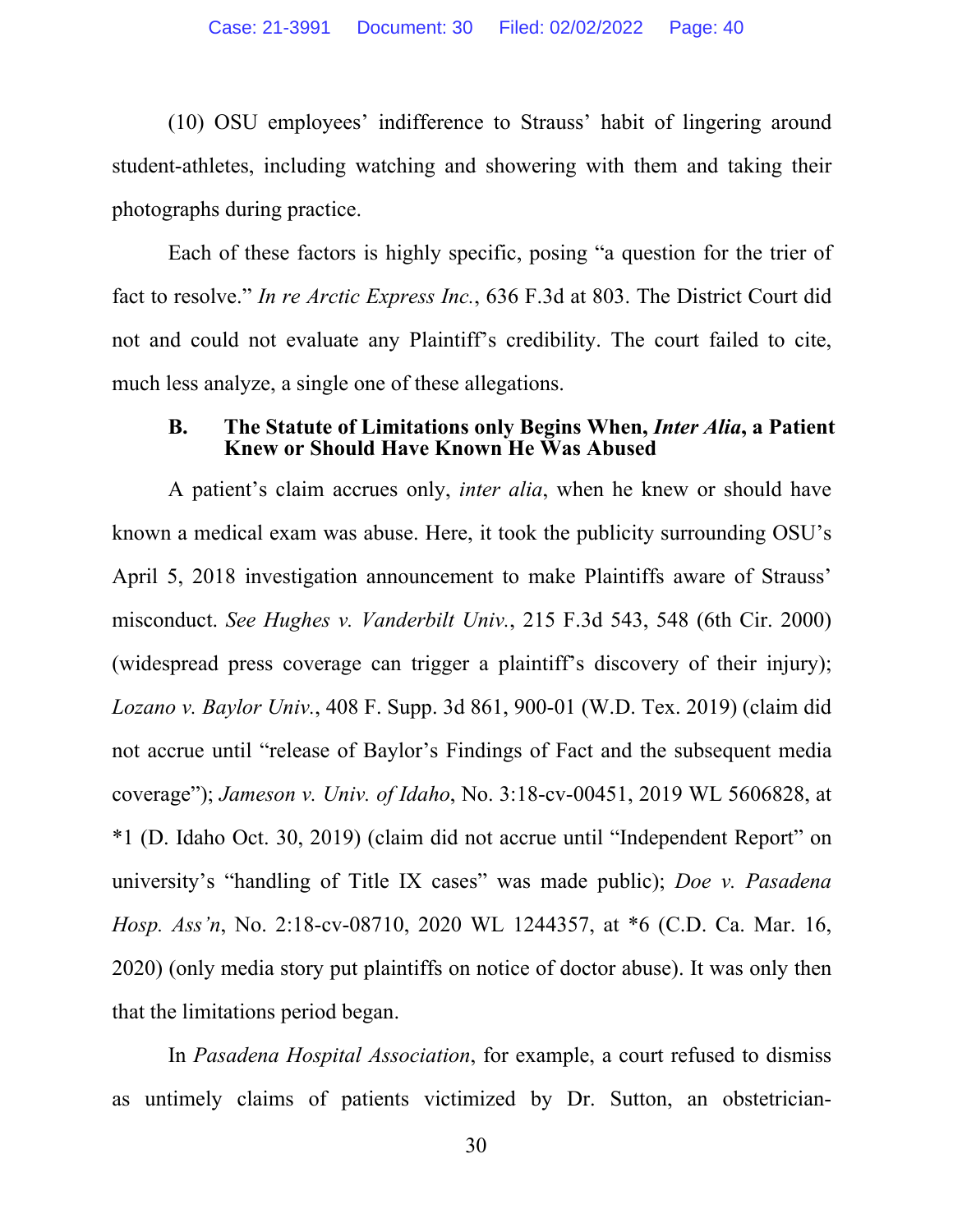gynecologist. 2020 WL 1244357. Like OSU, the defendant-hospital argued that the plaintiffs' allegations that Sutton was "touching their legs in a sexual manner, conducting unexpected vaginal exams, and unnecessary breast[] exams" meant that plaintiffs knew they were assaulted "when it occurred." *Id.* at \*6. The court disagreed. Plaintiffs' belated discovery was "a question of fact," inappropriate for resolution on a motion to dismiss: "Sutton's position and authority as a physician, and the circumstances supporting the alleged conduct"—along with his claims that his actions were for "legitimate medical purposes"—made "reasonable" plaintiffs' failure to recognize the abuse until a recent media "story describing Sutton's sexual misconduct." *Id.*; *see also Simmons v. United States*, 805 F.2d 1363, 1367 (9th Cir. 1986) (psychiatric malpractice claim accrued when plaintiff discovered that what she believed was romantic relationship was "misconduct" by therapist); *Torres v. Sugar-Salem Sch. Dist.,* No. 4:17-cv-00178, 2019 WL 4784598, at \*13-14 (D. Idaho, Sept. 30, 2019) (where plaintiff "believed she was in a legitimate relationship" with high school therapist who sexually abused her, dispute about accrual date precluded summary judgment for school); *Doe v. Cherwitz*, 518 N.W.2d 362, 364 (Iowa 1994) (patient's claim that doctor sexually assaulted her during pelvic exam accrued when plaintiff knew, or should have known, she was abused).

The District Court ignored this caselaw, which Plaintiffs highlighted in their briefing below.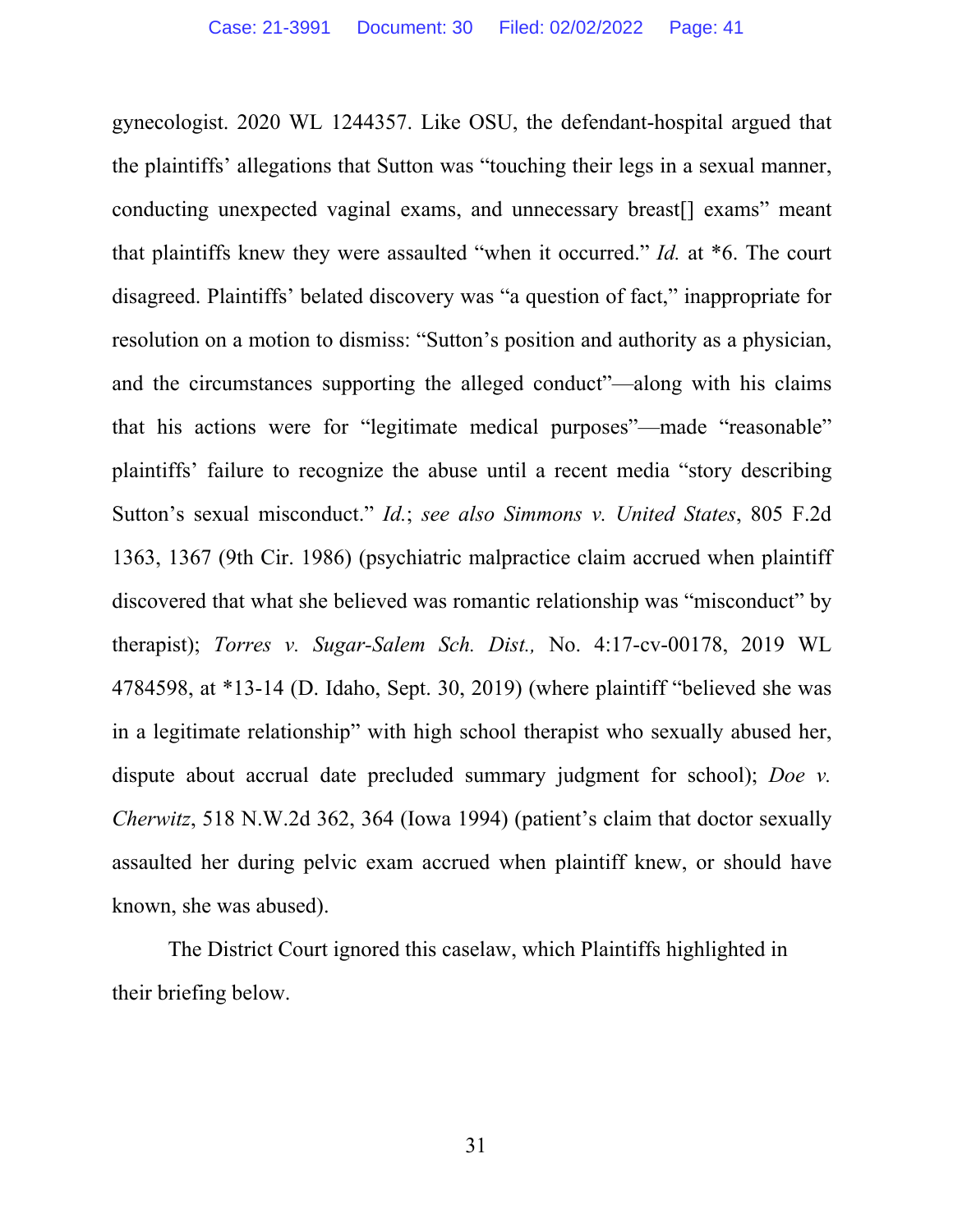#### **C. The District Court Made Improper Inferences in Rejecting Each Plaintiff's Factual Allegations that They Did Not Know They were Abused**

Instead, the District Court rejected Plaintiffs' allegations in a footnote citing the *Garrett* complaint: "The Complaint is replete with allegations that Plaintiffs were concerned by Strauss' abuse and felt violated by it, discussed the abuse with teammates, classmates, or family members, reported the abuse themselves, or that the abuse caused them immediate mental and emotional distress." Garrett-Decision at 18 n.7, R.197 at 1518. The Complaint in this case alleges no such thing.20 The District Court erred in three ways, described below.

# **1. The Court Distorted the Allegations and Did Not Analyze Any Plaintiff's Individual Experience**

Nowhere in the *Moxley* Complaint did any of the Plaintiffs allege they were concerned by *abuse*, or discussed *abuse*, or reported *abuse,* or were distressed because they experienced *abuse*. OSU itself highlighted the difference between *Garrett* and *Snyder-Hill* in its briefing below, writing that, "in contrast to the *Snyder-Hill* plaintiffs, the [*Garrett*] plaintiffs here do not even attempt to seriously challenge . . . [t]hat they knew Strauss sexually abused them at the time of the abuse." *Garrett v. OSU,* No. 2:18-cv-692, OSU Reply on Mot. Dismiss at 2, R.170 at 1236. That concession applies equally to the *Moxley* Plaintiffs, each of whom have *also* specifically pleaded that they did not know Strauss sexually abused them at the time. The District Court made no mention of these distinctions or OSU's concession. Instead, it simply stated that the "reasons requiring dismissal in

<sup>20</sup> This section II.C. differs from the *Snyder-Hill* Appellants' Brief in setting forth the experience of *Moxley* Plaintiffs and citing *Moxley* allegations.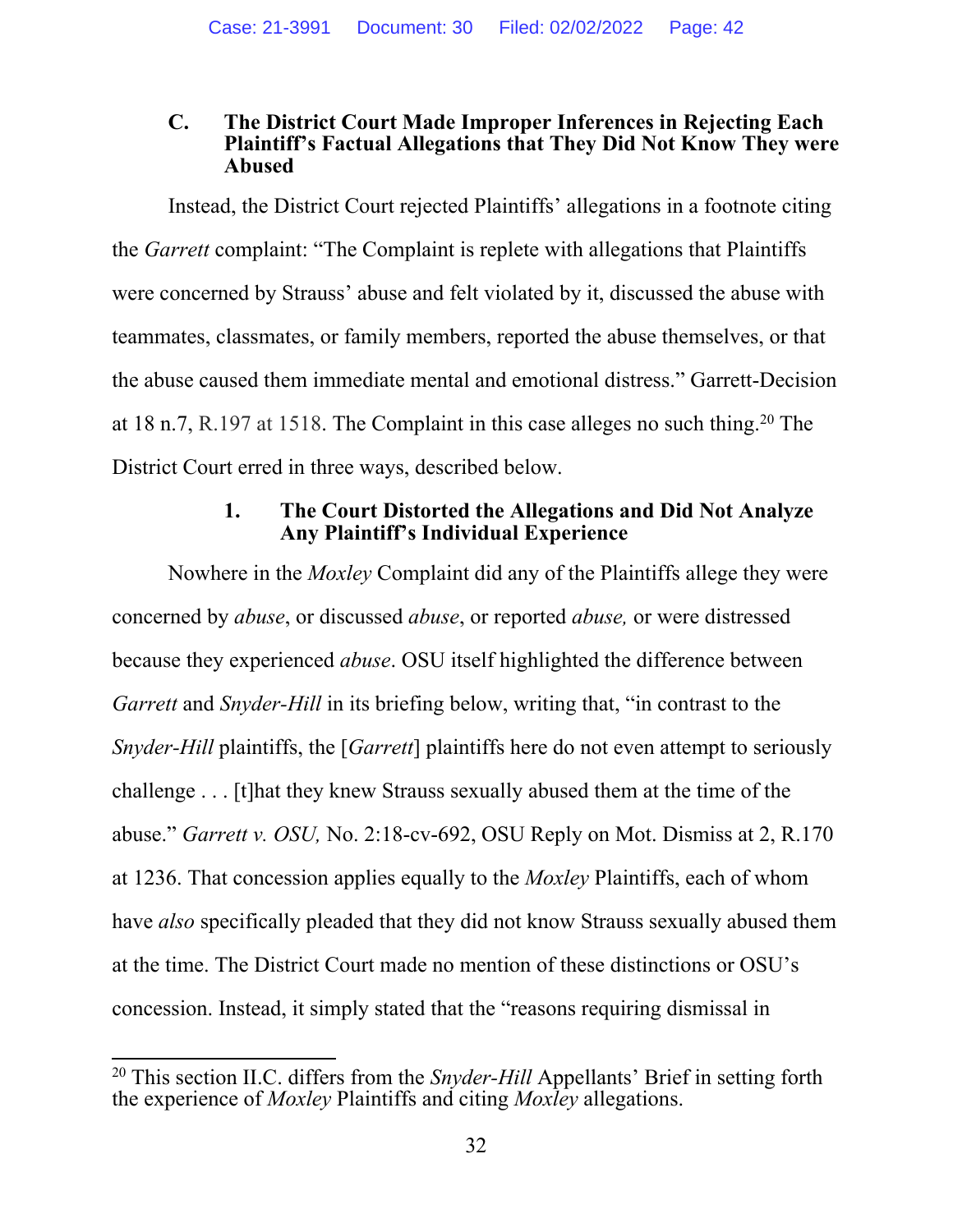[*Garrett* and *Ratliff*] apply equally to this case," citing, without explanation, hundreds of paragraphs of the *Moxley* Complaint in a single string cite. Decision at 2, R.26 at 512. The *Moxley* opinion did not tie any allegation to any specific basis for dismissal.

Allegations matter. Whatever the *Garrett* plaintiffs experienced or alleged cannot be a basis to dismiss any Plaintiff in *this* case. What each Plaintiff experienced was different. What each Plaintiff understood was different. Each Plaintiff requires an individual inquiry. Some Plaintiffs never discussed or reported what Strauss did.<sup>21</sup> Others discussed what happened but did not know Strauss abused them.22 Each Plaintiff had his own reason for not believing he was abused at the time.23 One Plaintiff's knowledge cannot be exported to another. The District Court erroneously treated Plaintiffs as an undifferentiated mass. But they are people with individual experiences and allegations, entitled under our legal system to individual consideration.

#### **2. Suffering Discomfort is Not Tantamount, as a Matter of Law, to Knowing You Were Abused**

The District Court further erred in concluding that a Plaintiff who feels "distress" or expresses "concern[s]" about a medical exam necessarily knows that exam was sexual abuse. Garrett-Decision at 18 n.7, R.197 at 1518. A patient without medical training may express concern about an unpleasant exam even

<sup>21</sup> *E.g.*, AC ¶¶ 346, R.16 at 264 (Rohde); 360 at 266 (Murray); 522 at 289 (John Doe 86).

<sup>22</sup> *E.g., id.* ¶¶ 300 at 259 (Jackson); 380 at 270 (John Doe 78); 580 at 299 (John Doe 89).

<sup>23</sup> *See* App 1, R.24-1 *passim*.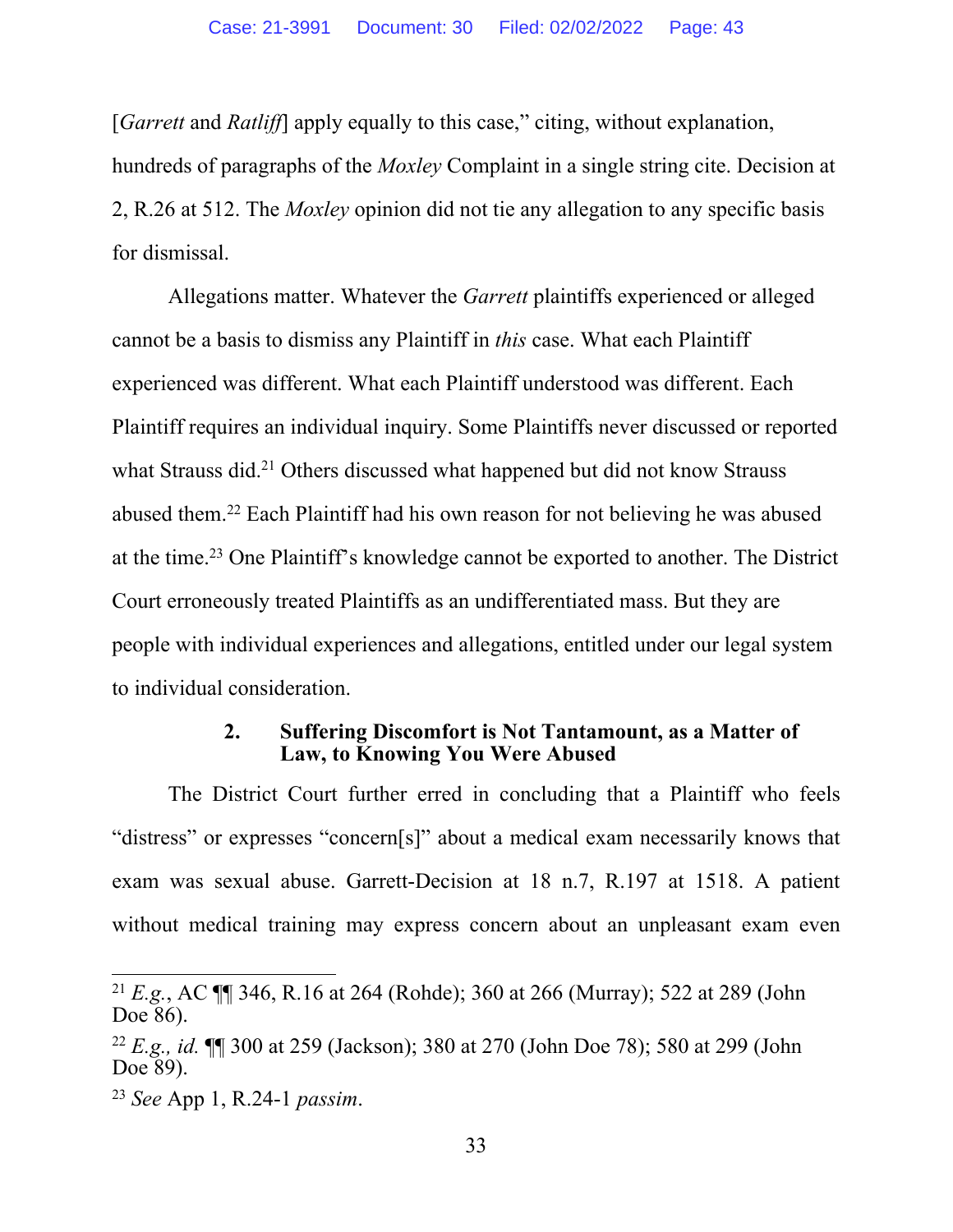when it is not abusive or they do not believe it was abusive. Colonoscopies and mammograms, for example, are uncomfortable but not abusive.

In discovery, Plaintiffs will adduce expert psychological and medical testimony that patients—like Dr. Sutton's patients, *supra* at 33-34—can be concerned about a doctor-patient interaction without knowing it rose to abuse. *Cutter*, 2021 WL 3754245, at \*7 (citing plaintiff's limited education and lack of medical training as facts jury could consider regarding delayed accrual). As *Gregg*  explains, a plaintiff "may have reasonably viewed the embarrassment and humiliation she felt as the ordinary, and hence not harmful, response to [medical treatment]." 870 F.3d at 885 (reversing dismissal of claims alleging injury from prison sexual shame therapy).

Even the small number of Plaintiffs who initially expressed concerns about the propriety of Strauss' exams became convinced those concerns were mistaken due to the ten factors described above. They were assuaged by trusted upperclassmen, coaches, or Strauss himself, convinced by Strauss' prestigious position, self-doubt due to their youth and inexperience, and because doctors are not "associated with common conceptions of sexual abuse." AC ¶¶ 95-96, R.16 at 222; *supra* at 31.

Similarly, the District Court's claim that if the abuse "was enough to deprive them of the educational opportunities," it was necessarily "sufficient to put them on at least inquiry notice that they suffered abuse," is medically and legally baseless. Garrett-Decision at 18 n.7, R.197 at 1518. The court cited no case for this erroneous conclusion. Not even OSU risked making such a flawed argument. At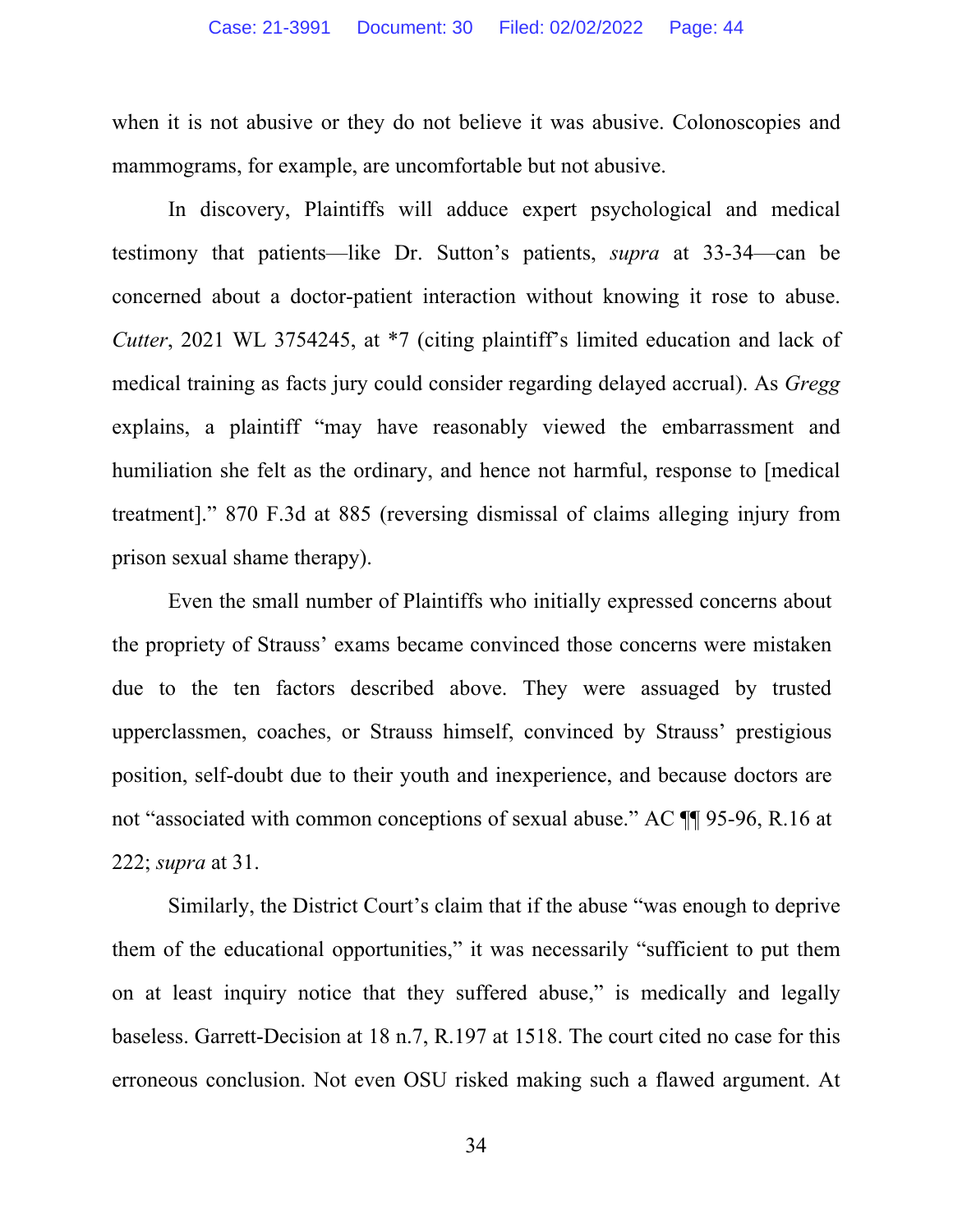trial, psychological experts will detail that a victim can suffer severe impact from an abusive experience without connecting the two. *E.g.*, *Simmons*, 805 F.2d at 1367 (expert testimony, credited by factfinder, that plaintiff suffered depression that required hospitalization yet "had no idea . . . her emotional condition had been caused by [counselor's misconduct]"). For example, Strauss abused Jeffrey Rohde, a member of OSU's soccer club team, at his required annual physical; Strauss also regularly showered when Rohde showered. "While student-athletes openly joked about Dr. Strauss' examinations in front of OSU soccer staff, the soccer coaches continued to require Rohde and other athletes to see Dr. Strauss for examinations and treatment." AC ¶ 348, R.16 at 264. Rohde felt that Strauss' conduct was strange, but did not understand it was abuse. He had two options: quit the team or stay and bear it. That he chose the former—quitting after his sophomore year—is evidence of the soccer staff's indifference (and demonstrates severe educational impacts), *not* that he knew he was abused. *Id*. ¶¶ 328-53 at 262-65.

#### **3. Hyper-aware Plaintiffs Who Recognized Strauss' Conduct as Abuse are not the Prototypical "Reasonable Person"**

Finally, that a small number of plaintiffs *in other cases* knew that Strauss abused them cannot mean as a matter of law Plaintiffs here *should have* known. First, every Plaintiff had a different experience. To conflate a rape case with a voyeurism case, for example, is absurd. Certain Plaintiffs may also have been highly skilled at spotting a predator masquerading as an esteemed, credentialed OSU physician. But a student hyper-attuned to doctor-patient abuse is hardly, at the pleading stage, a "typical lay person." *Roberson v. Tennessee*, 399 F.3d 792,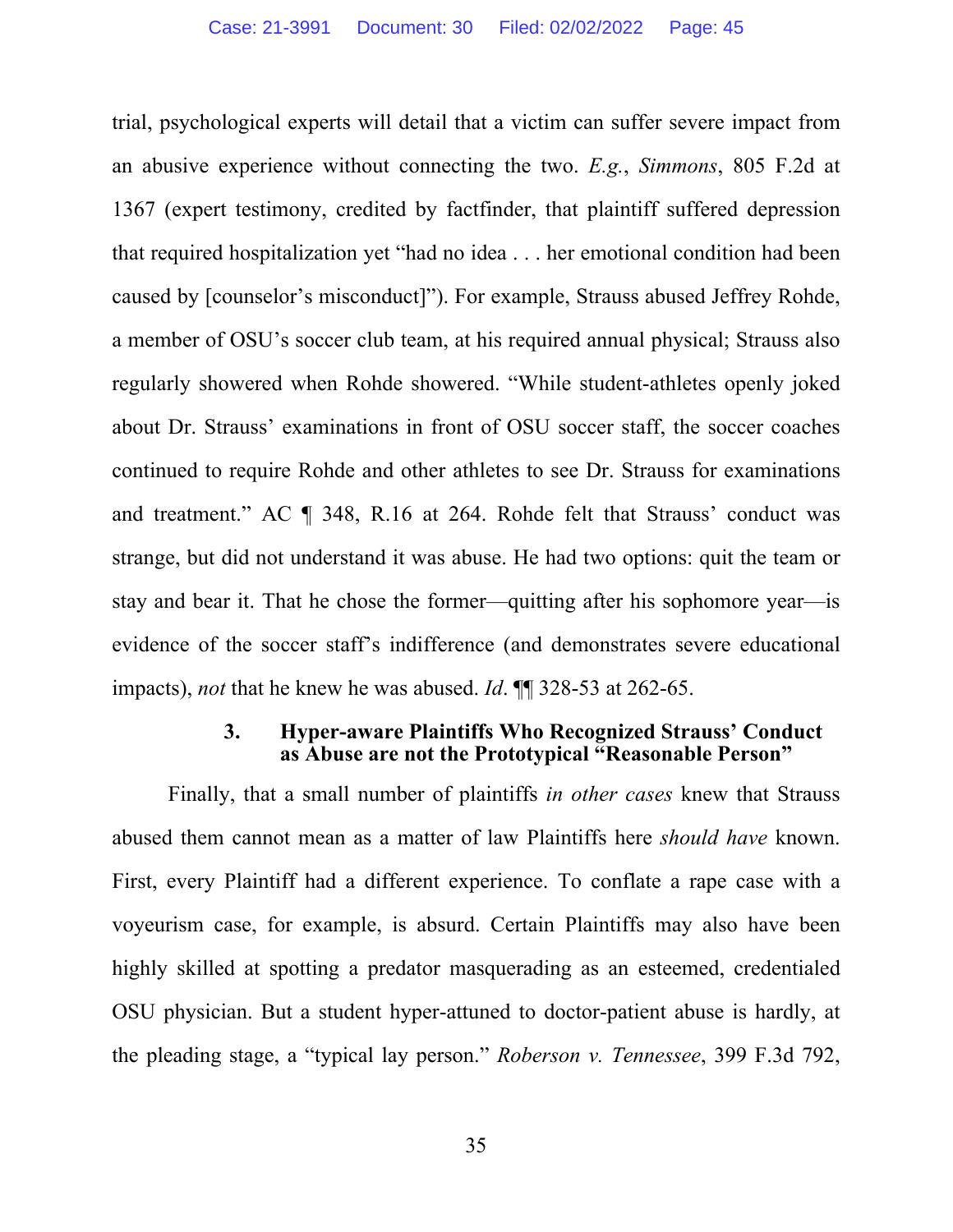794-95 (6th Cir. 2005). To the contrary, as OSU conceded, the typical lay person would be "confus[ed]" whether abuse occurred. AC ¶ 196, R.16 at 222.

\*\*\*

Plaintiffs now struggle with the recent and horrible realization that Strauss sexually abused them, notwithstanding everything Strauss and OSU led them to believe and concealed. If the District Court were correct—that a reasonable person would immediately recognize all forms of sexual abuse by a medical doctor—then thirty-four Plaintiffs in this case are unreasonable, Perkins Coie is unreasonable, Grace is unreasonable, and Lombardo is unreasonable. The District Court erred.

#### **III. THE DISTRICT COURT ERRED IN FINDING THAT EVERY PLAINTIFF KNEW OR SHOULD HAVE KNOWN BEFORE 2018 THAT OSU FACILITATED STRAUSS' SEXUAL ABUSE**

The District Court held that because Plaintiffs knew OSU employed Strauss, they necessarily knew OSU's indifference caused Plaintiffs' injury. That is incorrect as a matter of law.

# **A. Plaintiffs Did Not and Could Not Know OSU's Causal Role**

"None of the Plaintiffs knew, or had reason to know, that OSU failed to appropriately investigate, remedy, and respond to years of complaints. None of the Plaintiffs knew, or had reason to know, that OSU failed to adequately supervise Strauss, even after learning that he posed a substantial risk to the safety of male students and student-athletes." AC ¶ 209, R.16 at 242-43. Multiple OSU witnesses admit there is no way Plaintiffs *could* have known of OSU's causal role. *Id*. ¶¶ 207 at 242 ("I don't know of any way."); 208 ("I don't believe they would have known"). A jury is entitled to credit Plaintiffs' testimony and OSU's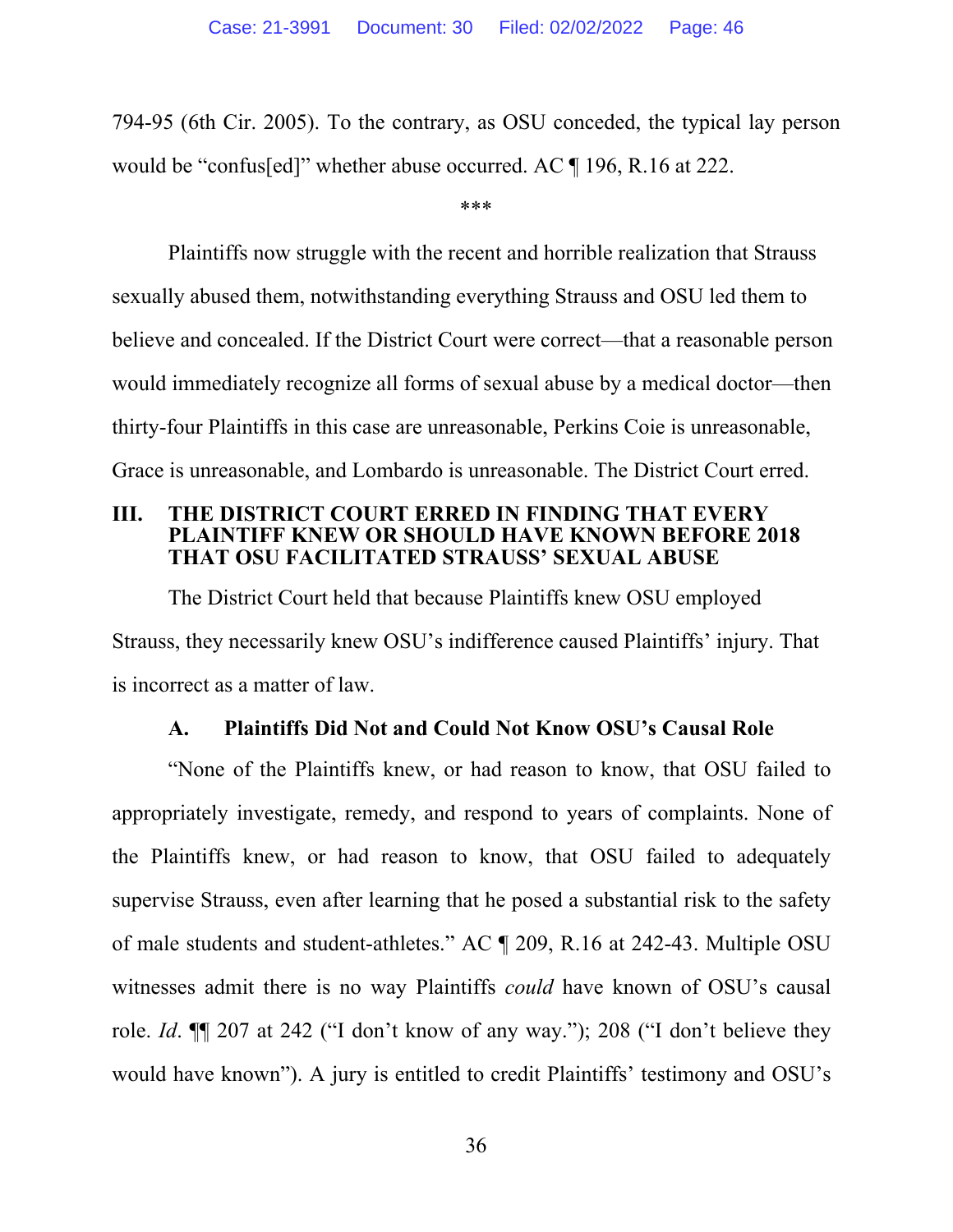admissions. Taking these allegations as true, OSU's statute of limitations defense fails.

Title IX imposes no *respondeat superior* liability. *Gebser v. Lago Vista Indep. Sch. Dist.*, 524 U.S. 274, 285 (1998). Schools can only be sued for their *own* misconduct, such as an official policy that causes harassment or deliberate indifference to sexual harassment known by an official with authority to take corrective action. *Id*. at 290.

A hypothetical plaintiff who knew he was abused and sought to sue OSU pre-2018 would have failed. Any competent lawyer would have advised that it is not enough that he was abused by an OSU doctor. The lawyer would ask: "Were there prior complaints?" "Did OSU administrators know that Dr. Strauss was abusing students?" "Has OSU shown deliberate indifference to known abuse?" No reasonable inquiry by Plaintiffs would have allowed them to answer affirmatively. *E.g.*, AC ¶¶ 207-11 at 242-43. Without answers to these questions, any asserted Title IX claim would have been sanctionable. *See Stoleson v. United States*, 629 F.2d 1265, 1270 (7th Cir. 1980) (accrual delayed where plaintiff "would have been informed quite correctly [by component legal advice] that she had no claim against the Government"); *Ouellette*, 977 F.3d at 140 ("Any knowledgeable attorney that Ouellette consulted around the time of his alleged abuse . . . would not have advised him to file a lawsuit against [the municipal defendants] in the absence of additional information suggesting that they were also a cause of his injury.").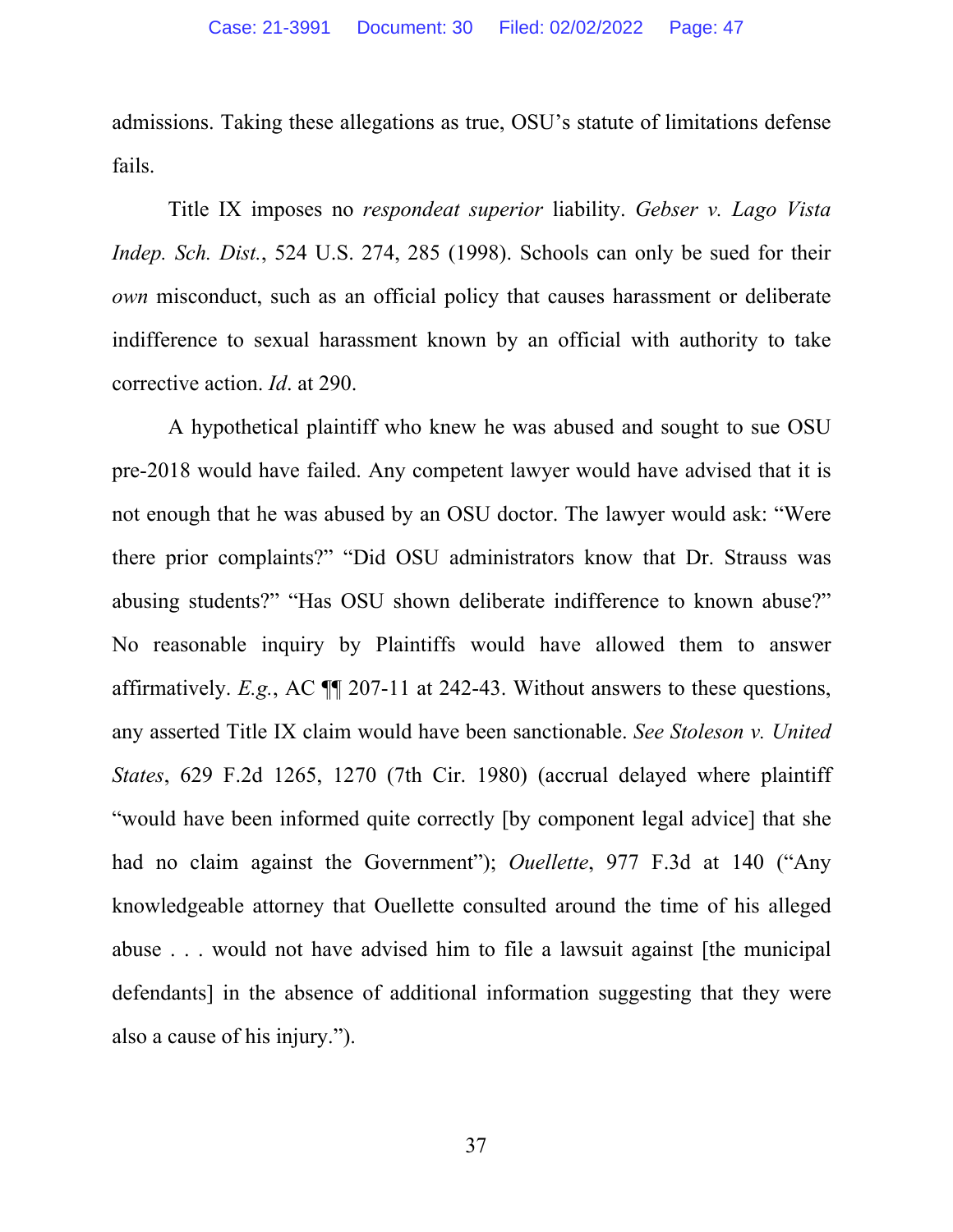Plaintiffs were in the dark for good reason. OSU did everything institutionally possible to cover up Strauss' abuse and its own complicity: lying to students, shredding documents, whitewashing Strauss' personnel record, falsifying Strauss' employment evaluations, failing to inform anyone (students, the public, the Medical Board, the police) of Strauss' misconduct, and peddling, promoting, and vouching for Strauss from the 1970s until even after his death. *Supra* Facts I.B. This campaign was masterful, effective, and appalling. What student could have known that his beloved OSU received complaint after complaint about Strauss but nonetheless "actively protected" him instead of terminating him?

Even if the Plaintiffs did have reason to investigate OSU's conduct at the time, their efforts would have been futile. OSU controlled access to information about prior complaints, the information was confidential, and OSU's response to Snyder-Hill's inquiry makes clear that, when asked directly about Strauss' abuse, it would lie. *See, e.g.*, *Merck & Co.*, 559 U.S. at 653 (once inquiry notice triggered, "limitations period does not begin to run until the plaintiff thereafter discovers or a reasonably diligent plaintiff would have discovered 'the facts constituting the violation,' . . . irrespective of whether the actual plaintiff undertook a reasonably diligent investigation"); *Kubrick*, 444 U.S. at 122 (claim does not accrue because "the facts about causation may be in the control of the putative defendant, unavailable to the plaintiff or at least very difficult to obtain").

At minimum, the issues of what should have alerted the Plaintiffs to OSU's role in Strauss' abuse, and whether an investigation by the Plaintiffs would have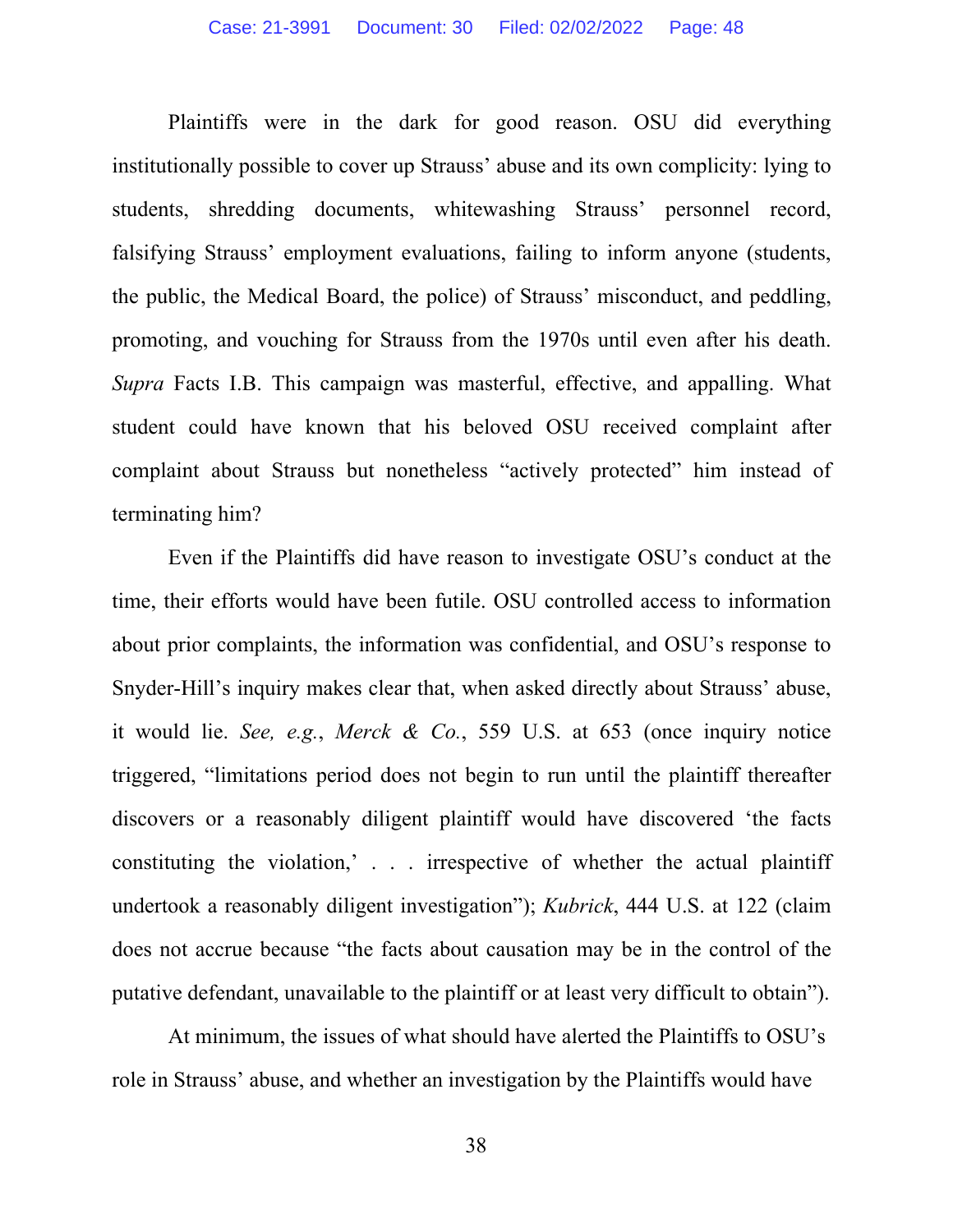disclosed OSU's role, are fact-intensive inquiries inappropriate for resolution on a motion to dismiss. *In re Arctic Express Inc.*, 636 F.3d at 802; *Kehoe*, 933 F. Supp. 2d at 1016.

#### **B. Claims Do Not Accrue Before a Plaintiff Could Know the Defendant-Institution's Complicity**

 Courts throughout the country hold that when sexual abuse victims seek to hold institutions accountable for their own role in enabling abuse, the claim accrues when plaintiffs should know of the *institution's* misconduct, not when the victim knows he was abused. Plaintiffs' allegations are stronger than those in these cases, given the admissions by Perkins Coie and OSU employees that OSU students could not have known that OSU was complicit in enabling Strauss' abuse. The District Court largely ignored the caselaw and the admissions.

## **1. Appellate Caselaw Supports Delayed Accrual For Claims Against Institutions that Condoned Misconduct**

On analogous facts, the First Circuit held that a plaintiff's sexual abuse claim against a police department did not accrue when he was abused. *Ouellette*, 977 F.3d at 140. Plaintiff Ouellette had been abused by a police officer as a teenager in the 1980s, complained to the police department contemporaneously, but only learned through social media in 2015 that the department knew the officer had abused others. *Id.* at 130. He sued the police department under § 1983, alleging its official policy was to "tacitly condone<sup>[]"</sup> the officers' sexual misconduct. *Id.* at 134. The district court dismissed the suit on summary judgment, holding that plaintiff's claims accrued at the moment of abuse.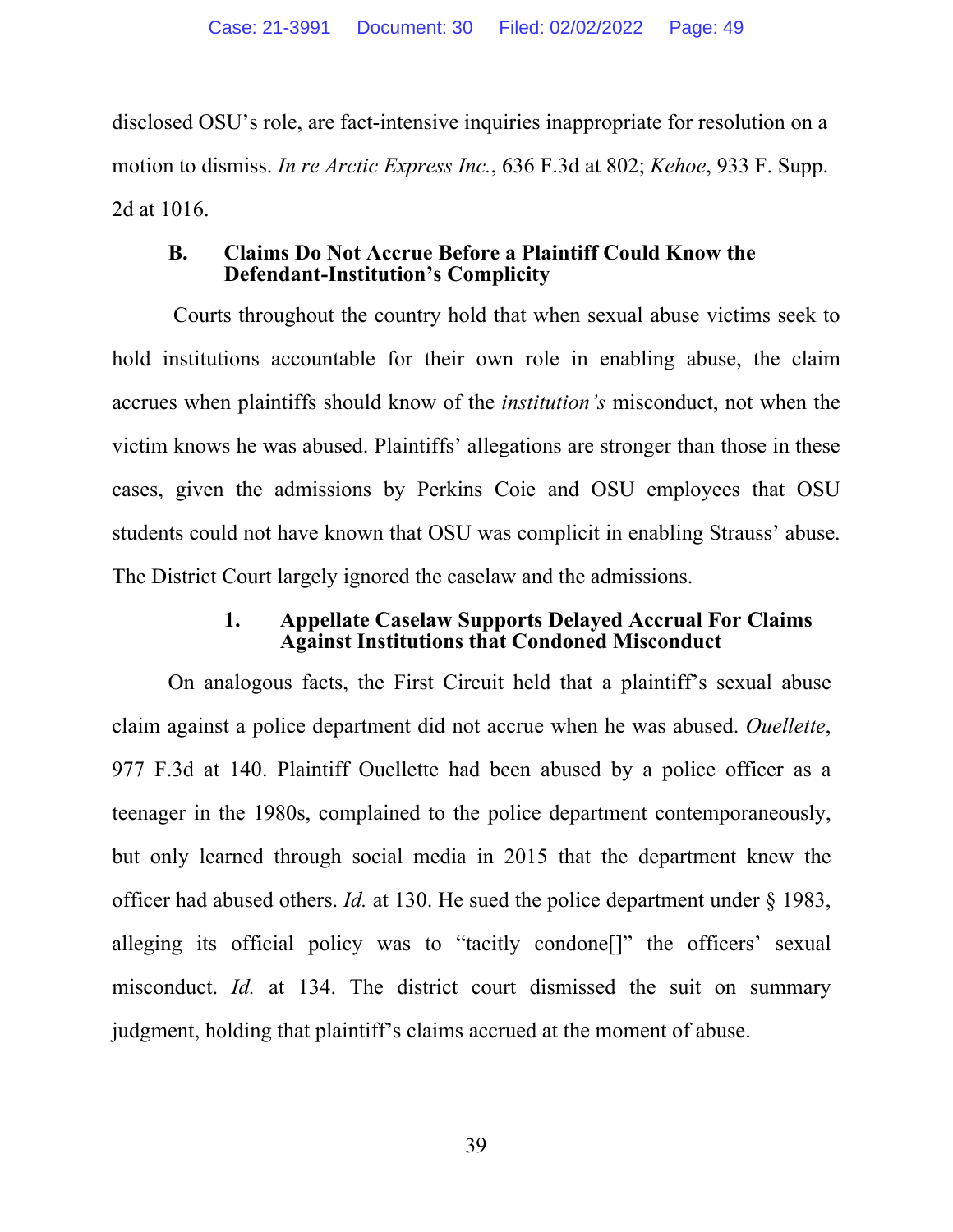The First Circuit reversed. Carefully analyzing the delayed accrual jurisprudence, it reaffirmed, post-*Rotkiske*, that "pursuant to the federal discovery rule, accrual is delayed until the plaintiff knows, or should know, . . . *both* the fact of his or her injury *and* the injury's likely causal connection with the putative defendant." *Id.* at 136. Only then can a plaintiff "take the necessary steps to take legal action to preserve his or her rights." *Id.* at 138. A jury could reasonably conclude that, when he was abused, plaintiff had no "reason to suspect that the [police department] was not doing its job, or worse, that it was covering up [the abuser's] conduct." *Id.* at 143.

The First Circuit distinguished FTCA cases where an employer is liable under *respondeat superior*, because under § 1983 (like Title IX), a "constitutional tortfeasor's employment with a municipality or supervision by a superior state officer does not, on its own, give rise to a 'complete and present' § 1983 cause of action." *Id.* at 140. That the abusing officer "may have used [his police captain] role to take advantage of Ouellette hardly supports the inference that [the abuser's] higher-ups condoned his conduct, or even knew about it." *Id.* at 142. Plaintiff's knowledge and diligence were quintessential jury questions that could not be resolved even on summary judgment. *Id.* at 145; *see also McIntyre v. United States*, 367 F.3d 38, 52, 55 (1st Cir. 2004) (victim's family's FTCA claim concerning 1984 murder did not accrue until 1998, when, due to press reports revealing the "causal connection between the government and her injury," family had "a reasoned basis to believe that it was the FBI that had leaked [victim's] identity as an informant").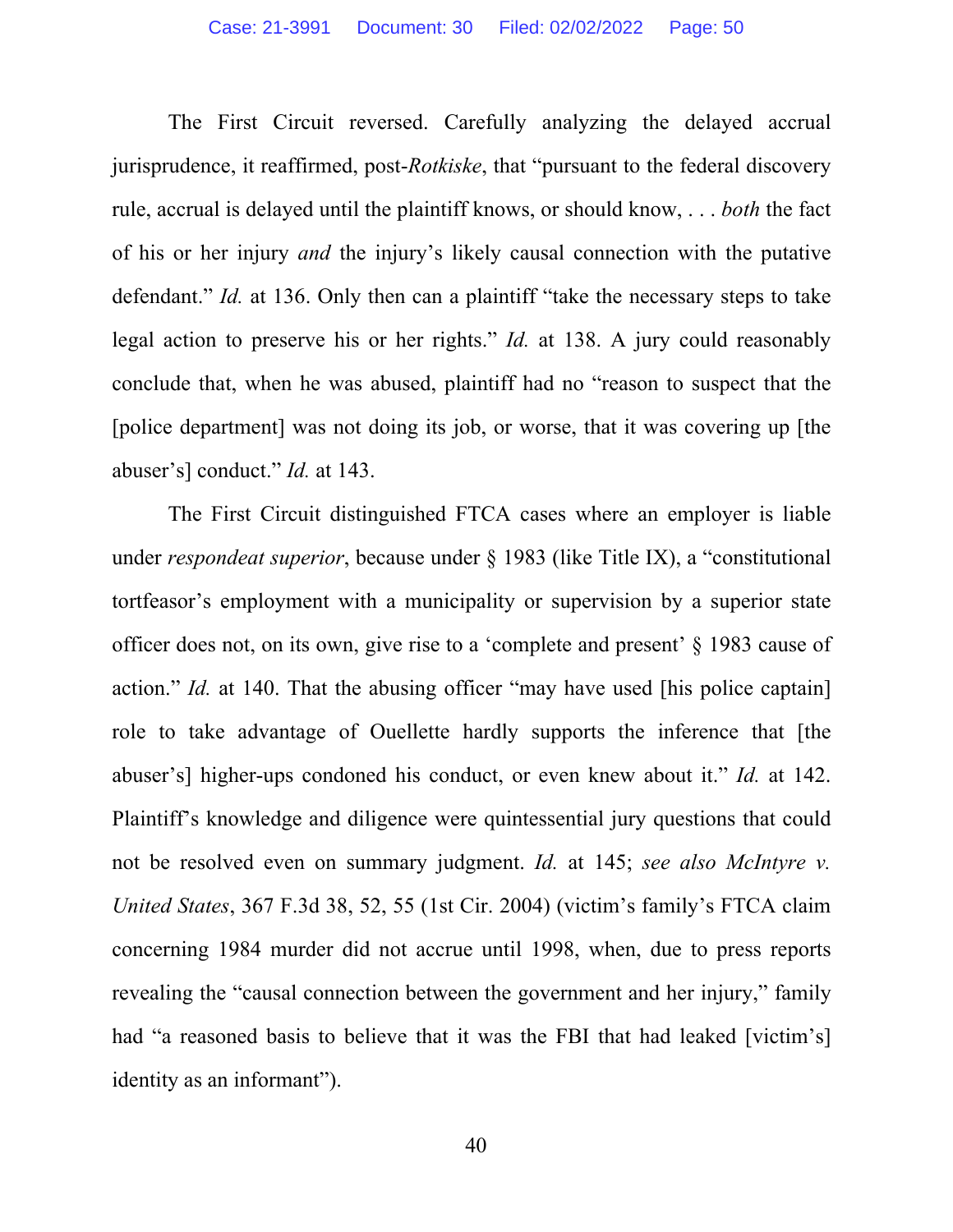*Ouellette* mirrors decisions from the Fifth and Second Circuits holding, outside the sexual abuse context, that a plaintiff's federal claim against the government accrues when he should have discovered that the *government* injured him—not when he discovered the injury. In *Piotrowski*, 237 F.3d at 577, the Fifth Circuit held that a § 1983 claim against the City for "protect[ing]" a criminal who shot plaintiff did not accrue at the time of the shooting, but only when plaintiff learned "the causal connection between her injuries and [the City's] actions," *i.e.*, that the City "had actively protected and/or assisted [the criminal]." *Id.* In *Barrett v. United States*, the Second Circuit held it would be "illogical" to require plaintiff to bring § 1983 and FTCA claims "at a time when the Government's responsibility in the matter is suppressed in a manner designed to prevent the party, even with reasonable effort, from finding out about it." 689 F.2d at 330

#### **2. District Court Caselaw Supports Delayed Accrual of Claims against Universities For Enabling Abuse**

District courts have also repeatedly applied the discovery rule to permit sexual abuse victims to bring Title IX or  $\S$  1983 claims against universities many years after the abuse.

*Dutchuk v. Yesner* held that plaintiffs abused by a University of Alaska employee had timely claims against the university because they did not know "until March 2019 that the University had been ignoring complaints of sexual harassment by [its employee] for years and that it was this policy of indifference that caused a heightened risk that they would be sexually harassed." 2020 WL 5752848, No. 3:19-cv-0136-HRH, at \*5 (D. Alaska Sept. 25, 2020).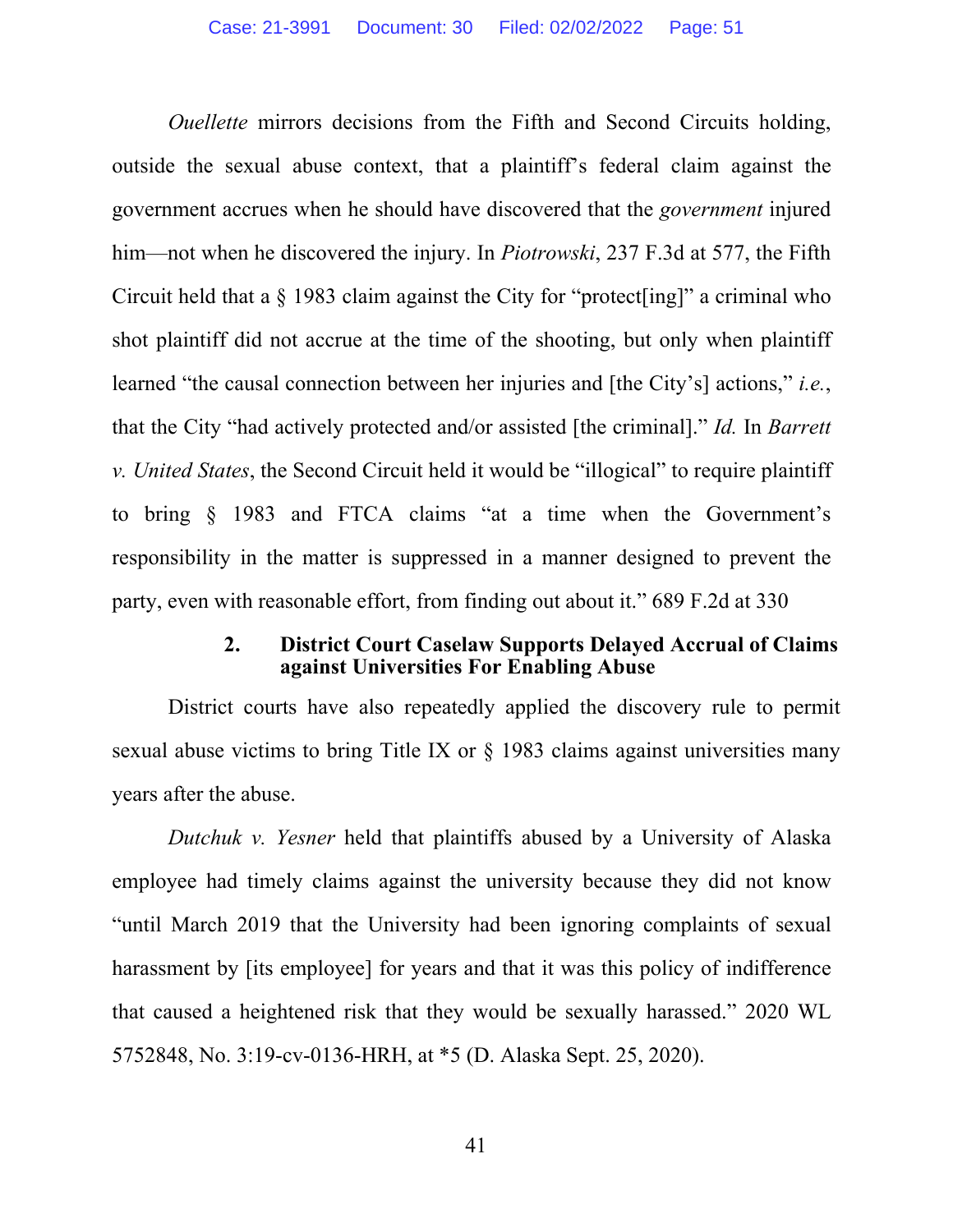Rejecting Berkeley's statute of limitations defense, *Karasek v. Regents of University of California* distinguished Title IX claims from a negligence claim. 500 F. Supp. 3d 967, 980 (N.D. Cal. 2020). In a negligence case, "the wrongdoer's identity as a federal agent can readily be discovered within the statute of limitations period, and accrual therefore does not depend on that knowledge"; in a Title IX case, "however[,] there is a singular risk that the assault will not alert a reasonable person to *the school's* involvement." *Id.*

The court in *Doe v. Board of Education of Hononegah Community High School* explained that the notice that triggers claim accrual "must not be of harm but of governmental harm." 833 F. Supp. 1366, 1375-76 (N.D. Ill. 1993). Though plaintiff knew she was harmed by a schoolteacher, her claim against the school did not accrue without reason to "suspect that the school board or its administrators had been responsible in any way for the teacher's conduct." *Id*.

In *Doe 1 v. Baylor University*, 240 F. Supp. 3d 646, 661 (W.D. Tex. 2017), plaintiffs alleged they could not "know of Baylor's alleged causal connection to their assaults until the spring of 2016, when media reports regarding the rampant nature of sexual assault on Baylor's campus first came to light." The court "accepted the allegations in the Complaint as true" and denied the motion to dismiss. *Id.* at 663. *See Hernandez v. Baylor Univ.*, 274 F. Supp. 3d 602, 616-17 (W.D. Tex. 2017) (plaintiff's Title IX claim did not accrue until universitycommissioned report revealed university's indifference to previous complaints of sexual assault); *Lozano*, 408 F. Supp. 3d at 900-01 (same).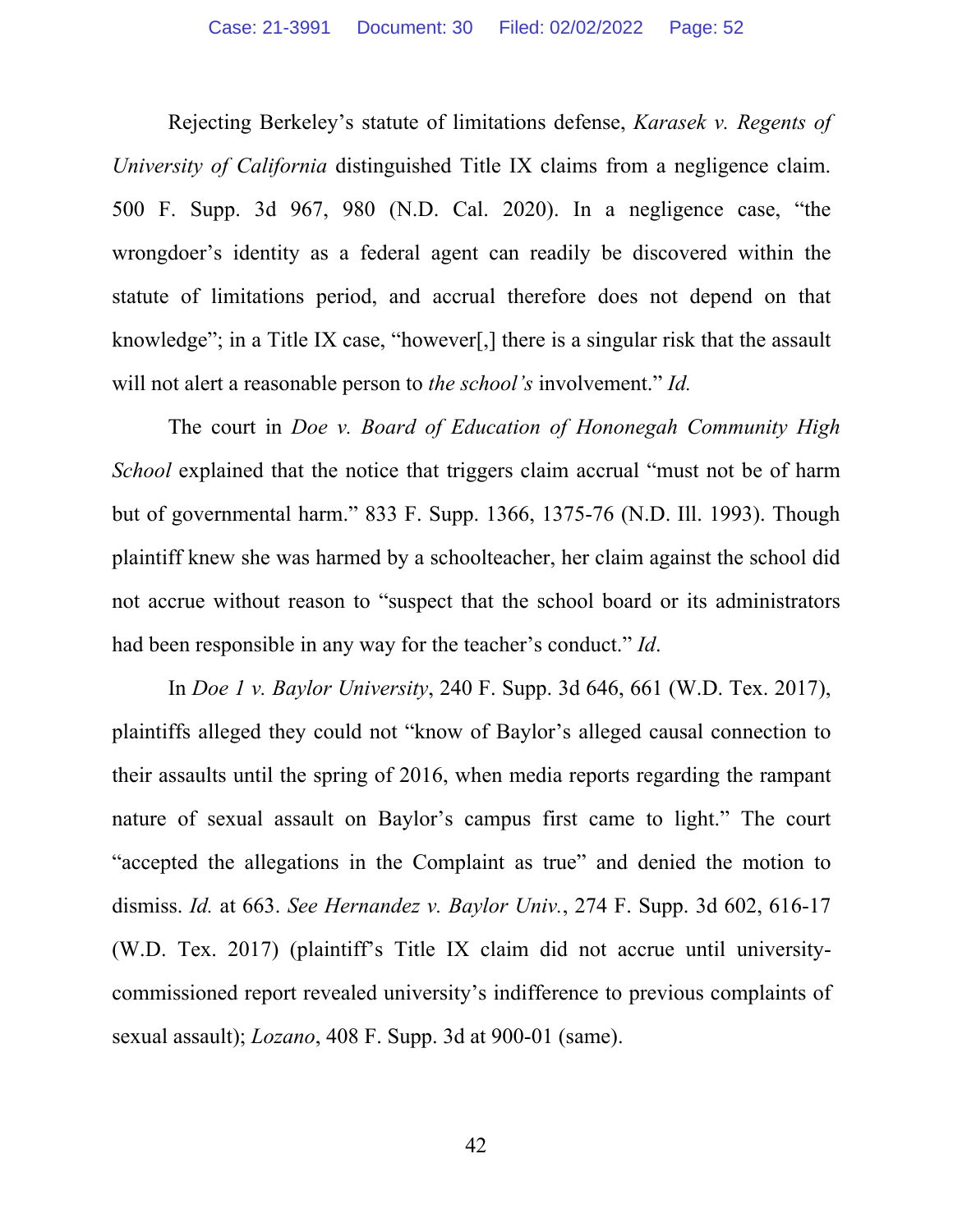In *Sowers*, though plaintiff "knew that she had been sexually assaulted," her § 1983 claim accrued only when the teacher's "history of sexual abuse was revealed to the [school] community," so she had "reason to know of an ongoing policy of reckless indifference to numerous complaints of sexual abuse." *Sowers v. Bradford Area Sch. Dist.*, 694 F. Supp. 125, 137-38 (W.D. Pa. 1988), *aff'd*, 869 F.2d 591 (3d Cir. 1989), *vacated on other grounds by Smith v. Sowers*, 490 U.S. 1002 (1989); *Jameson,* 2019 WL 5606828*,* at \*6-8 (Title IX claim did not accrue until University of Idaho issued "Independent Report" about its handling of Title IX cases, revealing it "had failed to investigate two [prior] complaints" against her abuser); *T.R. v. The Boy Scouts of Am.*, 181 P.3d 758, 762, 766 (Or. 2008) (teenager sexually abused by police officer had timely claim against city, because jury could find "plaintiff did not suspect the city itself of causing him harm" until years after abuse; city not liable "merely because it employs a tortfeasor"); *Armstrong v. Lamy*, 938 F. Supp. 1018, 1033 (D. Mass 1996) (no evidence plaintiff-student should have known that the acts and omissions of the "Municipal Defendants were a proximate cause of his injury, even assuming that he knew he had been injured by [teacher]"); *Cline v. United States*, No. 3:13-CV-776, 2016 WL 2653607, at \*7 (M.D. Tenn. May 10, 2016) (FTCA claim did not accrue until plaintiff had "sufficient" information about "wrong done" by *both* abuser and "government that may have been able to protect [victim] . . . but failed to do so").

The University of Alaska, Berkeley, Baylor University, the University of Idaho, and numerous school districts all made the same argument OSU makes here. They lost. OSU should lose, too.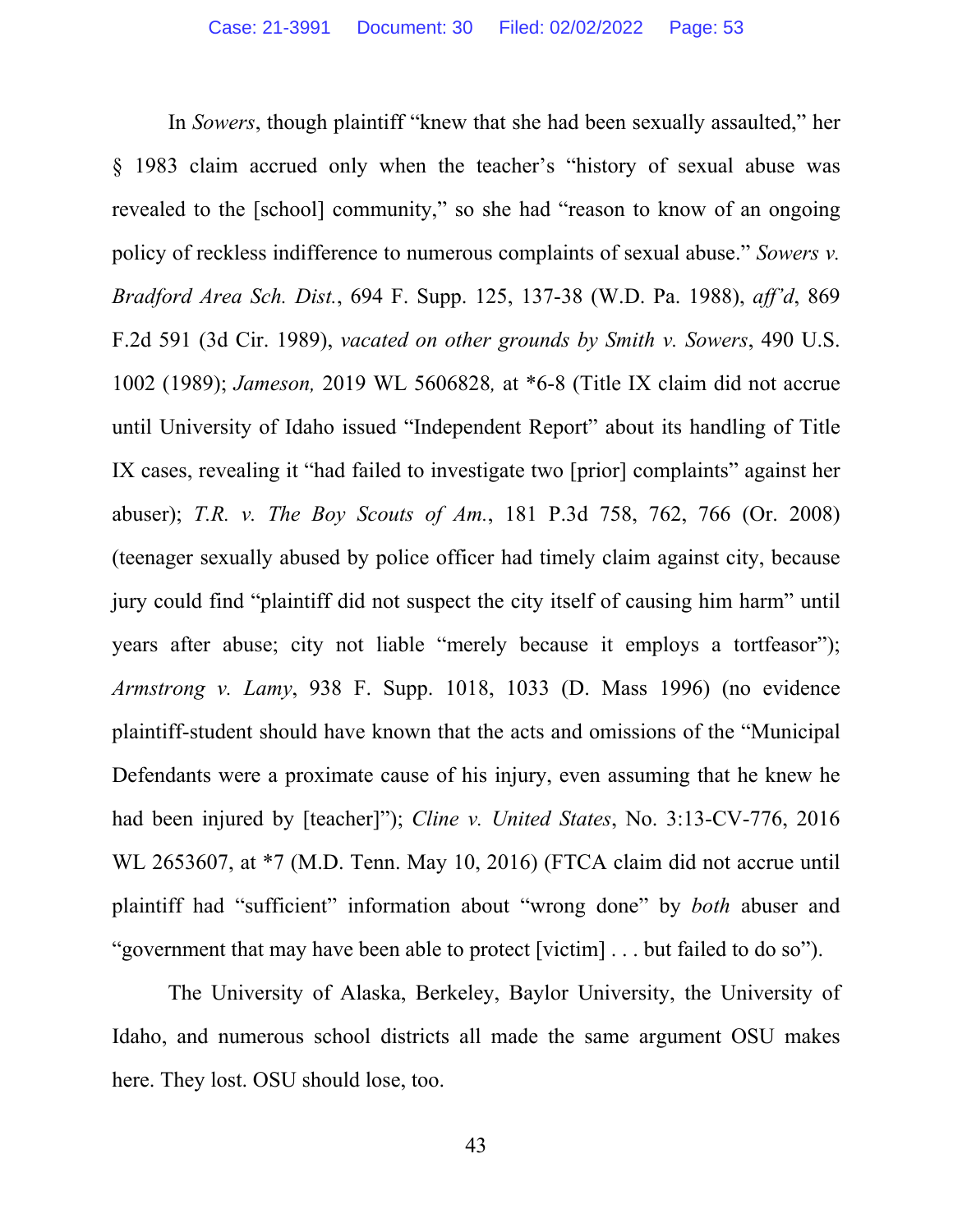#### **C. The District Court Erred in Holding Plaintiffs' Claims Were Untimely Though Plaintiffs Could Not Know of OSU's Culpability Until Recently**

Ignoring the ample allegations that Plaintiffs did not know that OSU's conduct enabled Strauss, the District Court held it was enough that Plaintiffs knew they were abused by an OSU employee. That holding errs for four reasons.

First, it is at odds with the basic structure of Title IX liability, which requires evidence of the university's culpability; there is no *respondeat superior* liability. *Supra* Argument III.A.

Second, without such evidence, a plaintiff who attempted to sue OSU at the time could not overcome Rule 11, let alone Rule 12(b)(6). *Supra id*.

Third, even if Plaintiffs were on inquiry notice (as the Garrett-Decision at one point states, without explanation), no reasonable inquiry would have revealed a basis for a clam against OSU. Neither the District Court nor OSU have identified *any* facts an inquiry would have revealed. *Supra id*.

Fourth, the bulk of the Garrett-Decision analyzed a *post-*assault claim that Plaintiffs are not pursuing, then stated its analysis "applies with equal force" to Plaintiffs' *pre-*assault claims. Garrett-Decision at 21, R.197 at 1521. Pre- and post-assault claims are not interchangeable for a timeliness analysis. In a postassault Title IX claim, the question is the propriety of the school's *response* to a report of the plaintiff's assault. *Cf.* Garrett-Decision at 11, R.197 at 1511 (citing *Kollaritsch v. Mich. State Univ. Bd. of Trs.*, 944 F .3d 613, 618, 620 (6th Cir. 2019) (post-assault claim requires pleading school's "knowledge of some actionable sexual harassment and that the school's deliberate indifference to it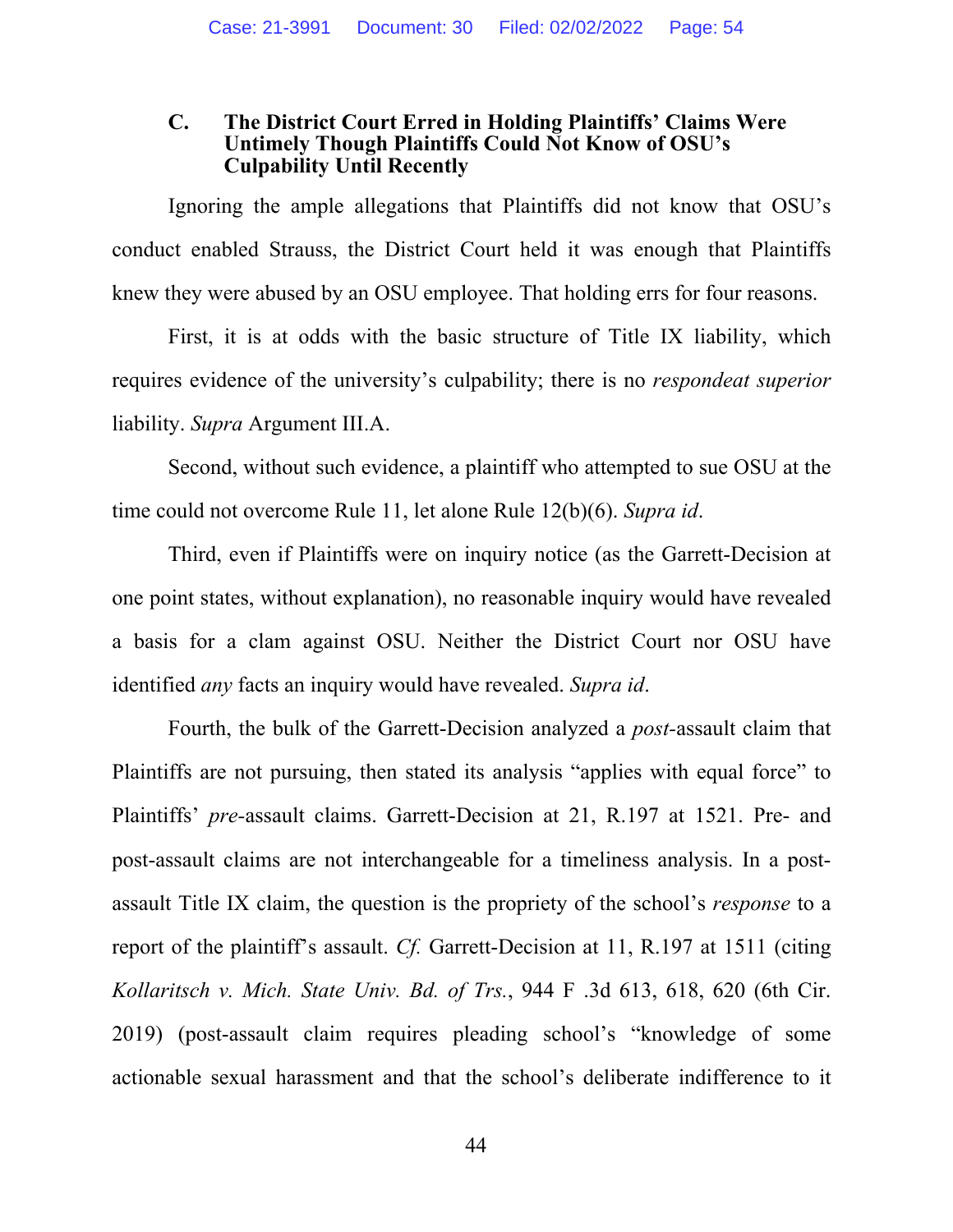resulted in *further* actionable harassment" (emphasis added)). But no Plaintiff is challenging OSU's *response* to his own abuse by Strauss.

Plaintiffs instead allege two "*pre*-assault" claims: indifference to prior sexual harassment (Count II) and hostile environment (Count I). At their core, both claims assert that OSU knew about—and enabled—Strauss' sexual abuse *before* a particular Plaintiff was abused. Plaintiffs allege OSU could have prevented Strauss' abuse had it taken appropriate action on other students' prior complaints about Strauss' conduct (the "indifference to prior sexual harassment" claim). AC ¶¶ 925-36, R.16 at 359-61. Plaintiffs also allege OSU created a sexually-hostile culture in athletics and student health, which substantially heightened the risk that Plaintiffs and other students would be sexually harassed (the "heightened-risk claim"). *Id.* ¶¶ 900-24 at 352-59.

The District Court erred in stating this Court has never "recognized such a [pre-assault] theory." Garrett-Decision at 22, R.197 at 1522. *Williams ex rel. Hart v. Paint Valley Local School District* affirmed jury instructions on a pre-assault Title IX claim stemming from a school's failure to protect a student-plaintiff from abuse by a teacher. 400 F.3d 360, 362, 368 (6th Cir. 2005). The teacher had previously been the subject of molestation complaints by at least five other students. Based on those prior complaints, the school would be culpable if it had "actual notice" that the teacher "posed a substantial risk of sexual abuse to children in the school district," yet "responded unreasonably." *Id*. *Paint Valley* is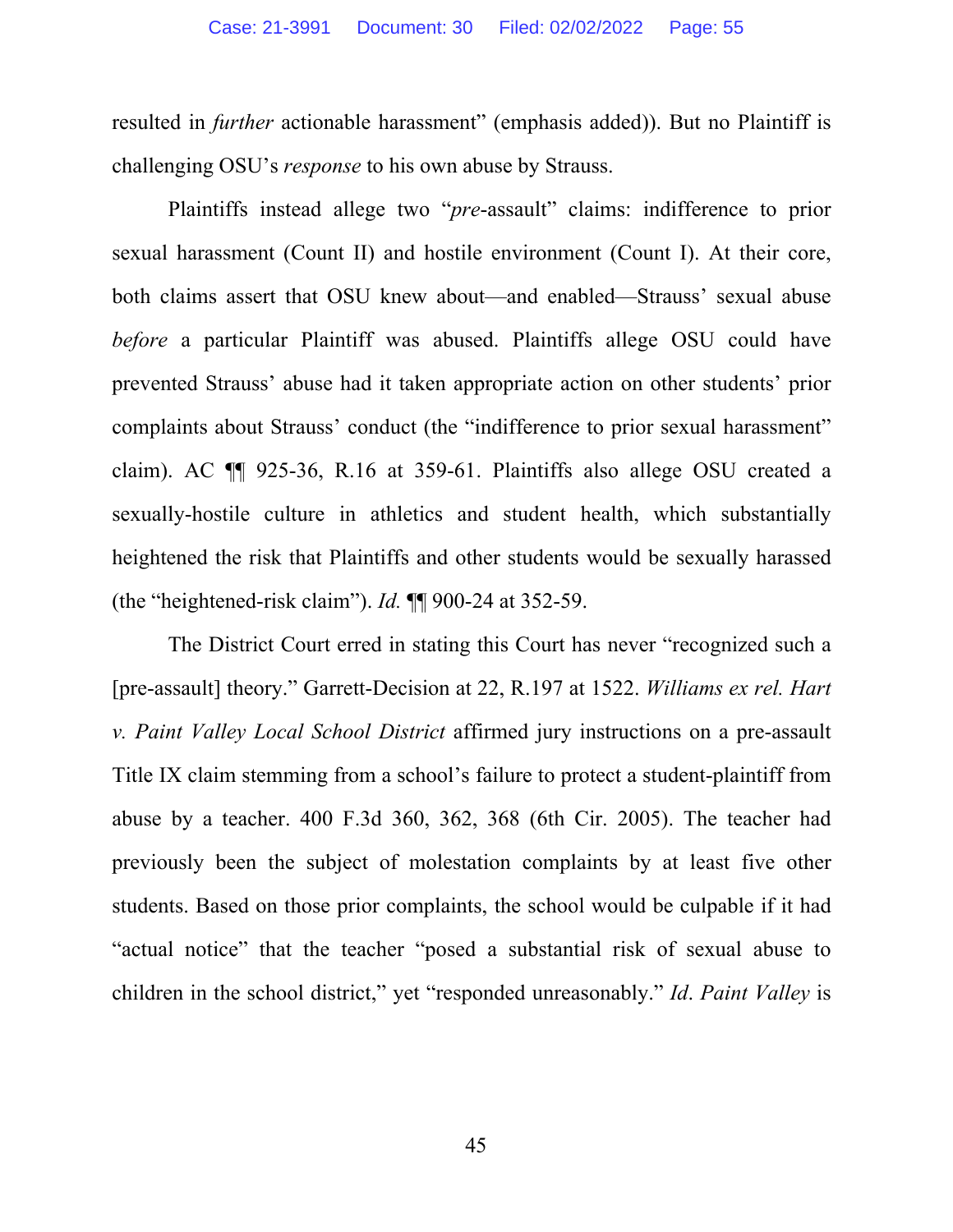consistent with decisions from the Ninth, Tenth, and Eleventh Circuits recognizing pre-assault claims.24

In this *pre*-assault case, Plaintiffs did not know and could not have known that OSU had "actual notice" that Strauss "posed a substantial risk of abuse" from early on in his tenure, yet "responded unreasonably" by ignoring prior reports about Strauss' abuse. *Paint Valley*, 400 F.3d at 368.

#### **D. The District Court Erred in Relying on Post-Assault and Other Inapposite Cases**

 The District Court did not consider the litany of cases cited above finding pre-assault Tile IX claims timely where the plaintiff had no basis to allege the school's culpability. *Supra* Argument III.B. Of the four cases it cited in the preassault portion of the Garrett-Decision, three support Plaintiffs; just one trial court erroneously held otherwise. Garrett-Decision at 23-24, R.197 at 1523-24. The District Court's dismissal of Plaintiffs' pre-assault claims seemingly relied on its rejection of a post-assault claim Plaintiffs did not bring. That was error.

For example, the District Court cited *Twersky v. Yeshiva University*, 579 F. App'x 7, 9 (2d Cir. 2014), a post-assault claim. There, plaintiffs complained to administrators about the teacher's abuse, knew "administrators rebuffed their complaints," and thus knew of the school's indifference. *Id.* at 10*. Twersky* is the wrong inquiry for *pre*-assault claims. As *Sowers* explained, "the defendant's treatment of Sowers after the assault [including discouraging her from further reporting] was not, and obviously could not have been, a cause of her assault.

<sup>24</sup> *Karasek*, 956 F.3d at 1112; *Simpson v. Univ. of Colo. Boulder*, 500 F.3d 1170, 1184-85 (10th Cir. 2007); *Williams v. Bd. of Regents of Univ. Sys. of Ga*, 477 F.3d 1282, 1304-05 (11th Cir. 2007).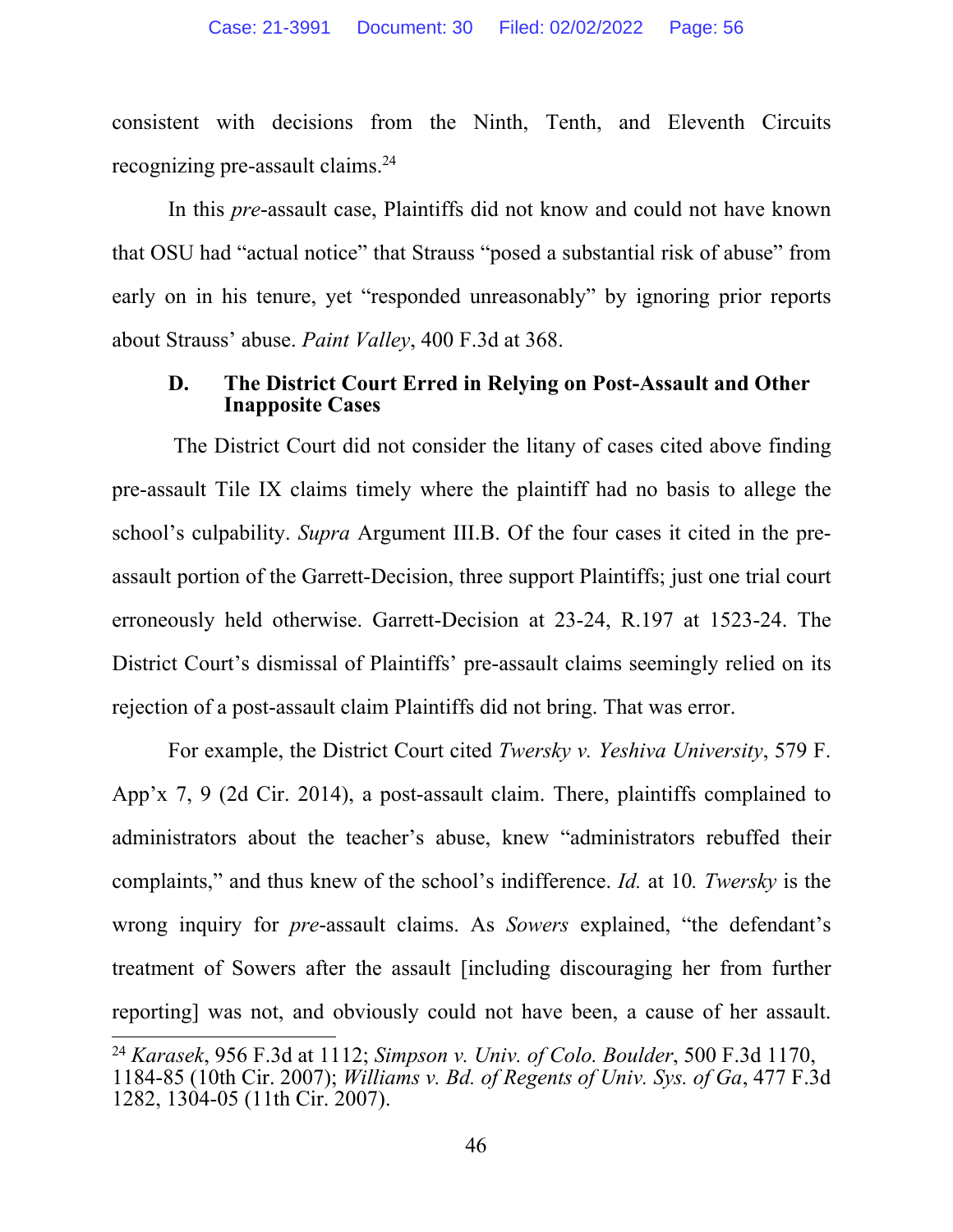There is no allegation that Sowers knew of the defendants' handling of previous sex abuse complaints against teachers." 694 F. Supp. at 138.

In *King-White v. Humble Independent School District*, 803 F.3d 754 (5th Cir. 2015)—the one precedential circuit decision cited on this point<sup>25</sup>—plaintiffs challenged the school's response *after reporting* the abuse. Because the mother "personally complained to . . . School Officials" about the abuse, plaintiffs' knowledge that the mother's complaint went "unheeded" was dispositive. *Id.* at 762-63. *King-White* is irrelevant to Plaintiffs' pre-assault claims.

Similarly off-point is a non-precedential decision from this Court, *Gilley v. Dunaway*, 572 F. App'x 303, 304 (6th Cir. 2014). In *Gilley*—which considered only tolling for fraudulent concealment under Kentucky law, not federal accrual—plaintiff "knew of the Board's district investigation" into accusations she was being sexually abused *while* her high school coach continued to sexually abuse her. *Id.* at 308-09.

The District Court also cited inapposite trial court decisions where accrual was undisputed, the complaints allege facts evidencing knowledge or inquiry notice of the school's indifference, or the decisions contain scant reasoning. The weight and persuasiveness of authority supports the student-plaintiffs, *see supra*  Argument II.B, III.B.

In addition, in none of these cases did defendant's witnesses admit plaintiffs could not have known about defendant's causal role. AC ¶¶ 207-08,

<sup>25</sup> The plaintiff in *Varnell v. Dora Consolidated School District*, 756 F.3d 1208,  $1210$  (10th Cir. 2014), did not argue she was unaware of the school's role in causing her abuse.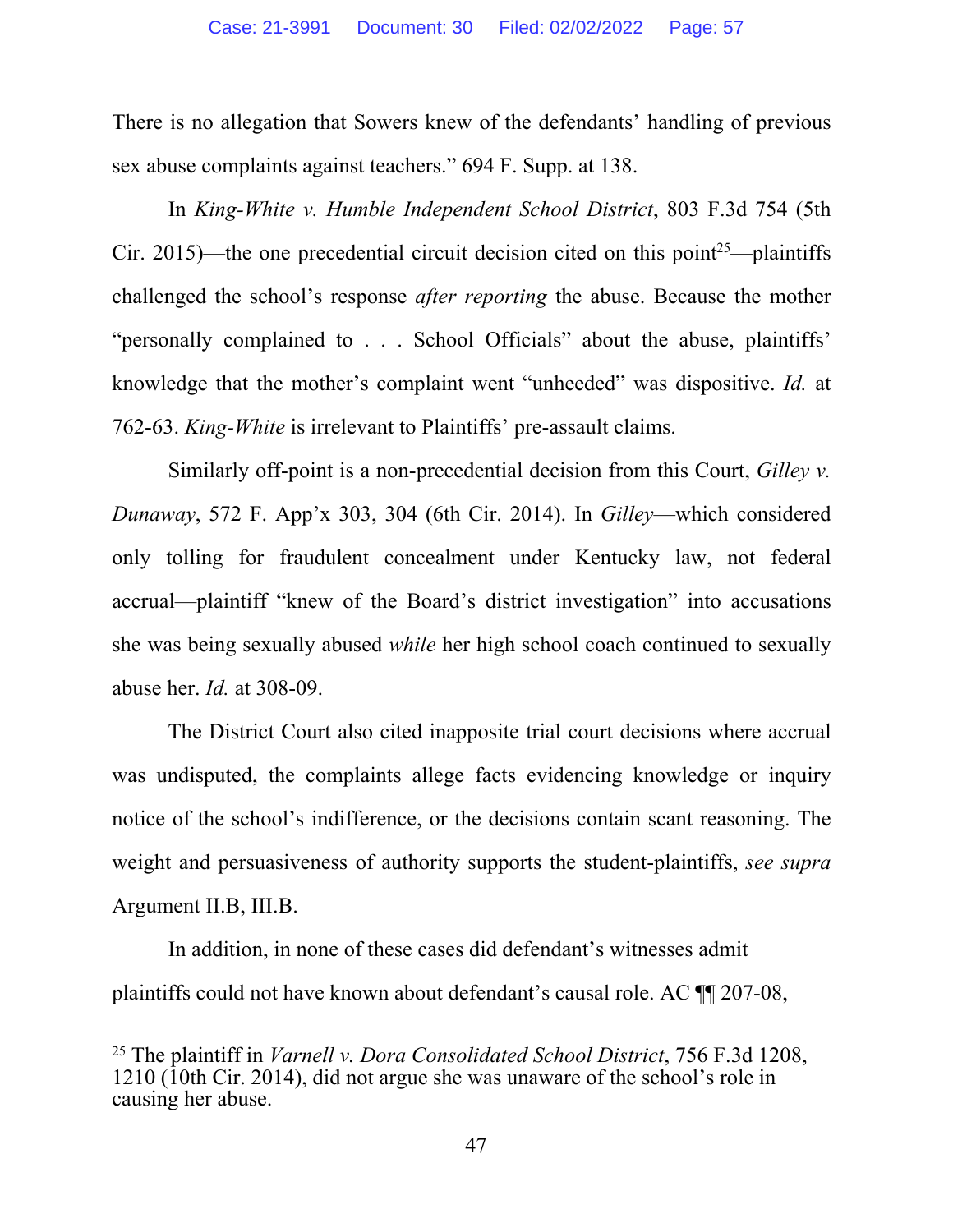R.16 at 242. In none did the defendant claim *it* did not know of its own causal role. *Id.* ¶ 216 at 244. In none did the defendant pay millions to a law firm just to investigate an answer to that question. All of these admissions create additional fact issues that cannot be resolved on a motion to dismiss.

# **IV. THE DISTRICT COURT ERRED IN REJECTING A LIMITATIONS TOLL BASED ON OSU'S FRAUDULENT CONCEALMENT**

Regardless of when the statute of limitations accrued, OSU's concealment, obfuscation, and fraud equitably tolled the statute for Plaintiff Everett Ross.26

"When," as here, "the statute of limitations is borrowed from state law, so too are the state's tolling provisions, except when they are inconsistent with the federal policy underlying the cause of action." *Bishop*, 618 F.3d at 537.

Under Ohio law, equitable tolling applies "where there is some conduct of the adverse party, such as misrepresentation, which excludes suspicion and prevents inquiry," to "conceal evidence of the alleged wrongdoing." *Lutz*, 717 F.3d at 474-75 (fraudulent concealment where energy companies concealed miscalculation of royalty payments). Plaintiffs must have relied on the "misleading" "misrepresentation" to their detriment. *Lutz v. Chesapeake Appalachia, L.L.C.*, 807 F. App'x 528, 530 (6th Cir. 2020); *see Schmitz v. NCAA*, 122 N.E.3d 80, 90 (Ohio 2018) (NCAA's failure to inform football player about "the risks of playing college football and to share material information about those risks" amounted to fraudulent concealment).

<sup>26</sup> This section differs from the *Snyder-Hill* Appellants' Brief in that it sets forth the fraudulent concealment claim of a *Moxley* Plaintiff.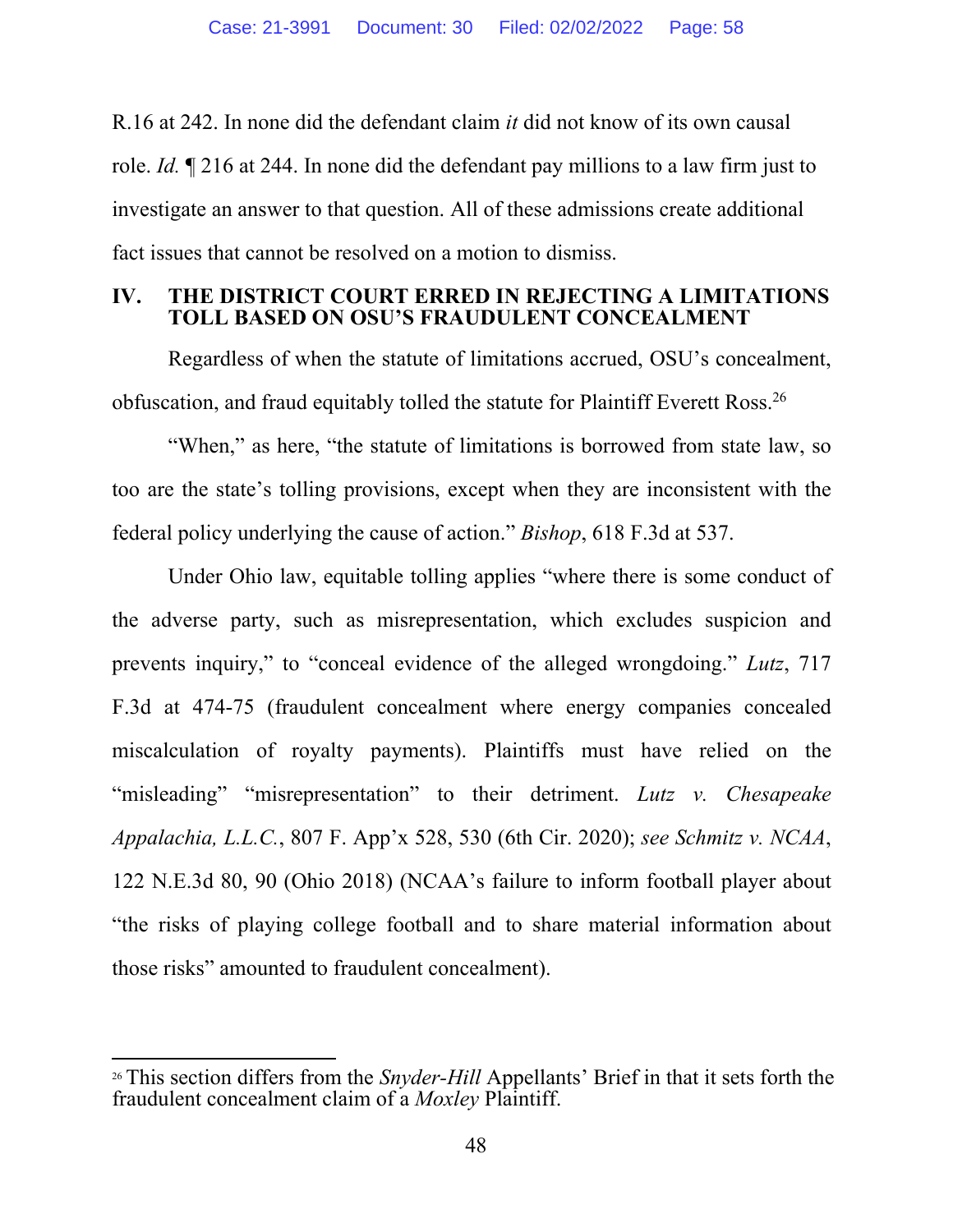Plaintiff Ross easily meets this standard. What *didn't* OSU do to "conceal evidence of the alleged wrongdoing"? OSU falsified Strauss' performance reviews to "prevent the public (including OSU students) from learning about the abuse," *id.* ¶¶ 170, 172 at 236-37; 918 at 355; destroyed patient records, *id.* ¶¶ 18 at 209; 190 at 239; promised the Medical Board it would look for other Strauss survivors, then did not, *id.* ¶¶ 17 at 208; 189 at 239; failed to discipline Strauss for decades, *id.* ¶ 134 at 230-31; concealed that it held a (belated) private disciplinary hearing in June 1996, then concealed the findings from that hearing, *id.* ¶¶ 134 at 230; 163 at 235; 181-86 at 238; let Strauss retire voluntarily and misrepresented his departure by granting him an emeritus honorific in order to "conceal. both Dr. Strauss' abuse and the university's role in enabling his predation," *id.* ¶¶ 68 at 218; 185-86 at 238; 200 at 241; 209 at 242-43. The list goes on, *see supra* Facts I.B. OSU hid the abuse from law enforcement, the State Medical Board, students, and the public. *E.g. id.* ¶¶ 11, 13 at 207-08; 209 at 242-43.

Plaintiff Ross was misled into believing he was not abused and had no basis for a claim against OSU, because OSU staff made affirmative misrepresentations indicating Strauss' exams were legitimate. When Plaintiff Ross told OSU football Coach Earle Bruce that "Strauss' physicals went beyond what he had experienced in the past," Coach Bruce "told Ross that 'That's just Strauss. Are you gay? Then how do you know that's what it is?'" *Id.* ¶ 715 at 322-23. Coach Bruce trainer misled him into believing the exam was normal. Ross was "dissuad[ed]" "from pursuing" his initial concerns about Strauss. *Id.* ¶ 717 at 323.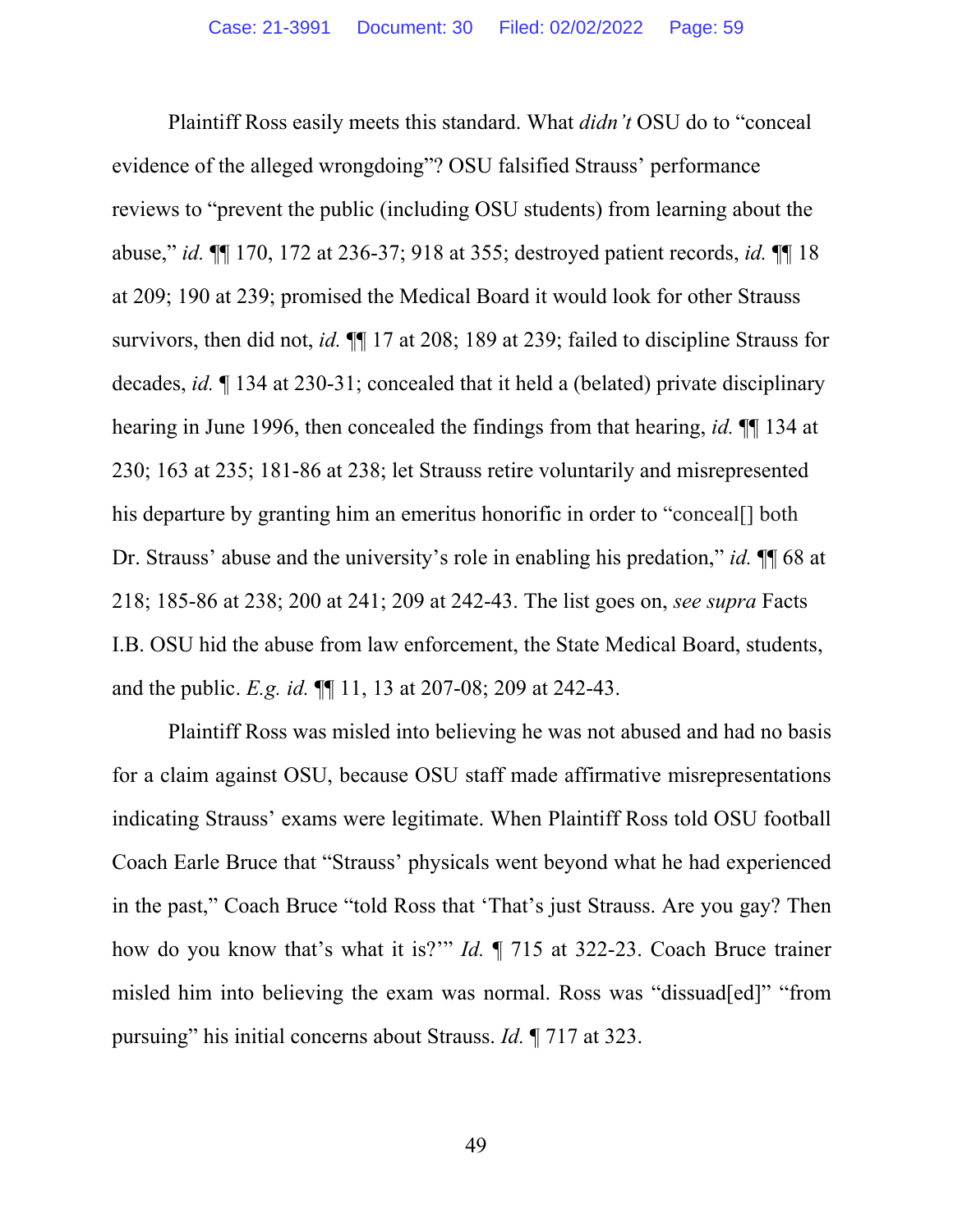The District Court did not question OSU's affirmative concealment and fraudulent misrepresentations. Yet it rejected Plaintiff Ross' tolling argument because all Plaintiffs were purportedly "aware of all the elements of their causes of action . . . the injury, the perpetrator, and the perpetrator's employer." Garrett-Decision at 20, R.197 at 1520. But Plaintiff Ross was affirmatively misled about whether he was injured at all. And knowing the perpetrator's employer is *not*  enough for any plaintiff to bring a Title IX claim. *Supra* Argument III.A. OSU concealed its knowledge of a serial predator and its indifferent response. *See Redwing*, 363 S.W.3d at 465 (applying tolling though victim knew priest was church employee, because church concealed its *own* knowledge of priest's sexual predation).

Courts repeatedly toll claims against institutions that conceal sexual assault. *Lozano*, 408 F. Supp. 3d at 900-01 (fraudulent concealment established where Baylor University "actively conceal[ed]," specific instances where football players committed sexual assault; victim's claim was "inherently undiscoverable" until public investigatory findings);<sup>27</sup> *Redwing v. Cath. Bishop for Diocese of Memphis*, 363 S.W.3d 436, 465 (Tenn. 2012) (equitable tolling where plaintiff abused by priest 30 years ago was "misled by the Diocese with regard to the Diocese's knowledge of Father Guthrie's history and propensity for committing sexual abuse"); *Magnum v. Archdiocese of Phila.*, No. 06-CV-2589, 2006 WL

<sup>27</sup> The District Court disregarded *Lozano* as not applying Ohio law. *See* Garrett-Decision at 21, R.197 at 1514. But Texas's and Ohio's fraudulent concealment standards are materially similar. Compare *Tipton v. Brock*, 431 S.W.3d 673, 681 (Tex. Ct. App. 2014) *with Hoeppner v. Jess Howard Elec. Co*., 780 N.E.2d 290, 297 (Ohio Ct. App. 2002).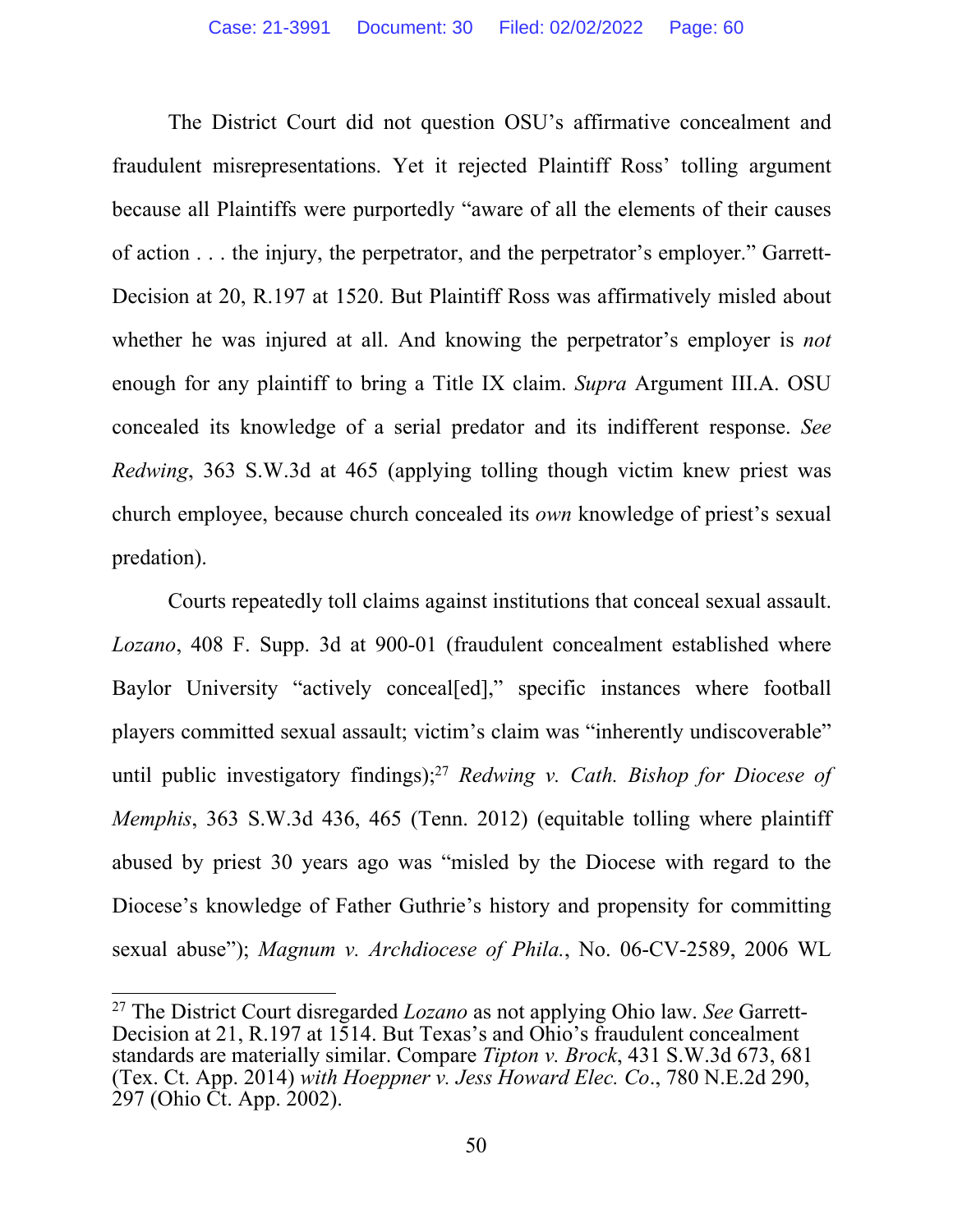3359642, at \*12 (E.D. Pa. Nov. 17, 2006), *aff'd*, 253 F. App'x 224 (3d Cir. 2007) (equitable tolling where plaintiffs in 2002 learned that archdiocese concealed priest abuse since the 1940s).

Having effectively concealed Strauss' abuse of students and its own role in enabling Strauss' predation and affirmatively misled Plaintiff Ross that Strauss' exams were legitimate, OSU cannot assert the statute of limitations now for Ross. The Court should not reward OSU for perpetrating a successful fraud. Whether and how OSU "fraudulently concealed facts, thereby preventing the plaintiff from learning of its injury" are classic "disputed factual questions" that should not be resolved on a motion to dismiss. *Am. Premier Underwriters, Inc. v. Nat'l R.R. Passenger Corp.*, 839 F.3d 458, 464 (6th Cir. 2016).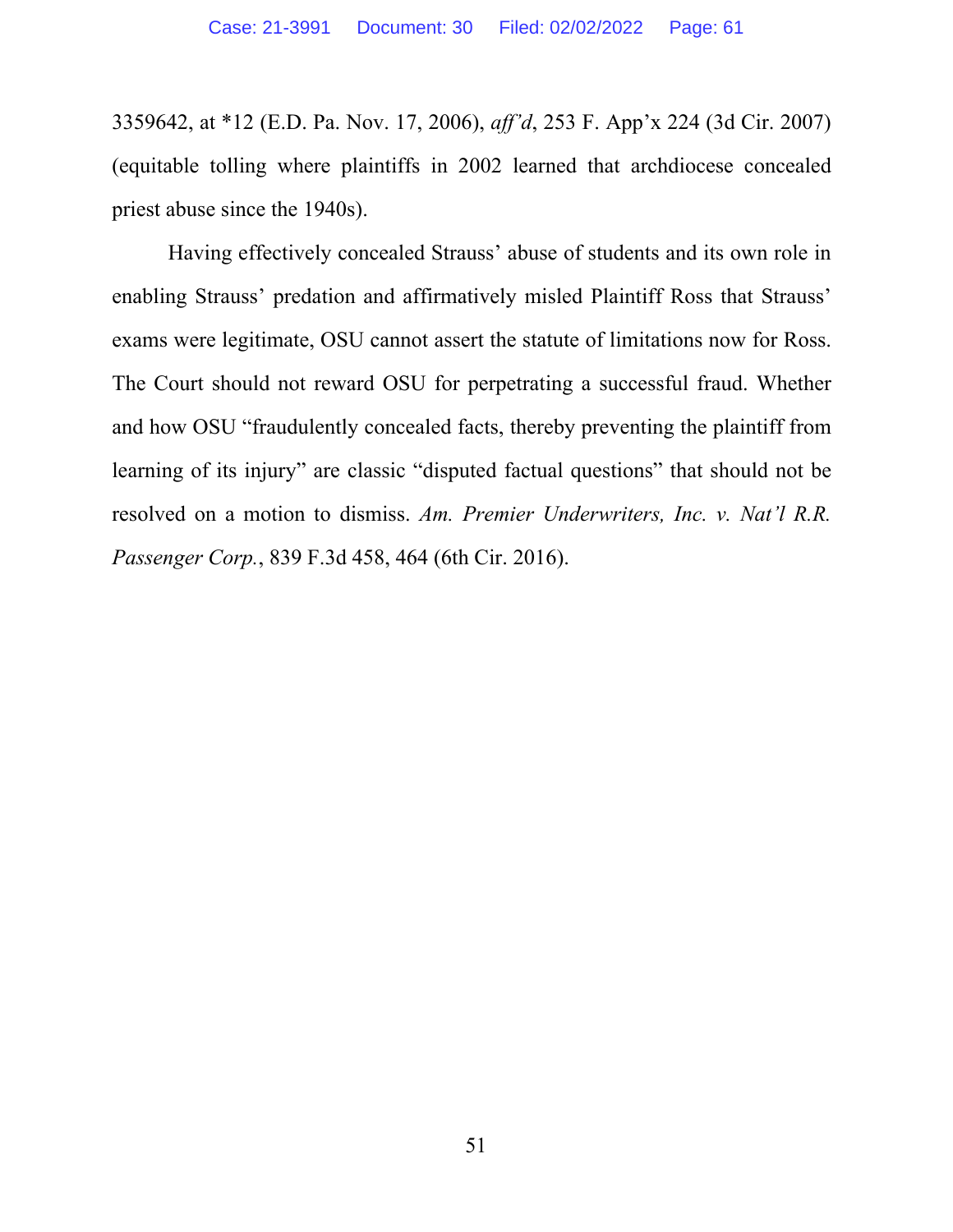## **CONCLUSION**

This Court should reverse the District Court's entry of judgment for OSU

and remand for further proceedings.

February 2, 2022

#### EMERY CELLI BRINCKERHOFF ABADY WARD & MAAZEL LLP

By: */s/ Ilann M. Maazel* 

Ilann M. Maazel Debra L. Greenberger Marissa R. Benavides  $600$  Fifth Avenue,  $10<sup>th</sup>$  Floor New York, New York 10020 Phone: (212) 763-5000 Fax: (212) 763-5001 E-Mail: imaazel@ecbawm.com E-Mail: dgreenberger@ecbawm.com E-Mail: mbenavides@ecbawm.com

SCOTT ELLIOT SMITH, LPA Scott E. Smith (0003749) 5003 Horizons Drive, Suite 100 Columbus, Ohio 43220 Phone: (614) 846-1700 Fax: (614) 486-4987 E-Mail: ses@sestriallaw.com

PUBLIC JUSTICE, P.C. Adele P. Kimmel Alexandra Z. Brodsky 1620 L Street NW, Suite 630 Washington, DC 20036 Phone: (202) 797-8600 Fax: (202) 232-7203 E-mail: akimmel@publicjustice.net E-mail: abrodsky@publicjustice.net

*Attorneys for Plaintiffs*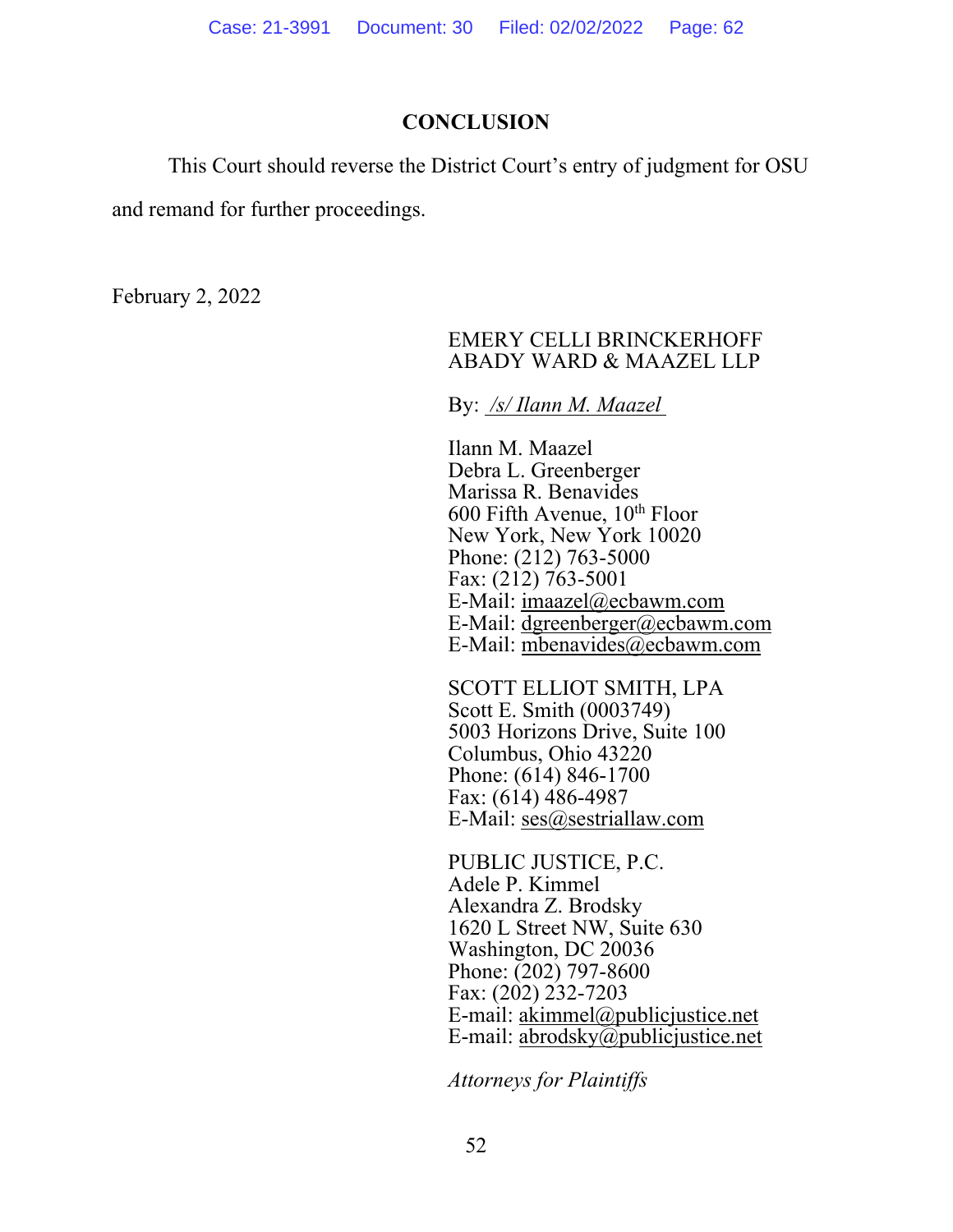# **CERTIFICATE OF COMPLIANCE**

 This document complies with the type-volume limit of Fed. R. App. P.  $32(a)(7)(B)$  because, excluding the parts of the document exempted by Fed. R. App. P. 32(f), contains 12,874 words. This document complies with the typeface requirements of Fed. R. App. P. 32(a)(5) and the type-style requirements of Fed. R. App. P. 32(a)(6) because this document has been prepared in a proportionally spaced typeface using Microsoft Word 2016 in Times New Roman 14-point font. Dated: February 2, 2022

> *s/ Ilann M. Maazel*  Ilann M. Maazel *Attorney for Plaintiffs-Appellants*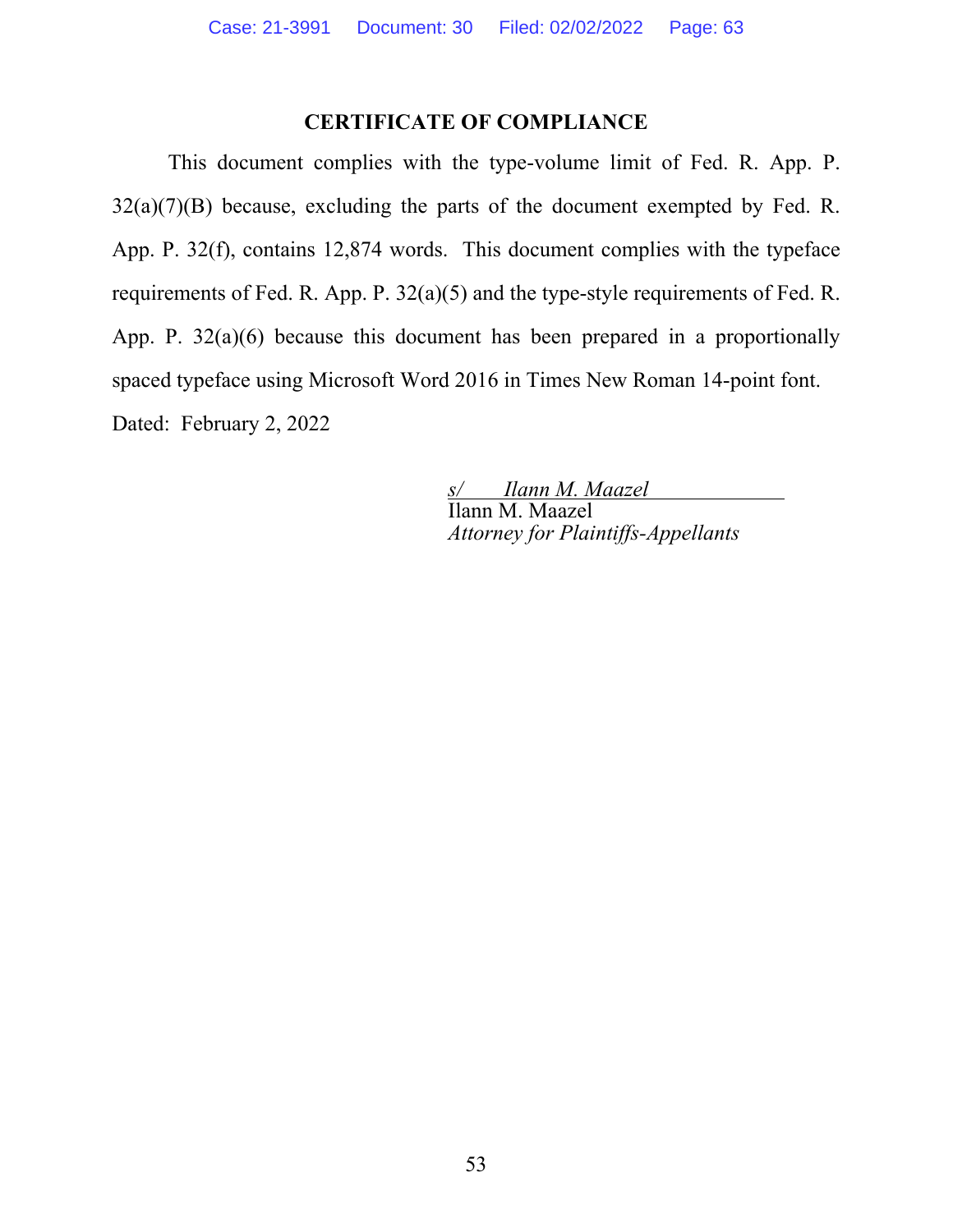# **CERTIFICATE OF SERVICE**

The undersigned hereby certifies that on February 2, 2022, an electronic copy of the Brief of Plaintiffs-Appellants was filed with the Clerk of the Court for the United States Court of Appeals for the Sixth Circuit by using the CM/ECF system. The undersigned also certifies that all participants are registered CM/ECF users and will be served via the CM/ECF system.

 *s/ Ilann M. Maazel*  Ilann M. Maazel